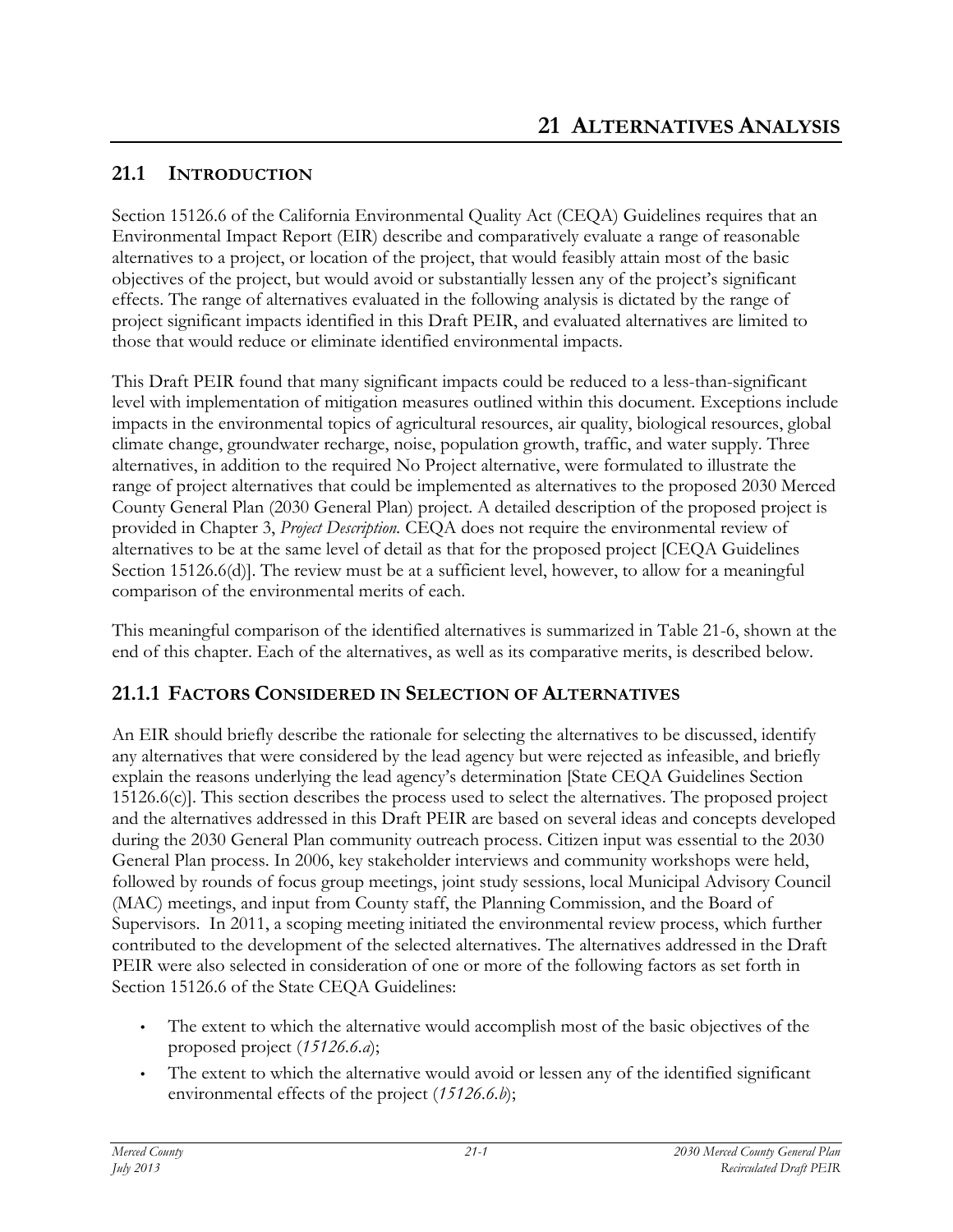- The feasibility of the alternative, taking into account location, economic viability, availability of infrastructure, and consistency with various applicable plans and regulatory limitations (*15126.6.f.1*);
- The appropriateness of the alternative in contributing to a "reasonable range" of alternatives (*15126.6.c*); and,
- The requirement of the CEQA Guidelines to consider a "no project" alternative and, where the "no project" alternative is the environmentally superior alternative, to identify an "environmentally superior" alternative in addition to the no-project alternative (*15126.6.e*).

The significant environmental impacts that the County, in identifying alternatives, seeks to eliminate or reduce are:

- Conversion of Prime Farmland, Unique Farmland, Farmland of Statewide Importance, Farmland of Local Importance, or Confined Animal Agriculture (Important Farmland) as shown on the maps prepared pursuant to the Farmland Mapping and Monitoring Program of the California Resources Agency, to non-agricultural use
- Involve other land use changes that would result in conversion of farmland to nonagricultural uses from urban development
- Conversion of farmland to non-agricultural uses due to minor subdivision of rural parcels
- Involve other land use changes that would result in conversion of farmland to nonagricultural uses due to inadequate reduced parcel sizes
- Increase in operational emissions of  $PM_{10}$  and  $PM_{2.5}$  associated with 2030 General Plan buildout
- Adverse effects to special status species and sensitive habitats due to the conversion of farmlands and open space
- Adverse effect on wetlands, riparian habitat, and other sensitive natural communities
- Increase in GHG emissions associated with 2030 General Plan buildout
- Increase in GHG emissions that would conflict with an applicable plan, policy, or regulation adopted for the purpose of reducing GHG emissions
- Substantially deplete groundwater supplies or interfere with groundwater recharge to the degree there would be continued aggravation of groundwater overdraft or a net reduction in aquifer volume that would negatively impact existing users or habitat needs
- Ambient and traffic noise level increases caused by development consistent with the 2030 General Plan
- Conflicts with a plan, ordinance, or policy establishing measures of effectiveness on Merced County roads
- Conflicts with a plan, ordinance, or policy establishing measures of effectiveness of State Highways
- Conflicts with an applicable plan, ordinance, or policy establishing measures of effectiveness of streets within unincorporated cities in Merced County
- Lack of sufficient water supply resources and entitlements available to accommodate continued development through buildout under the 2030 General Plan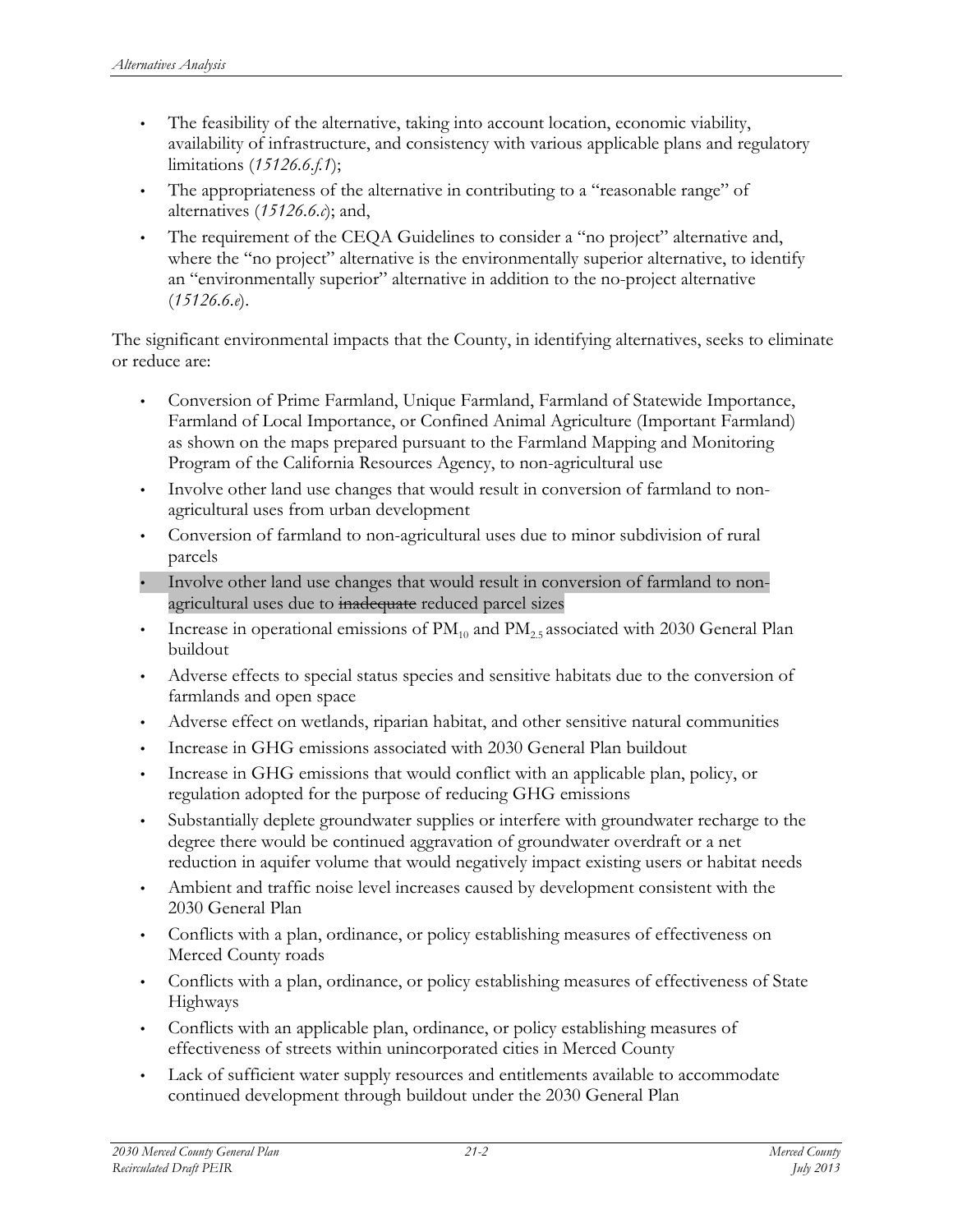- Cumulative Agricultural Resources impacts
- Cumulative Air Quality impacts
- Cumulative Biological Resources impacts
- Cumulative Global Climate Change impacts
- Cumulative Hydrology and Water Quality impacts
- Cumulative Noise impacts
- Cumulative Transportation impacts
- Cumulative Utilities and Service System impacts
- Irreversible Environmental Changes.

The alternative selection process was complemented by background information provided in the recently updated 2030 General Plan Background Report (Merced County 2007; updated 2012), the 2030 General Plan Alternatives Report (Merced County 2008), the 2030 General Plan Revised Alternatives Report (Merced County 2009), the project objectives, and the identification of community issues collected during outreach workshops and meetings. The discussion of the 2030 General Plan alternatives, as referenced in the Alternatives Report and the Revised Alternatives Report, is distinct from the alternatives analysis presented in this Draft PEIR. However, there is some overlap regarding certain concepts. The 2030 General Plan alternatives were designed to compare various development scenarios for the purpose of exploring different policy directions. The Draft PEIR alternatives are developed to address scenarios that reduce potentially significant impacts associated with the proposed 2030 General Plan.

Consistent with CEQA Requirements (CEQA Guidelines Section 15126.6(a)), during the Draft PEIR preparation process, each alternative scenario was reviewed to develop a range of alternatives that would feasibly attain most of the project objectives, but also avoid or lessen several significant effects associated with the proposed project. The objectives of the 2030 General Plan, based upon regulatory requirements, the vision established within the community workshops, and the County's guiding principles as set forth in the 2030 General Plan, are as follows:

- 1. Adopt a General Plan that complies with state law;
- 2. Promote a development strategy for city- and unincorporated community-centered growth that locates urban growth in the incorporated cities and unincorporated communities with existing urban services, and allows for consideration for new towns;
- 3. Protect and support agriculture as an integral component to the county's economic vitality and quality of life;
- 4. Sustain and enhance the county's natural environment, including all critical habitat areas, watersheds, wildlife corridors, and other natural communities;
- 5. Identify methods to expand and diversify the county's local economy in order to create and sustain employment and business opportunities that enable existing and future residents to improve their quality of life;
- 6. Protect the county's natural resources, including air, water, energy, wildlife, and scenery, to assure a high quality of life for current and future residents;
- 7. Require new growth and development to have adequate access to all essential public facilities and services, including water, sewer, storm water drainage, roadways, schools, government centers, and recreation; and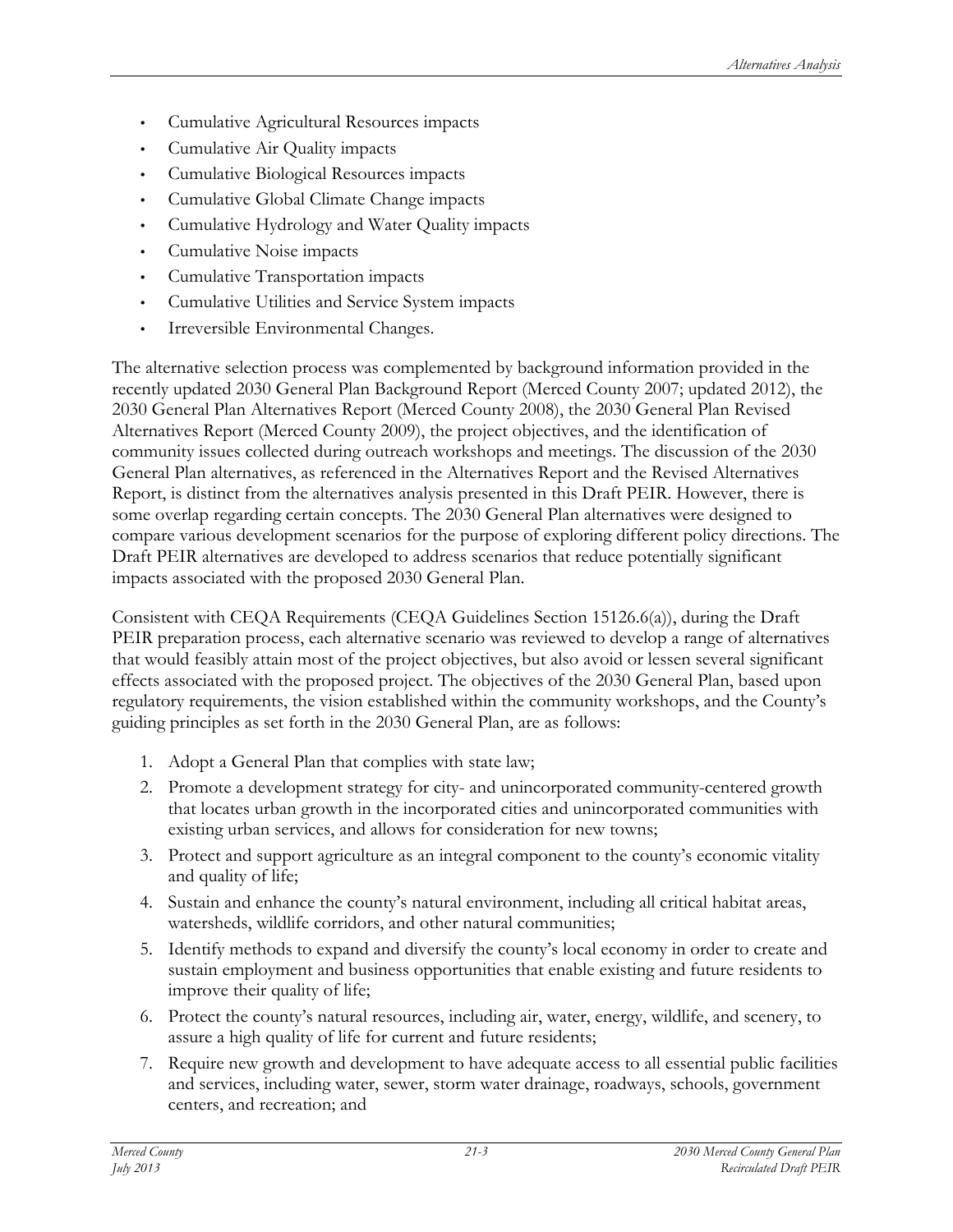8. Coordinate, network, and maintain a multi-modal countywide transportation system, including freeways, highways, streets, bicycle and pedestrian pathways, mass transit, airports, and rail to meet the needs of residents and businesses.

#### **21.1.2 ALTERNATIVES ELIMINATED FROM FURTHER CONSIDERATION**

The following alternatives were originally considered during the planning process for the proposed project, but were determined to not be feasible for continued evaluation because the alternatives would not avoid or lessen several significant environmental effects, or because the alternatives were too similar to other selected alternatives. As a result, the following alternatives were eliminated from further consideration.

- **Unincorporated-Community Growth Alternative.** This alternative directs a significant share of new growth to unincorporated urban communities throughout the county. The concept underlying the alternative is to provide a larger share of the growth in unincorporated urban communities (e.g., Specific Urban Development Plans) to enable the County to enact greater control over development patterns and increase revenue to pay for needed public facilities and services. This alternative does not include the creation of new communities or large-scaled master-planned communities, such as New Urban Communities. This alternative was referred to as Alternative B in the Alternatives Report (Merced County 2008). This alternative was not chosen for further planning by the Merced County Board of Supervisors during its initial review in part due to the loss of important agricultural lands that could occur with implementation of the alternative.
- **Resource Protection/Infrastructure Availability Alternative.** This alternative emphasizes growth in cities and communities that have both the infrastructure capacity to support growth and fewer resources (e.g., prime farmland, important habitat) that could be impacted by growth. Growth allocations would be determined based on a ranking system that addresses hazards (e.g., floodplains), infrastructure availability (e.g., water and sewer capacity) and proximity to important natural resources (e.g., wetlands) and productive farmland. Cities and communities with a favorable ranking based on the identified constraints would receive a larger share of growth, while those with significant constraints would receive a lower proportional share of growth. This alternative was referred to as Alternative C in the Alternatives Report (Merced County 2008). This alternative was not chosen for further planning by the Merced County Board of Supervisors during its initial review because the constraints placed on urban development would interfere with effective operation of the real estate market within the county.
- **Alternative Project Location.** None of the alternatives included consideration of an alternative project location. The CEQA Guidelines (Section 15126.6(3)(f)(2)) recommend considering an alternative project location to reduce potential project impacts. However, the goals and policies of the proposed project are specific to the geographic context of the county's planning area. Buildout of the proposed project consistent with the 2030 General Plan goals and policies at another location does not make sense for a General Plan that applies to all parcels within the County's jurisdiction and within its planning area. Therefore, the Draft PEIR does not evaluate an alternative project location.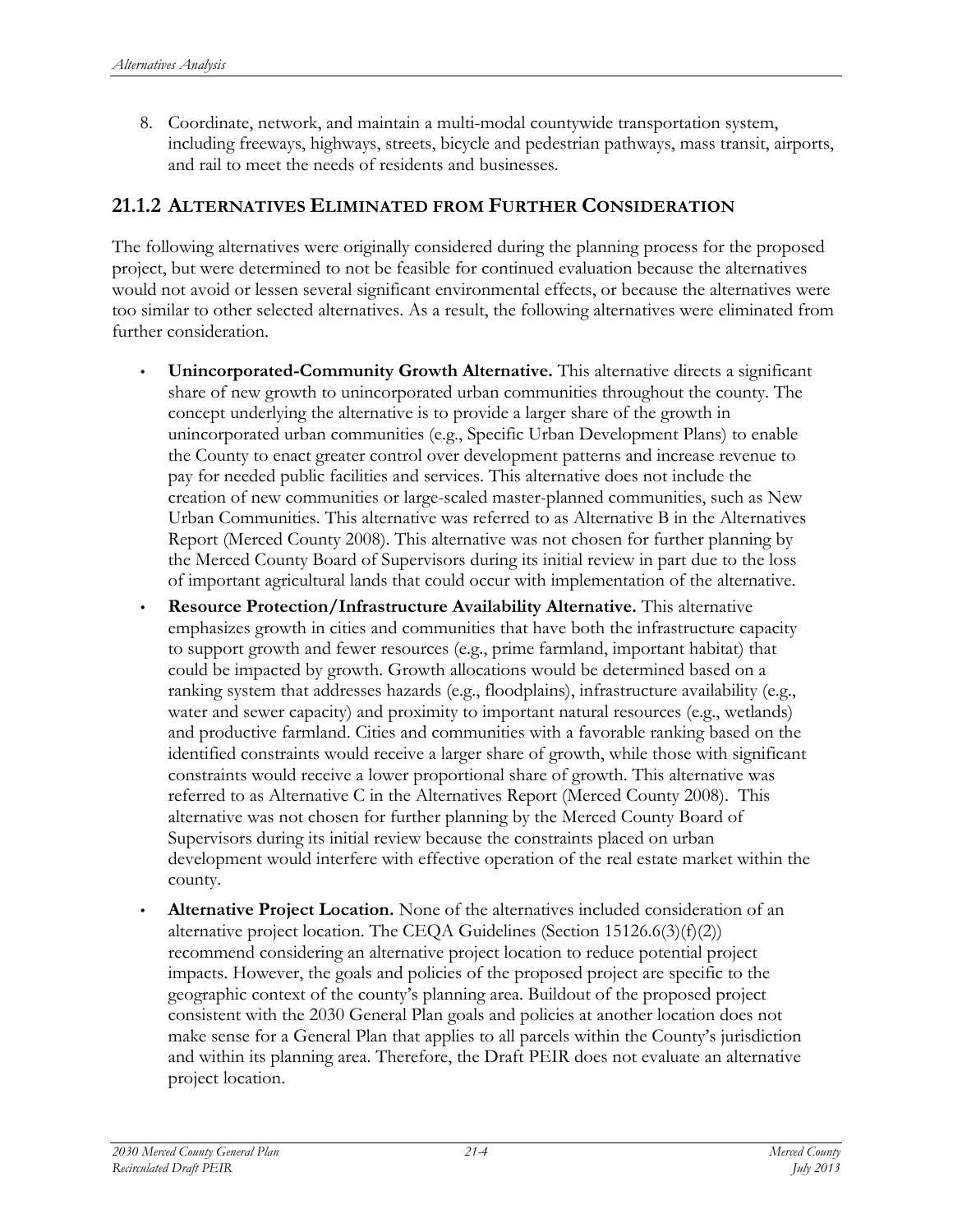# **21.2 EVALUATION OF ALTERNATIVES**

Three action alternatives, in addition to the required No Project alternative, were formulated to illustrate the range of project alternatives that could be implemented as alternatives to the proposed 2030 Merced County General Plan (2030 General Plan) project. These additional alternatives include: Alternative 2, City-Centered Growth; Alternative 3, No New Urban Communities; and Alternative 4, Dairy Digester Requirement. The characteristics of each of the four alternatives are set forth below, together with an evaluation of their potential environmental effects relative to those impacts identified for the 2030 General Plan.

# **ALTERNATIVE 1 – NO PROJECT ALTERNATIVE**

CEQA Guidelines require discussion of the "No Project" alternative to allow decision makers to compare the impacts of approving the proposed project with the impacts of not approving the proposed project [CEQA Guidelines Section 15126.6(e)]. When the project is a revision or update of an existing land use plan or regulatory policy, the No Project Alternative will be the continuation of the existing plan or policy. Under the No Project Alternative, the existing 2000 General Plan (adopted in 1990) would remain the long-range planning policy document for the county. Therefore, the effects of continued implementation of the existing 2000 General Plan would be evaluated. Consequently, current development patterns would continue to occur in accordance with the existing General Plan, Community Plans, and Zoning Ordinance.

Without approval of the proposed 2030 General Plan, the 2000 General Plan would continue to rely upon policies adopted in 1990 and would not reflect current state law and recent legislation. Because the proposed 2030 General Plan contains new and updated goals and policies to better direct urban development due to population growth, protect natural resources, and preserve agricultural lands, the No Project Alternative would not include any of the new policies and implementation programs designed to address the environmental impacts of future county development. Additionally, implementation of the No Project alternative would not include implementation of the mitigation measures identified in this Draft PEIR.

As a result, the No Project Alternative would involve a greater amount of land subject to development. It would likely result in a larger buildout population due to a lack of guiding goals and policies (designed to manage growth) and a lower-density, sprawling, and scattered development pattern. Urban and other development permitted under the existing 2000 General Plan goals and policies, and the current Zoning Ordinance, would continue under the No Project Alternative.

The No Project Alternative would increase the magnitude of anticipated environmental impacts associated with the proposed project because the new and updated goals and policies included as part of the proposed 2030 General Plan would not be implemented. Compared to the proposed 2030 General Plan, the existing 2000 General Plan lacks detailed goals and policies to protect scenic resources and minimize day and nighttime light and glare. The 2000 General Plan lacks goals and policies designed to prevent and compensate the loss of important farmlands. The 2000 General Plan also lacks specific policy direction to improve air quality and protect biological and cultural resources by directing growth to cities, designated unincorporated urban area boundaries, and New Urban Communities under certain conditions. The lack of new and updated policies would likely result in greater impacts to scenic resources, air quality, and agricultural, biological, and cultural resources.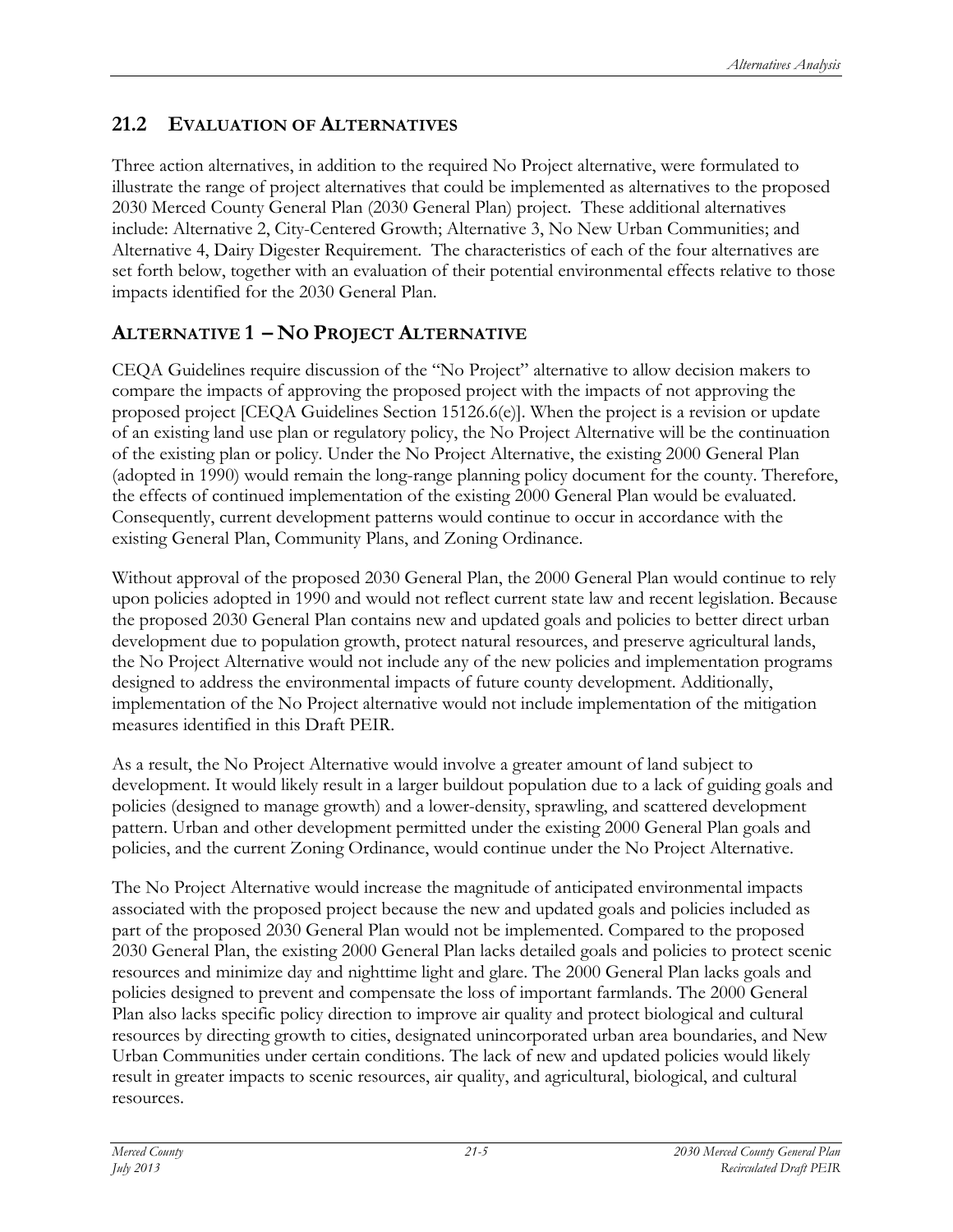Because the No Project Alternative lacks the protective policies set forth in the 2030 General Plan, it would allow for the conversion of greater amounts of open space land to urban uses and create more impervious surfaces, which would increase the amount of surface water runoff that also would have an adverse effect on water quality. The increase in the creation of impervious surfaces would also reduce groundwater recharge. Compared to the proposed 2030 General Plan, the existing 2000 General Plan lacks extensive goals and policies requiring the efficient and timely provision of public services, recreation facilities, and utility infrastructure. Further, the 2000 General Plan does not have updated wildland fire requirements for new development, or new standards for development within the 100-year and 200-year floodplains. It does not include updated land use and transportation policies to ensure consistency with state and regional growth, and climate change policies. While the No Project Alternative would result in some similar environmental impacts to the proposed 2030 General Plan, such as geology, soils, and minerals, most environmental impacts would be greater because the protective policies contained within the 2030 General Plan or identified as mitigation in this Draft PEIR would not be implemented. Based on the foregoing, the No Project Alternative would result in more environmental effects than the proposed 2030 General Plan project.

Table 21-1 includes an evaluation of the relative impacts of implementing Alternative 1 – No Project Alternative.

| Table 21-1<br>Evaluation of Alternative 1 – No Project Alternative                                                                                                    |                                   |                                                                                                                              |
|-----------------------------------------------------------------------------------------------------------------------------------------------------------------------|-----------------------------------|------------------------------------------------------------------------------------------------------------------------------|
| Impact                                                                                                                                                                | Level of<br>Impact for<br>Project | Level of Impact of Alternative 1                                                                                             |
| <b>Aesthetics</b>                                                                                                                                                     |                                   |                                                                                                                              |
| Damage to scenic resources within a state<br>scenic highway                                                                                                           | LS                                | Increased magnitude and significance since new goals and<br>policies would not be implemented                                |
| Degradation of the existing visual<br>character or quality of scenic resources                                                                                        | LS                                | Increased magnitude and significance since new goals and<br>policies would not be implemented                                |
| Create a new source of light or glare<br>adversely affecting day or nighttime views                                                                                   | PS/LS                             | Increased magnitude and significance since new goals and<br>policies, and EIR mitigation would not be implemented            |
| <b>Agricultural Resources</b>                                                                                                                                         |                                   |                                                                                                                              |
| Conversion of important farmland to non-<br>agricultural use                                                                                                          | PS/SU                             | Increased magnitude but not significance since the new<br>goals and policies, and EIR mitigation would not be<br>implemented |
| Conflict with zoning for agricultural use<br>or Williamson Act contracts                                                                                              | PS/LS                             | Increased magnitude and significance since new goals and<br>policies, and EIR mitigation would not be implemented            |
| Land use changes that result in conversion<br>of farmland to non-agricultural uses from<br>urban development                                                          | PS/SU                             | Increased magnitude but not significance since the new<br>goals and policies would not be implemented                        |
| Loss of forest land or changes that could<br>convert forest land to non-forest uses                                                                                   | LS                                | No change from project                                                                                                       |
| Land use changes that result in conversion<br>of farmland to non-agricultural uses due<br>to Minor Subdivision of Rural Parcels                                       | PS/SU                             | Increased magnitude, but not significance since new goals<br>and policies, and EIR mitigation would not be implemented       |
| Land use changes that result in conversion<br>of farmland to non-agricultural uses due<br>to Minor Subdivision of Rural Parcels and<br>resultant changes in water use | LS                                | Increased magnitude but not significance since the new<br>goals and policies would not be implemented                        |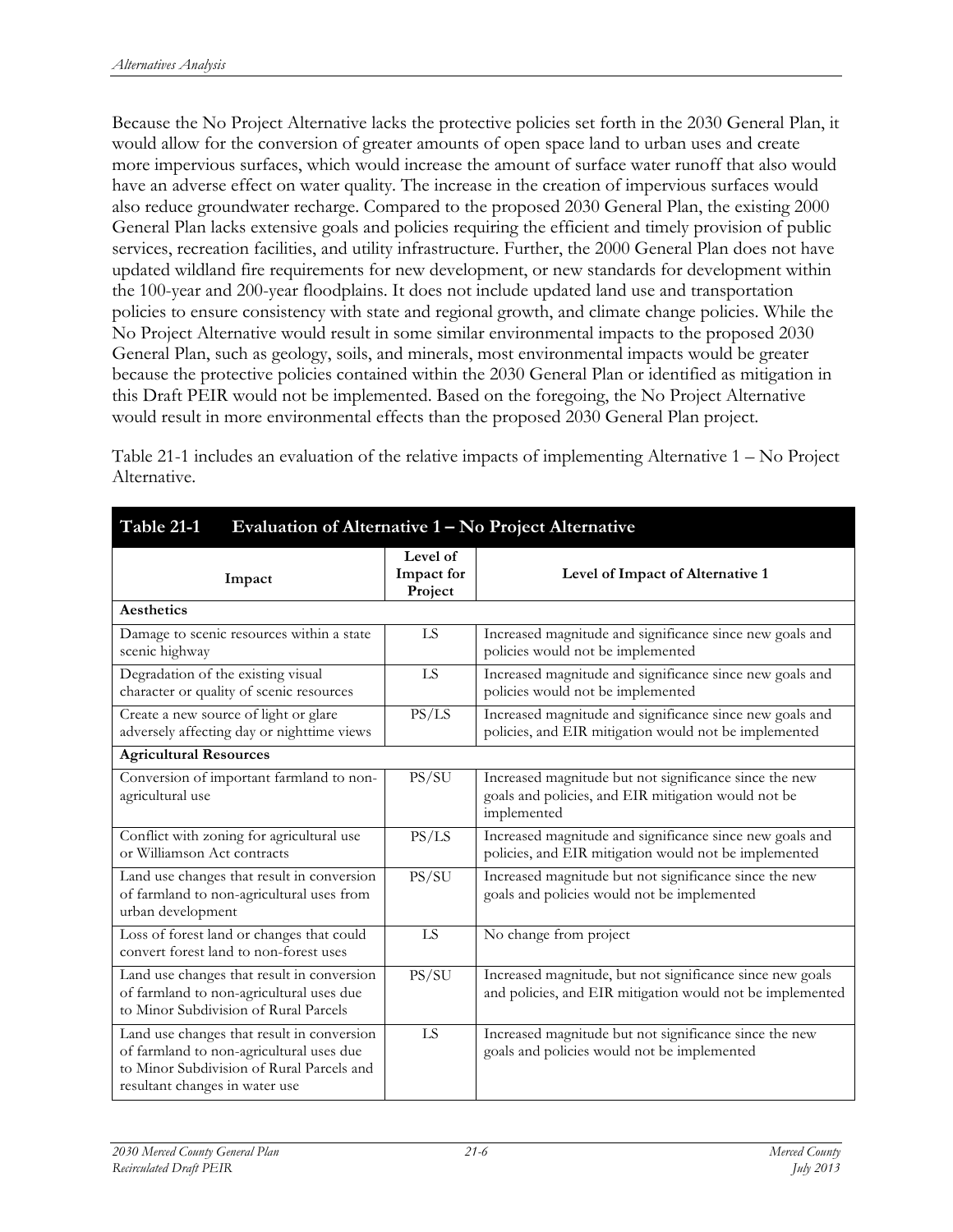| Table 21-1<br>Evaluation of Alternative $\overline{1 - No}$ Project Alternative                                                     |                                   |                                                                                                                              |
|-------------------------------------------------------------------------------------------------------------------------------------|-----------------------------------|------------------------------------------------------------------------------------------------------------------------------|
| Impact                                                                                                                              | Level of<br>Impact for<br>Project | Level of Impact of Alternative 1                                                                                             |
| Land use changes that result in conversion<br>of farmland to non-agricultural uses due<br>to inadequate reduced parcel sizes        | <b>LS PS/SU</b>                   | Increased magnitude and significance since new goals and<br>policies would not be implemented No change from<br>project      |
| Air Quality                                                                                                                         |                                   |                                                                                                                              |
| Increase in construction emissions                                                                                                  | LS                                | Increased magnitude but not significance since the new<br>goals and policies would not be implemented                        |
| Increase in operational emissions of ROG,<br>$NOx$ , CO, and $SOx$                                                                  | LS                                | Increased magnitude but not significance since the new<br>goals and policies would not be implemented                        |
| Increase in operational emissions of PM10<br>and $PM2.5$                                                                            | PS/SU                             | Increased magnitude but not significance since the new<br>goals and policies, and EIR mitigation would not be<br>implemented |
| Increase in carbon monoxide<br>concentrations at congested intersections                                                            | ${\rm LS}$                        | Increased magnitude but not significance since the new<br>goals and policies would not be implemented                        |
| Health risks associated with locating<br>sensitive receptors near high volume roads                                                 | PS/LS                             | Increased magnitude and significance since new goals and<br>policies, and EIR mitigation would not be implemented            |
| Health risks associated with locating<br>sensitive receptors near odors and/or<br>toxic air contaminants                            | ${\rm LS}$                        | Increased magnitude and significance since new goals and<br>policies would not be implemented                                |
| <b>Biological Resources</b>                                                                                                         |                                   |                                                                                                                              |
| Adverse effects to special status species<br>and sensitive habitats                                                                 | PS/SU                             | Increased magnitude but not significance since the new<br>goals and policies, and EIR mitigation would not be<br>implemented |
| Adverse effect on wetlands, riparian<br>habitat and other sensitive natural<br>communities.                                         | PS/SU                             | Increased magnitude but not significance since protective<br>federally-administered policies would remain in place           |
| Substantial loss and/or modification of<br>federally protected wetlands.                                                            | PS/LS                             | Increased magnitude but not significance since the new<br>goals and policies, and EIR mitigation would not be<br>implemented |
| Potential interference with animal<br>movement/migration patterns.                                                                  | PS/LS                             | Increased magnitude and significance since new goals and<br>policies, and EIR mitigation would not be implemented            |
| Conflict with local policies or ordinances<br>protecting biological resources.                                                      | ${\rm LS}$                        | No change from project                                                                                                       |
| Conflict with an adopted Habitat<br>Conservation Plan or Natural Community<br>Conservation Plan.                                    | LS                                | No change from project                                                                                                       |
| <b>Cultural Resources</b>                                                                                                           |                                   |                                                                                                                              |
| Adverse change in the significance of a<br>historical resource.                                                                     | PS/LS                             | Increased magnitude and significance since the new goals<br>and policies, and EIR mitigation would not be implemented        |
| Loss of archaeological resources,<br>paleontological resources, unique<br>geological features, or disturbances to<br>human remains. | PS/LS                             | Increased magnitude and significance since the new goals<br>and policies, and EIR mitigation would not be implemented        |
| Loss of traditional cultural properties<br>where Native American customs and<br>traditions are practiced.                           | PS/LS                             | Increased magnitude and significance since the new goals<br>and policies, and EIR mitigation would not be implemented        |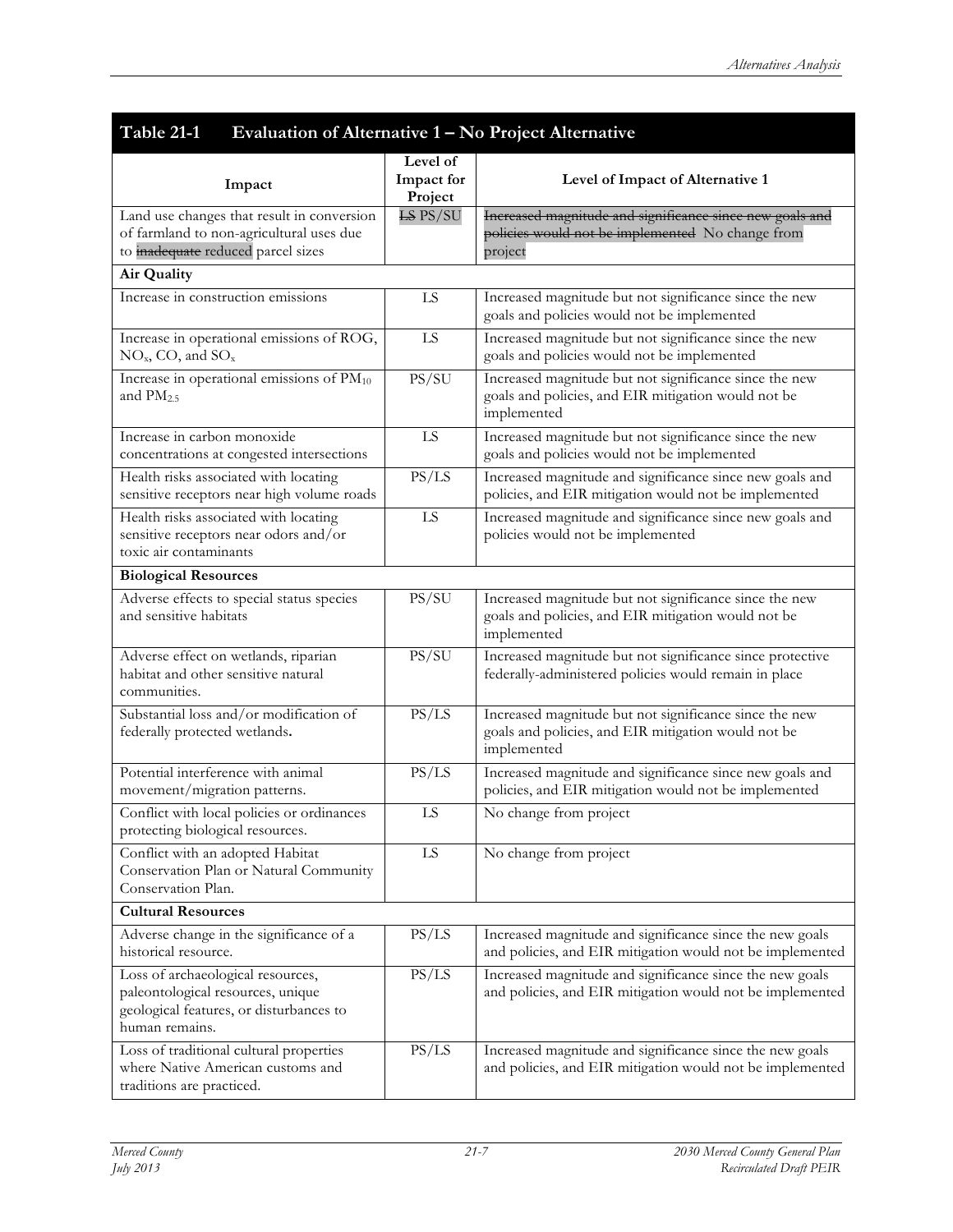| Table 21-1<br>Evaluation of Alternative $1 - No$ Project Alternative                                                                                                  |                                   |                                                                                                                              |  |
|-----------------------------------------------------------------------------------------------------------------------------------------------------------------------|-----------------------------------|------------------------------------------------------------------------------------------------------------------------------|--|
| Impact                                                                                                                                                                | Level of<br>Impact for<br>Project | Level of Impact of Alternative 1                                                                                             |  |
| Geology, Soils, and Mineral Resources                                                                                                                                 |                                   |                                                                                                                              |  |
| Expose people or structures to earthquake<br>fault rupture, strong seismic ground<br>shaking, or ground failure including<br>liquefaction, landslides, or dam failure | LS                                | No change from project since existing protective<br>requirements would be unchanged                                          |  |
| Soil erosion or topsoil loss from exposure<br>to wind or water erosion                                                                                                | LS                                | No change from project since existing protective<br>requirements would be unchanged                                          |  |
| Development or structures on unstable<br>soils or expansive soils.                                                                                                    | LS                                | No change from project since existing protective<br>requirements would be unchanged                                          |  |
| Use of septic tanks or alternative<br>wastewater disposal systems in unfit soils                                                                                      | PS/LS                             | Increased magnitude and significance since the new goals<br>and policies, and EIR mitigation would not be implemented        |  |
| <b>Global Climate Change</b>                                                                                                                                          |                                   |                                                                                                                              |  |
| Increase in GHG emissions that would<br>have a significant environmental impact                                                                                       | PS/SU                             | Increased magnitude but not significance since the new<br>goals and policies, and EIR mitigation would not be<br>implemented |  |
| Increase in GHG emissions that would<br>conflict with an applicable plan, policy, or<br>regulation adopted for the purpose of<br>reducing GHG emissions               | PS/SU                             | Increased magnitude but not significance since the new<br>goals and policies, and EIR mitigation would not be<br>implemented |  |
| <b>Hazards and Hazardous Materials</b>                                                                                                                                |                                   |                                                                                                                              |  |
| Hazards due to the routine transport, use,<br>or disposal of hazardous materials or<br>through accident conditions                                                    | LS                                | Increased magnitude but not significance since new goals<br>and policies would not be implemented                            |  |
| Emit hazardous emissions or handles<br>hazardous materials, within one-quarter<br>mile of an existing or proposed school                                              | LS                                | Increased magnitude but not significance since the new<br>goals and policies would not be implemented                        |  |
| Located on a hazardous materials site and<br>creates a significant hazard to the public<br>or the environment                                                         | PS/LS                             | Increased magnitude and significance since new goals and<br>policies, and EIR mitigation would not be implemented            |  |
| Results in a safety hazard due to a public<br>or private airport                                                                                                      | PS/LS                             | Increased magnitude and significance since new goals and<br>policies, and EIR mitigation would not be implemented            |  |
| Exposes people or structures to wildland<br>fires                                                                                                                     | LS                                | Increased magnitude and significance since the new goals<br>and policies would not be implemented                            |  |
| <b>Hydrology and Water Resources</b>                                                                                                                                  |                                   |                                                                                                                              |  |
| Violation of water quality standards or<br>degradation of water quality                                                                                               | LS                                | Increased magnitude but not significance since the new<br>goals and policies would not be implemented                        |  |
| Deplete groundwater supplies or interfere<br>with groundwater recharge                                                                                                | PS/SU                             | Increased magnitude but not significance since new goals<br>and policies, and EIR mitigation would not be implemented        |  |
| Alter existing drainage patterns, including<br>alteration of a stream course or river                                                                                 | PS/LS                             | Increased magnitude and significance since new goals and<br>policies, and EIR mitigation would not be implemented            |  |
| Increase the rate or amount of storm<br>water runoff                                                                                                                  | LS                                | Increased magnitude but not significance since the new<br>goals and policies would not be implemented                        |  |
| Allow new development to proceed within<br>a 100-year flood hazard area                                                                                               | ${\rm LS}$                        | Increased magnitude and significance since the new goals<br>and policies would not be implemented                            |  |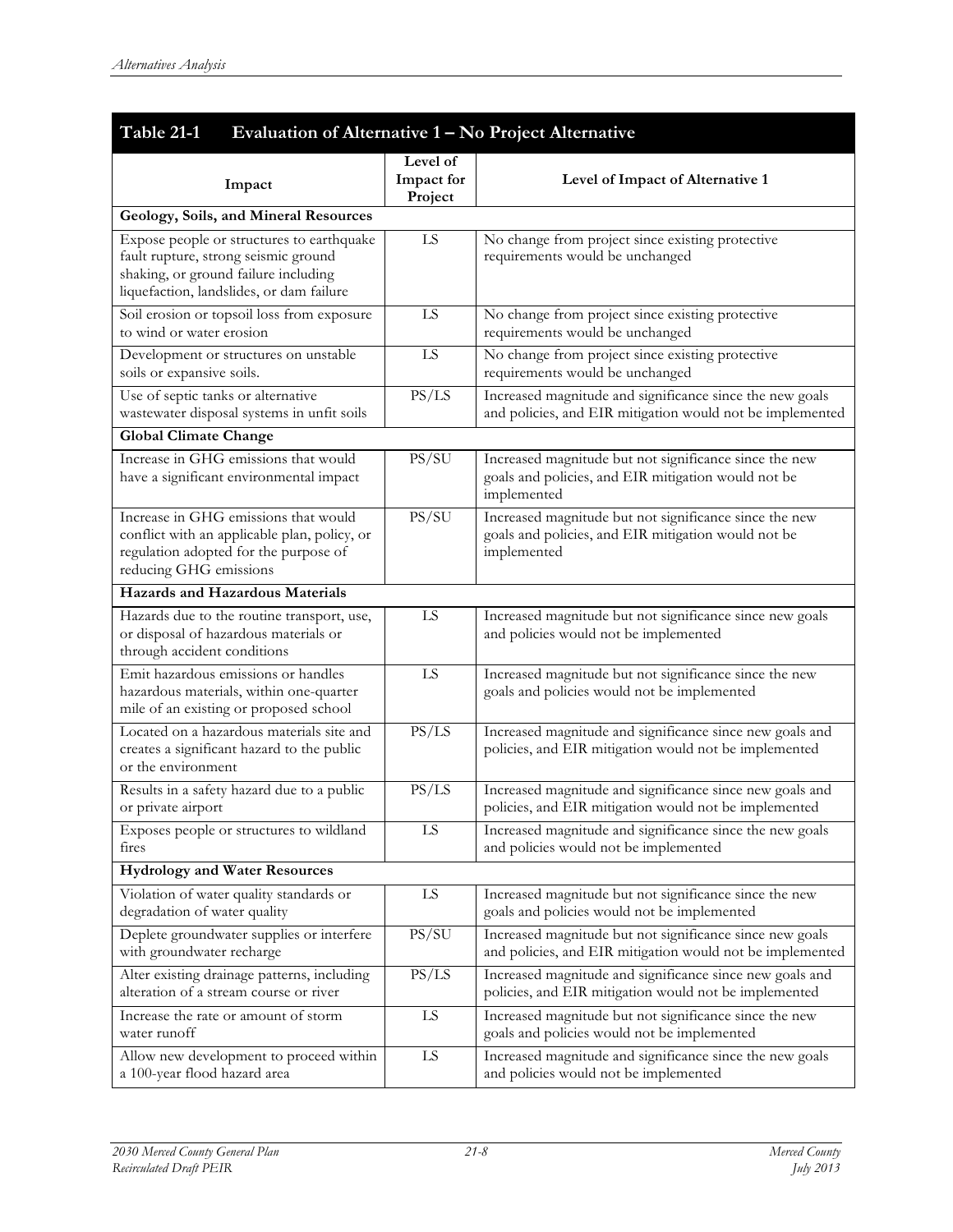| Table 21-1<br>Evaluation of Alternative 1 – No Project Alternative<br>Level of                                        |                       |                                                                                                                              |  |
|-----------------------------------------------------------------------------------------------------------------------|-----------------------|------------------------------------------------------------------------------------------------------------------------------|--|
| Impact                                                                                                                | Impact for<br>Project | Level of Impact of Alternative 1                                                                                             |  |
| Diverge from current state flood<br>legislation or allow new development to<br>proceed within a 200-year flood hazard | LS                    | Increased magnitude and significance since the new goals<br>and policies would not be implemented                            |  |
| Expose people or structures to flooding as<br>a result of the failure of a levee or dam                               | LS                    | No change from project                                                                                                       |  |
| <b>Land Use Compatibility</b>                                                                                         |                       |                                                                                                                              |  |
| Physical division of an established<br>community                                                                      | PS/LS                 | Increased magnitude and significance since new goals and<br>policies, and EIR mitigation would not be implemented            |  |
| Conflict with applicable plan, policy, or<br>regulation                                                               | LS                    | Increased magnitude and significance since the new goals<br>and policies would not be implemented                            |  |
| <b>Noise</b>                                                                                                          |                       |                                                                                                                              |  |
| Changes to existing 2000 General Plan<br>noise policies                                                               | LS                    | Increased magnitude and significance since new goals and<br>policies would not be implemented                                |  |
| Development of new noise sensitive land<br>uses                                                                       | LS                    | Increased magnitude and significance since new goals and<br>policies would not be implemented                                |  |
| Development of noise-producing uses<br>near existing sensitive land uses                                              | LS                    | Increased magnitude and significance since new goals and<br>policies would not be implemented                                |  |
| Traffic noise level increases from urban<br>development                                                               | PS/SU                 | Increased magnitude but not significance since the new<br>goals and policies, and EIR mitigation would not be<br>implemented |  |
| Exposure to excessive groundborne<br>vibration or groundborne noise levels                                            | PS/LS                 | Increased magnitude and significance since the new goals<br>and policies, and EIR mitigation would not be implemented        |  |
| Population and Housing                                                                                                |                       |                                                                                                                              |  |
| Inducement of population growth for<br>which inadequate planning has occurred                                         | PS/LS                 | Increased magnitude and significance since the new goals<br>and policies, and EIR mitigation would not be implemented        |  |
| Displacement of substantial amounts of<br>population and housing units                                                | ${\rm LS}$            | Increased magnitude but not significance since the new<br>goals and policies would not be implemented                        |  |
| <b>Public Services</b>                                                                                                |                       |                                                                                                                              |  |
| Demand for additional fire protection and<br>emergency response services                                              | LS                    | Increased magnitude and significance since new goals and<br>policies would not be implemented                                |  |
| Demand for additional police protection<br>and law enforcement facilities                                             | LS                    | Increased magnitude and significance since new goals and<br>policies would not be implemented                                |  |
| Demand for additional school facilities<br>and libraries                                                              | LS                    | Increased magnitude but not significance since the new<br>goals and policies would not be implemented                        |  |
| Recreation                                                                                                            |                       |                                                                                                                              |  |
| Increase the use of existing parks or<br>recreational facilities                                                      | LS                    | Increased magnitude and significance since the new goals<br>and policies would not be implemented                            |  |
| Require recreational facilities that have an<br>adverse physical effect on the<br>environment                         | $\overline{LS}$       | Increased magnitude but not significance since the new<br>goals and policies would not be implemented                        |  |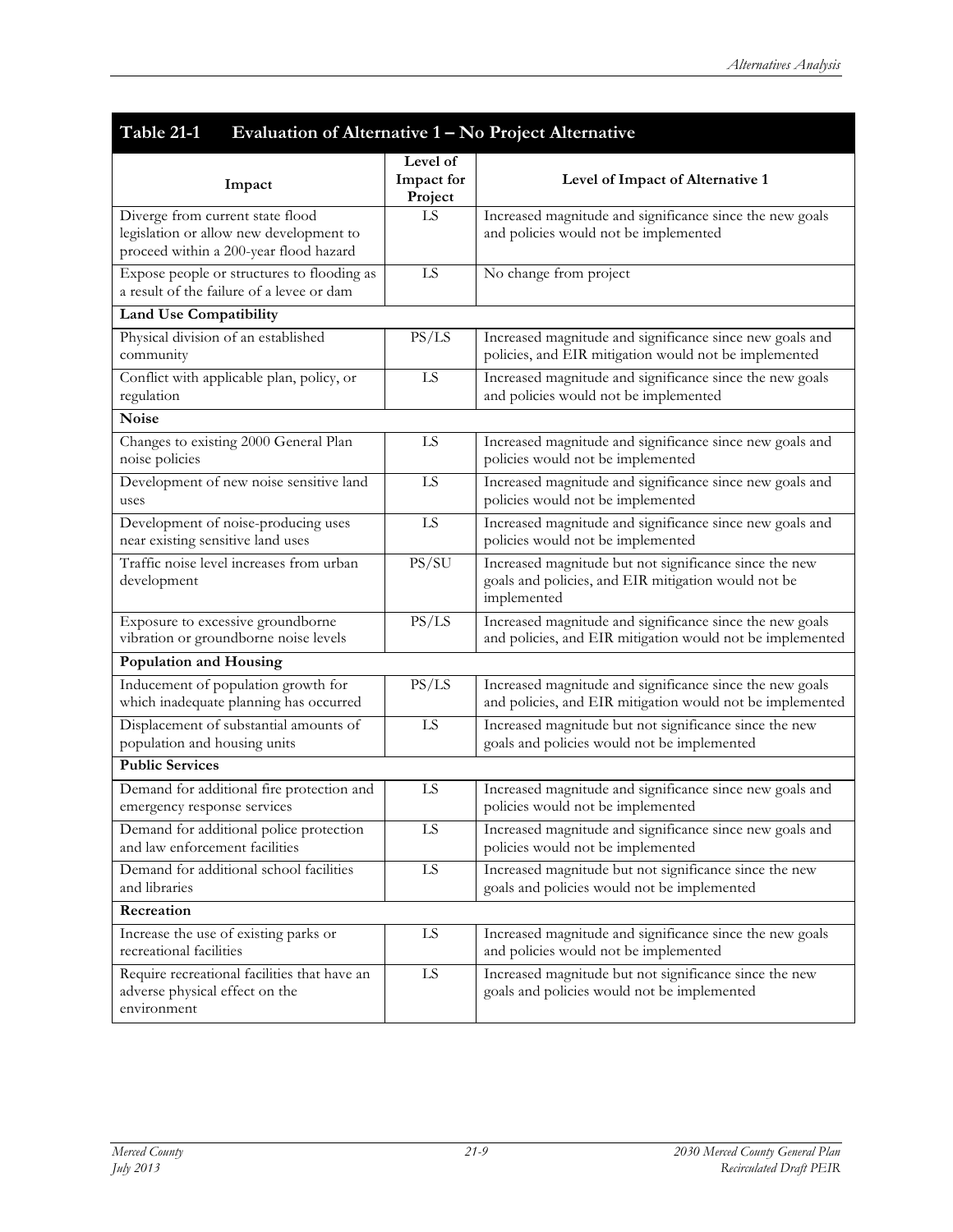# **Table 21-1 Evaluation of Alternative 1 – No Project Alternative**

|                                                                                         | Level of      |                                                                                                                       |
|-----------------------------------------------------------------------------------------|---------------|-----------------------------------------------------------------------------------------------------------------------|
| Impact                                                                                  | Impact for    | Level of Impact of Alternative 1                                                                                      |
| Transportation                                                                          | Project       |                                                                                                                       |
| Conflict with a plan, ordinance, or policy                                              | PS/SU         | Increased magnitude but not significance since the new                                                                |
| establishing measures of effectiveness on                                               |               | goals and policies, and EIR mitigation would not be                                                                   |
| Merced County roads.                                                                    |               | implemented                                                                                                           |
| Conflict with a plan, ordinance, or policy                                              | PS/SU         | Increased magnitude but not significance since the new                                                                |
| establishing measures of effectiveness of                                               |               | goals and policies, and EIR mitigation would not be                                                                   |
| State Highways.                                                                         |               | implemented                                                                                                           |
| Conflict with an applicable plan,                                                       | PS/SU         | Increased magnitude but not significance since the new                                                                |
| ordinance, or policy establishing measures                                              |               | goals and policies, and EIR mitigation would not be                                                                   |
| of effectiveness of streets within                                                      |               | implemented                                                                                                           |
| incorporated cities in Merced County.                                                   |               |                                                                                                                       |
| Conflict with an applicable congestion                                                  | LS            | No change from project                                                                                                |
| management program.                                                                     |               |                                                                                                                       |
| Result in change to air traffic patterns                                                | LS            | Increased magnitude and significance since the new goals                                                              |
|                                                                                         |               | and policies would not be implemented                                                                                 |
| Substantially increase hazards due to a                                                 | PS/LS         | Increased magnitude and significance since the new goals<br>and policies, and EIR mitigation would not be implemented |
| design feature                                                                          |               |                                                                                                                       |
| Result in inadequate emergency access.                                                  | PS/LS         | Increased magnitude and significance since the new goals<br>and policies, and EIR mitigation would not be implemented |
|                                                                                         | PS/LS         | Increased magnitude and significance since the new goals                                                              |
| Conflict with adopted polices, plans or<br>programs regarding, public transit, bicycle, |               | and policies, and EIR mitigation would not be implemented                                                             |
| or pedestrian facilities                                                                |               |                                                                                                                       |
| <b>Utilities &amp; Service Systems</b>                                                  |               |                                                                                                                       |
| Lack of sufficient water supplies and                                                   | PS/SU         | Increased magnitude but not significance since the new                                                                |
| entitlements to accommodate                                                             |               | goals and policies, and EIR mitigation would not be                                                                   |
| development                                                                             |               | implemented                                                                                                           |
| Require new construction or expansion of                                                | LS            | Increased magnitude and significance since the new goals                                                              |
| existing water treatment facilities                                                     |               | and policies would not be implemented                                                                                 |
| Lack of adequate wastewater treatment                                                   | LS            | Increased magnitude and significance since the new goals                                                              |
| capacity to serve the projected demand                                                  |               | and policies would not be implemented                                                                                 |
| Require new or substantial alteration of                                                | LS            | Increased magnitude but not significance since the new                                                                |
| existing solid waste disposal facilities                                                |               | goals and policies would not be implemented                                                                           |
| <b>Cumulative Impacts</b>                                                               |               |                                                                                                                       |
| Aesthetics                                                                              | LS            | Increased magnitude but not significance since the new                                                                |
|                                                                                         |               | goals and policies, and EIR mitigation would not be                                                                   |
|                                                                                         |               | implemented                                                                                                           |
| <b>Agricultural Resources</b>                                                           | <b>SU</b>     | Increased magnitude but not significance since the new<br>goals and policies, and EIR mitigation would not be         |
|                                                                                         |               | implemented                                                                                                           |
| Air Quality                                                                             | $\mathrm{SU}$ | Increased magnitude but not significance since the new                                                                |
|                                                                                         |               | goals and policies, and EIR mitigation would not be                                                                   |
|                                                                                         |               | implemented                                                                                                           |
| <b>Biological Resources</b>                                                             | ${\rm SU}$    | Increased magnitude but not significance since the new                                                                |
|                                                                                         |               | goals and policies, and EIR mitigation would not be                                                                   |
|                                                                                         |               | implemented                                                                                                           |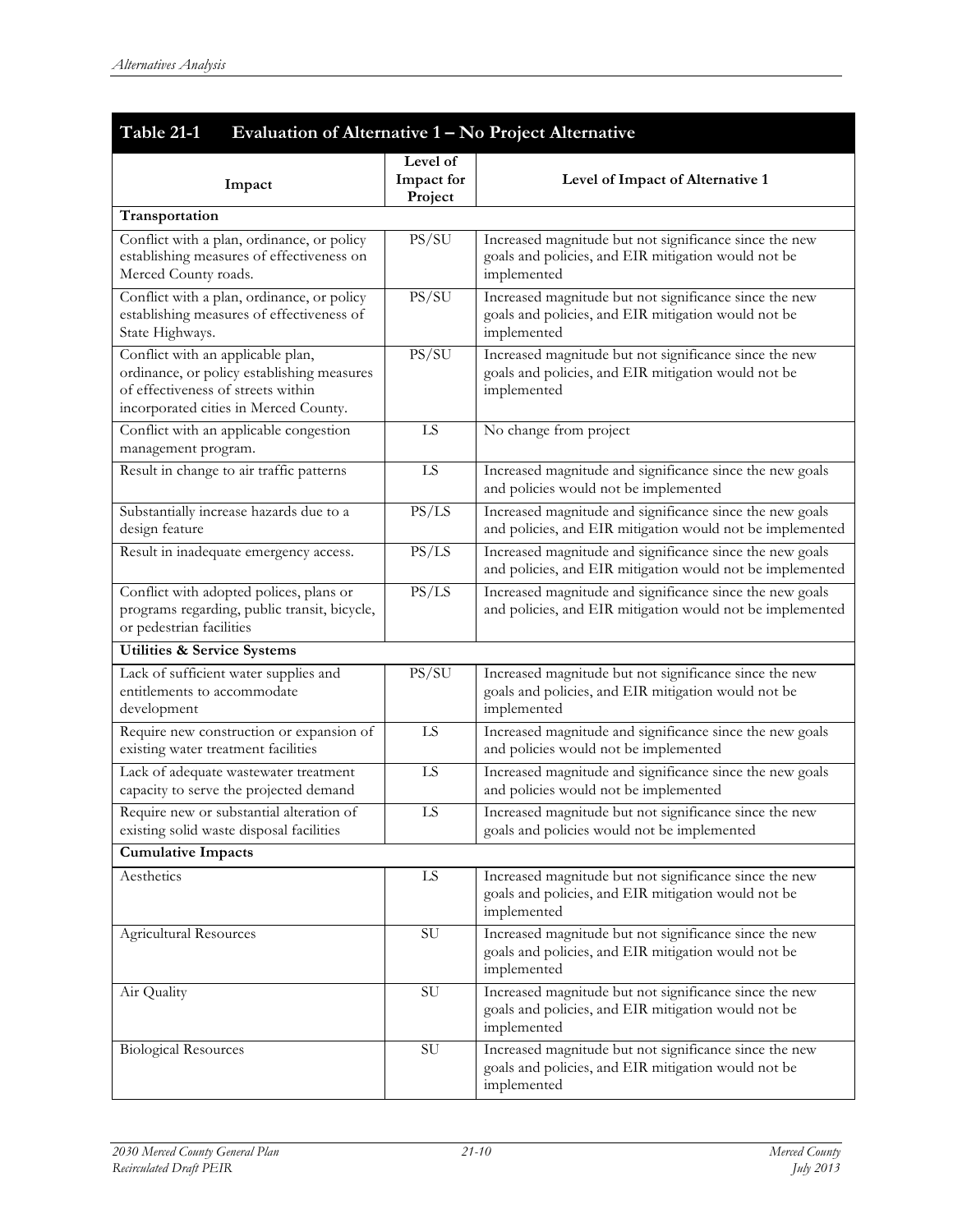| Table 21-1<br>Evaluation of Alternative 1 – No Project Alternative |                                   |                                                                                                                              |
|--------------------------------------------------------------------|-----------------------------------|------------------------------------------------------------------------------------------------------------------------------|
| Impact                                                             | Level of<br>Impact for<br>Project | Level of Impact of Alternative 1                                                                                             |
| <b>Cultural Resources</b>                                          | LS                                | Increased magnitude but not significance since the new<br>goals and policies, and EIR mitigation would not be<br>implemented |
| Geology, Soils, and Mineral Resources                              | ${\rm LS}$                        | No change from project                                                                                                       |
| Global Climate Change                                              | SU                                | Increased magnitude but not significance since the new<br>goals and policies, and EIR mitigation would not be<br>implemented |
| Hazards and Hazardous Materials                                    | LS.                               | Increased magnitude but not significance since the new<br>goals and policies, and EIR mitigation would not be<br>implemented |
| Hydrology and Water Resources                                      | SU                                | Increased magnitude but not significance since the new<br>goals and policies, and EIR mitigation would not be<br>implemented |
| Land Use Compatibility                                             | LS                                | Increased magnitude and significance since new goals and<br>policies would not be implemented                                |
| Noise                                                              | SU                                | Increased magnitude but not significance since the new<br>goals and policies, and EIR mitigation would not be<br>implemented |
| Population and Housing                                             | ${\rm LS}$                        | Increased magnitude but not significance since the new<br>goals and policies, and EIR mitigation would not be<br>implemented |
| <b>Public Services</b>                                             | LS                                | Increased magnitude but not significance since the new<br>goals and policies would not be implemented                        |
| Recreation                                                         | <b>LS</b>                         | Increased magnitude but not significance since the new<br>goals and policies would not be implemented                        |
| Transportation                                                     | SU                                | Increased magnitude but not significance since the new<br>goals and policies, and EIR mitigation would not be<br>implemented |
| Utilities and Service Systems                                      | $\mathrm{SU}$                     | Increased magnitude but not significance since the new<br>goals and policies, and EIR mitigation would not be<br>implemented |
| Growth Inducement & Secondary Effects                              | LS                                | Increased magnitude and significance since the new goals<br>and policies, and EIR mitigation would not be implemented        |
| <b>Energy Use</b>                                                  | ${\rm LS}$                        | Increased magnitude and significance since the new goals<br>and policies, and EIR mitigation would not be implemented        |
| Irreversible Commitment of Resources                               | LS                                | Increased magnitude but not significance since the new<br>goals and policies would not be implemented                        |
| Irreversible Environmental Changes                                 | ${\rm SU}$                        | Increased magnitude but not significance since the new<br>goals and policies would not be implemented                        |
| Potential Environmental Damage from<br>Accidents                   | ${\rm LS}$                        | Increased magnitude but not significance since the new<br>goals and policies would not be implemented                        |

Notes:

LS = Less than significant impact PS = Potentially significant impact SU = Significant and unavoidable impact PS/LS – Less than significant impact after mitigation PS/SU – Significant and unavoidable impact after mitigation

*Source: Planning Partners, 2012.*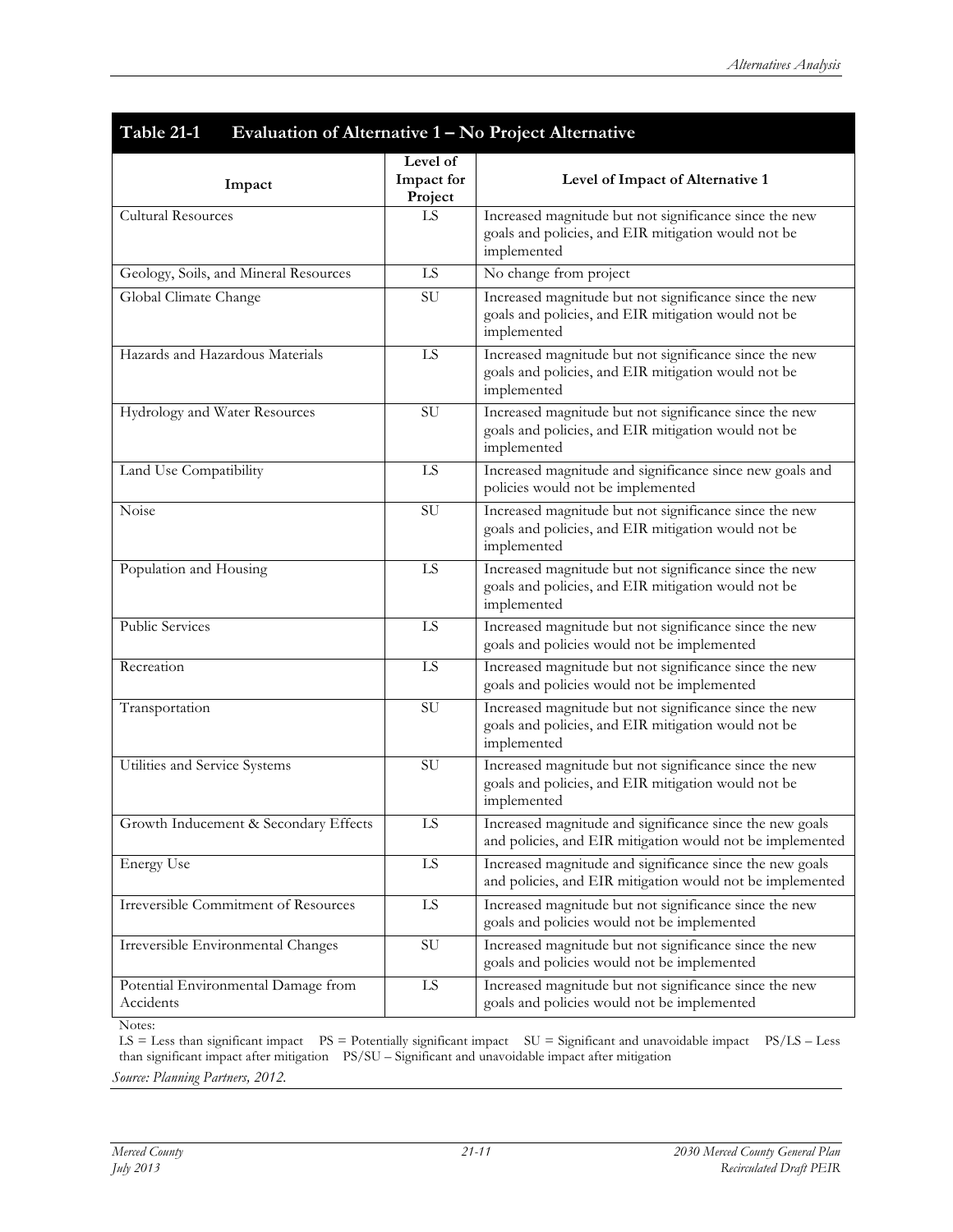Implementation of the No Project Alternative would not fully meet the following objectives of the proposed 2030 General Plan project.

- Adopt a General Plan that complies with state law;
- Promote a development strategy for city- and unincorporated community-centered growth that locates urban growth in the incorporated cities and unincorporated communities with existing urban services, and allows for consideration for new towns;
- Protect and support agriculture as an integral component to the County's economic vitality and quality of life;
- Sustain and enhance the County's natural environment, including all critical habitat areas, watersheds, wildlife corridors, and other natural communities;
- Identify methods to expand and diversify the County's local economy in order to create and sustain employment and business opportunities that enable existing and future residents to improve their quality of life;
- Protect the County's natural resources, including air, water, energy, wildlife, and scenery, to assure a high quality of life for current and future residents;
- Require new growth and development to have adequate access to all essential public facilities and services, including water, sewer, storm water drainage, roadways, schools, government centers, and recreation; and
- Coordinate, network, and maintain a multi-modal countywide transportation system, including freeways, highways, streets, bicycle and pedestrian pathways, mass transit, airports, and rail to meet the needs of residents and businesses.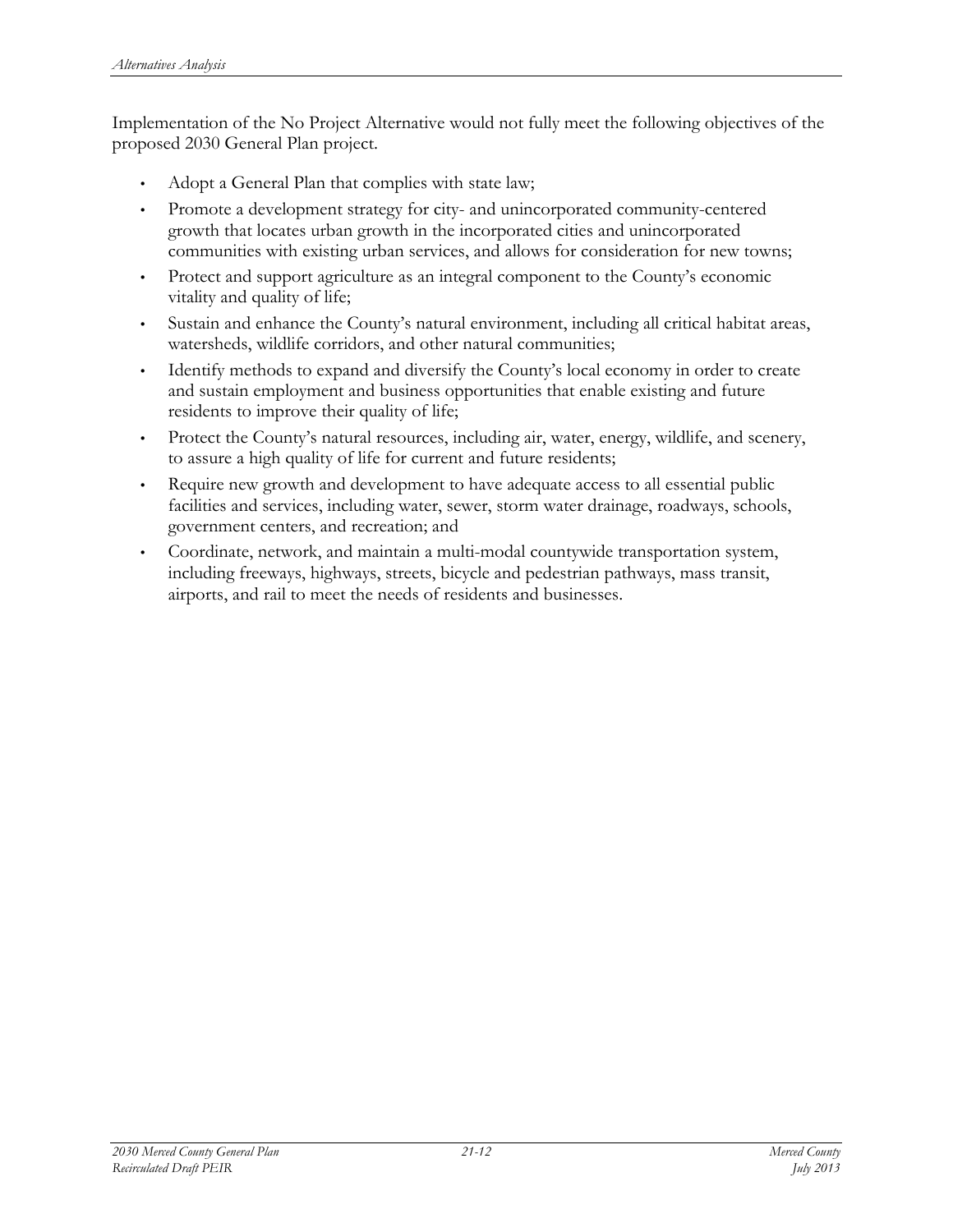# **ALTERNATIVE 2 – CITY-CENTERED GROWTH**

Under the City-Centered Growth Alternative, urban growth would be directed to the six incorporated cities and designated unincorporated urban community areas. The six incorporated cities and the unincorporated urban community areas in Merced County would accept additional population growth by increasing their density and by developing contiguous land within their spheres of influence (SOI) boundaries.

This alternative would discourage new development in the county's unincorporated areas, especially in unincorporated rural areas outside existing designated unincorporated urban community boundaries (i.e., Rural Residential Centers, Rural Centers, Isolated Urban Areas). This alternative would revise or remove goals and policies that permit development in Rural Residential Centers, Rural Centers, New Urban Communities, or Isolated Urban Areas. Policies LU-1.2 and LU-1.3 (Countywide Growth and Development); Goal LU-3 and Policies LU-3.1 through LU-3.4 (Rural Residential Centers); Goal LU-4 and Policies LU-4.1 through LU-4.8 (Rural Centers); Goal LU-5.F and Policies LU-5.F.1 through LU-5.F.5 (New Urban Communities); and Goal LU-8 and Policies LU-8.1 through LU-8.2 (Isolated Urban Communities) would be removed from the Land Use Element.

Under this alternative, land within the cities' SOI would be annexed as necessary. New development under this alternative would be consistent with current growth trends. This alternative implies the establishment of cooperative development and fiscal arrangements between the County and the six cities. However, under this alternative, while more growth would be directed to the six incorporated cities, Merced County would not have land use discretion over development activities within the each city's planning area. This alternative assumes that cities may have fewer protective environmental policies compared to the County. With the exception of policies that permit urban development outside designated unincorporated urban community area boundaries (i.e., Rural Centers), all other proposed 2030 General Plan goals and policies would apply.

The City-Centered Growth Alternative would decrease the magnitude of most anticipated environmental impacts associated with the proposed project because urban development would be directed to cities and designated unincorporated urban communities, and away from important farmlands and natural resources. Assuming that development within cities and designated unincorporated urban communities more efficiently uses land resources compared to development within rural parts of the unincorporated county, this alternative would result in a compact and smaller development footprint, and there would be fewer impacts on environmental resources. As a result, the City-Centered Growth Alternative would convert less open space and important farmlands, preserve scenic resources, reduce vehicle miles traveled and related automobile emissions, convert less sensitive plant and wildlife habitat, better protect undiscovered cultural resources, reduce exposure of structures and people to high wildfire risk, decrease the creation of impervious surfaces and surface water runoff associated with increased urbanization, and reduce impacts associated with the construction of utilities and facilities needed to serve growth. Based on the foregoing, the City-Centered Growth Alternative would result in fewer environmental effects than the proposed 2030 General Plan project.

Table 21-2 includes an evaluation of the relative impacts of implementing Alternative 2 – City-Centered Growth Alternative.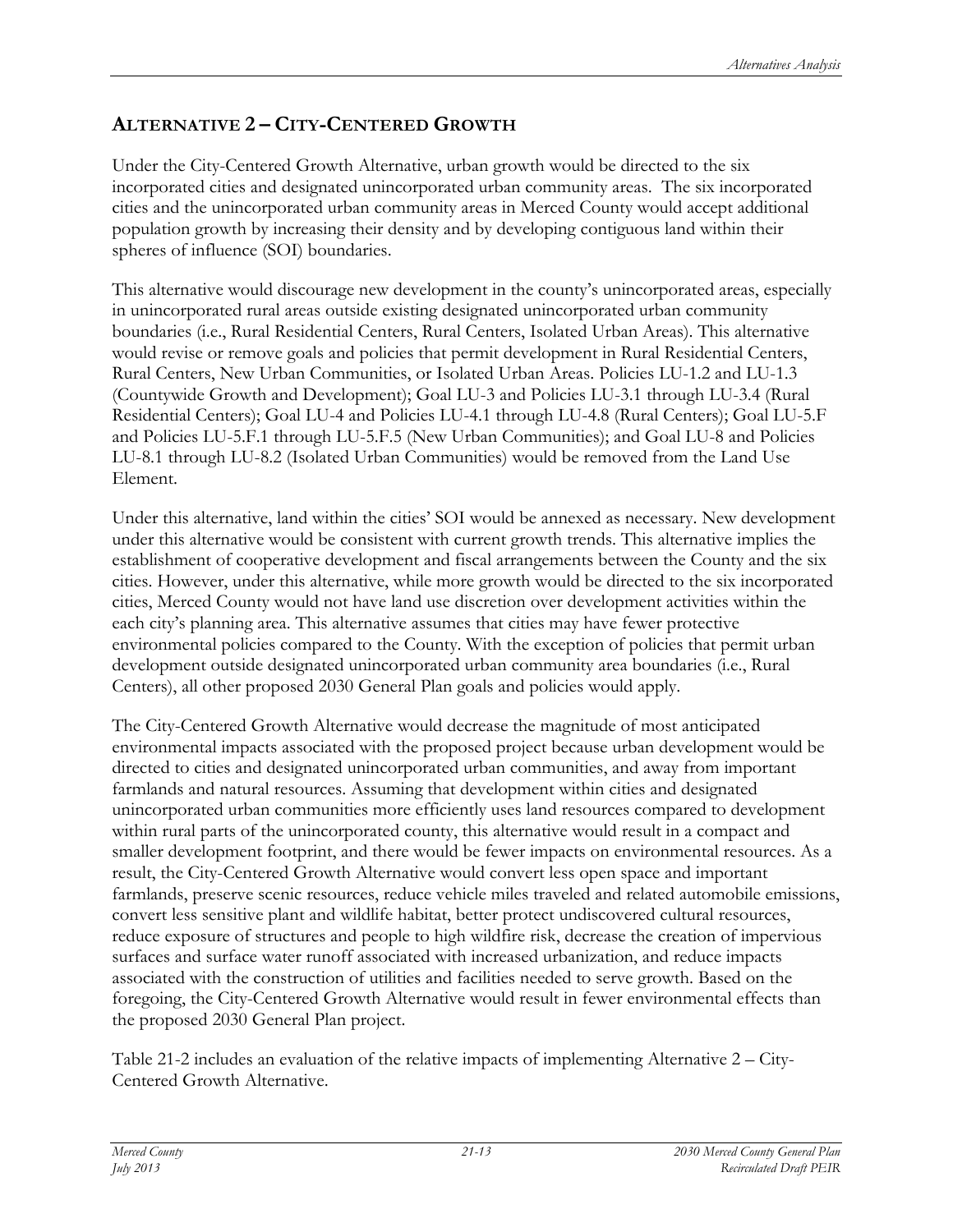| Table 21-2<br>Evaluation of Alternative 2 - City-Centered Growth Alternative                                                                                          |                                   |                                                                                                                                                                           |
|-----------------------------------------------------------------------------------------------------------------------------------------------------------------------|-----------------------------------|---------------------------------------------------------------------------------------------------------------------------------------------------------------------------|
| Impact                                                                                                                                                                | Level of<br>Impact for<br>Project | Level of Impact of Alternative 2                                                                                                                                          |
| Aesthetics                                                                                                                                                            |                                   |                                                                                                                                                                           |
| Damage to scenic resources within a state<br>scenic highway                                                                                                           | LS                                | No change from project                                                                                                                                                    |
| Degradation of the existing visual<br>character or quality of scenic resources                                                                                        | LS                                | Decreased magnitude but not significance since less<br>growth would occur within the unincorporated county                                                                |
| Create a new source of light or glare<br>adversely affecting day or nighttime views                                                                                   | PS/LS                             | Decreased magnitude but not significance since less<br>growth would occur within the unincorporated county                                                                |
| <b>Agricultural Resources</b>                                                                                                                                         |                                   |                                                                                                                                                                           |
| Conversion of important farmland to non-<br>agricultural use                                                                                                          | PS/SU                             | Decreased magnitude but not significance since less<br>growth would occur within the unincorporated county                                                                |
| Conflict with zoning for agricultural use<br>or Williamson Act contracts                                                                                              | PS/LS                             | Decreased magnitude but not significance since less<br>growth would occur within the unincorporated county                                                                |
| Land use changes that result in conversion<br>of farmland to non-agricultural uses from<br>urban development                                                          | PS/SU                             | Decreased magnitude but not significance since less<br>growth would occur within the unincorporated county                                                                |
| Loss of forest land or changes that could<br>convert forest land to non-forest uses                                                                                   | LS                                | No change from project                                                                                                                                                    |
| Land use changes that result in conversion<br>of farmland to non-agricultural uses due<br>to Minor Subdivision of Rural Parcels                                       | PS/SU                             | No change from project                                                                                                                                                    |
| Land use changes that result in conversion<br>of farmland to non-agricultural uses due<br>to Minor Subdivision of Rural Parcels and<br>resultant changes in water use | LS                                | No change from project                                                                                                                                                    |
| Land use changes that result in conversion<br>of farmland to non-agricultural uses due<br>to inadequate reduced parcel sizes                                          | <b>LS PS/SU</b>                   | No change from project                                                                                                                                                    |
| <b>Air Quality</b>                                                                                                                                                    |                                   |                                                                                                                                                                           |
| Increase in construction emissions                                                                                                                                    | LS                                | Decreased magnitude but not significance since less<br>growth would occur within the unincorporated county,<br>and resulting development would be more compact            |
| Increase in operational emissions of ROG,<br>$NOx, CO, and SOx$                                                                                                       | LS                                | Decreased magnitude but not significance since less<br>growth would occur within the unincorporated county and<br>automobile use and trucking operations would be reduced |
| Increase in operational emissions of $PM_{10}$<br>and $PM2.5$                                                                                                         | PS/SU                             | Decreased magnitude but not significance since less<br>growth would occur within the unincorporated county,<br>and resulting development would be more compact            |
| Increase in carbon monoxide<br>concentrations at congested intersections                                                                                              | LS                                | Increased magnitude but not significance since more<br>traffic congestion would occur within the incorporated<br>cities                                                   |
| Health risks associated with locating<br>sensitive receptors near high volume roads                                                                                   | PS/LS                             | Decreased magnitude but not significance since fewer<br>vehicle trips would occur on high volume roads                                                                    |
| Health risks associated with locating<br>sensitive receptors near odors and/or<br>toxic air contaminants                                                              | LS                                | Increased magnitude but not significance since compact<br>development could be located more closely to urban<br>sources of odors and toxic air contaminants               |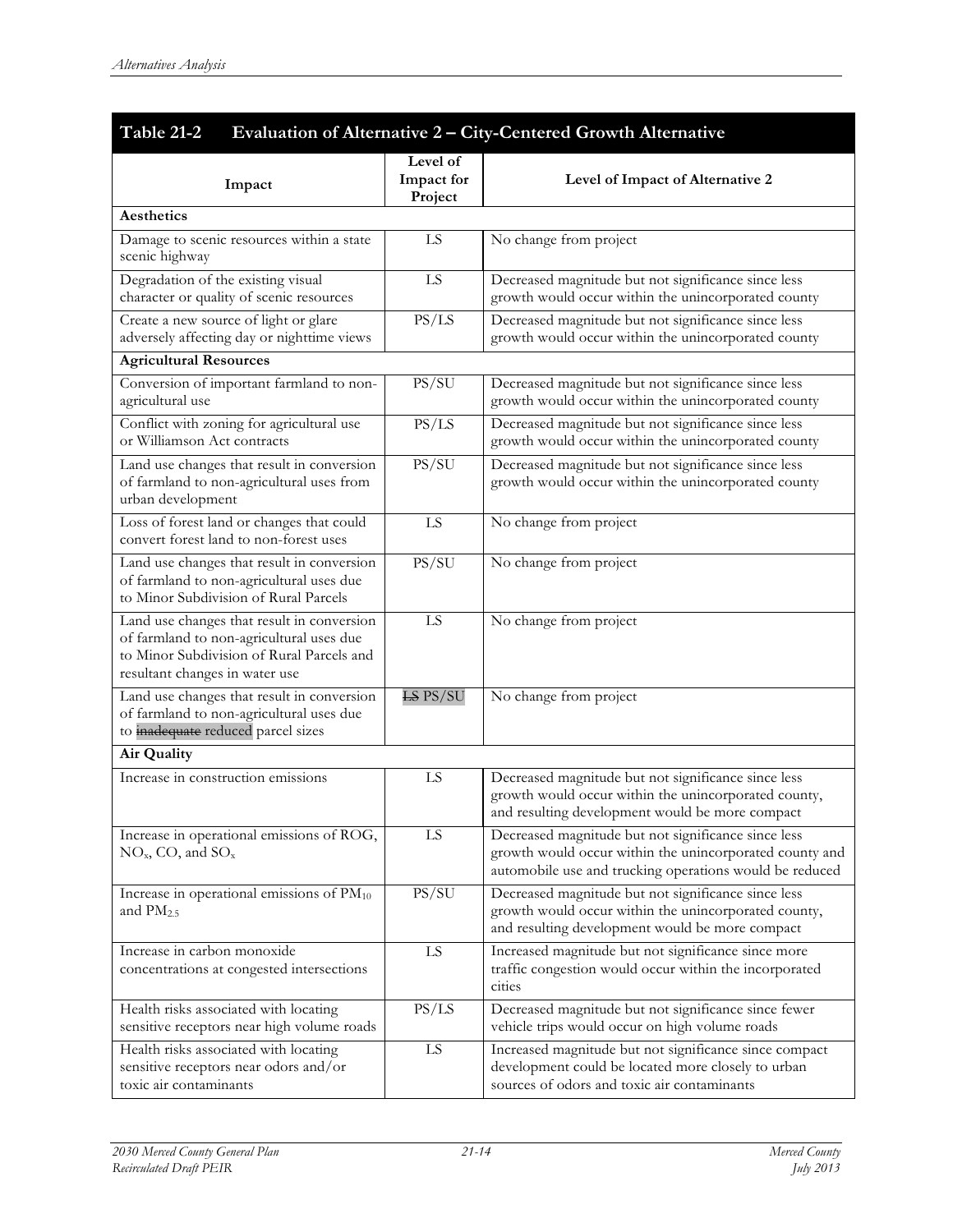| Table 21-2<br>Evaluation of Alternative 2 - City-Centered Growth Alternative                                                                                          |                                   |                                                                                                                                                                                                 |
|-----------------------------------------------------------------------------------------------------------------------------------------------------------------------|-----------------------------------|-------------------------------------------------------------------------------------------------------------------------------------------------------------------------------------------------|
| Impact                                                                                                                                                                | Level of<br>Impact for<br>Project | Level of Impact of Alternative 2                                                                                                                                                                |
| <b>Biological Resources</b>                                                                                                                                           |                                   |                                                                                                                                                                                                 |
| Adverse effects to special status species<br>and sensitive habitats                                                                                                   | PS/SU                             | Decreased magnitude but not significance since less<br>growth would occur within the unincorporated county                                                                                      |
| Adverse effect on wetlands, riparian<br>habitat and other sensitive natural<br>communities                                                                            | PS/SU                             | Decreased magnitude but not significance since less urban<br>development would occur within the unincorporated<br>county                                                                        |
| Substantial loss and/or modification of<br>federally protected wetlands                                                                                               | PS/LS                             | Decreased magnitude but not significance since less<br>growth would occur within the unincorporated county                                                                                      |
| Potential interference with animal<br>movement/migration patterns.                                                                                                    | PS/LS                             | Decreased magnitude but not significance since less<br>growth would occur within the unincorporated county                                                                                      |
| Conflict with local policies or ordinances<br>protecting biological resources                                                                                         | LS                                | No change from project                                                                                                                                                                          |
| Conflict with an adopted Habitat<br>Conservation Plan or Natural Community<br>Conservation Plan                                                                       | LS                                | No change from project                                                                                                                                                                          |
| <b>Cultural Resources</b>                                                                                                                                             |                                   |                                                                                                                                                                                                 |
| Adverse change in the significance of a<br>historical resource.                                                                                                       | PS/LS                             | Decreased magnitude but not significance since less urban<br>development would occur within rural areas in the<br>unincorporated county                                                         |
| Loss of archaeological resources,<br>paleontological resources, unique<br>geological features, or disturbances to<br>human remains.                                   | PS/LS                             | Decreased magnitude but not significance since less urban<br>development would occur within rural areas or on<br>farmland within the unincorporated county                                      |
| Loss of traditional cultural properties<br>where Native American customs and<br>traditions are practiced.                                                             | PS/LS                             | Decreased magnitude but not significance since less urban<br>development would occur within rural areas in the<br>unincorporated county                                                         |
| Geology, Soils, and Mineral Resources                                                                                                                                 |                                   |                                                                                                                                                                                                 |
| Expose people or structures to earthquake<br>fault rupture, strong seismic ground<br>shaking, or ground failure including<br>liquefaction, landslides, or dam failure | LS                                | No change from project                                                                                                                                                                          |
| Soil erosion or topsoil loss from exposure<br>to wind or water erosion                                                                                                | LS                                | No change from project                                                                                                                                                                          |
| Development or structures on unstable<br>soils or expansive soils.                                                                                                    | LS.                               | No change from project                                                                                                                                                                          |
| Use of septic tanks or alternative<br>wastewater disposal systems in unfit soils                                                                                      | PS/LS                             | Decreased magnitude but not significance since less<br>growth would occur within the unincorporated county,<br>reducing the need for septic tanks or alternative<br>wastewater disposal systems |
| <b>Global Climate Change</b>                                                                                                                                          |                                   |                                                                                                                                                                                                 |
| Increase in GHG emissions that would<br>have a significant environmental impact                                                                                       | PS/SU                             | Decreased magnitude but not significance since more<br>growth would occur within cities and existing urbanized<br>areas, reducing automobile use                                                |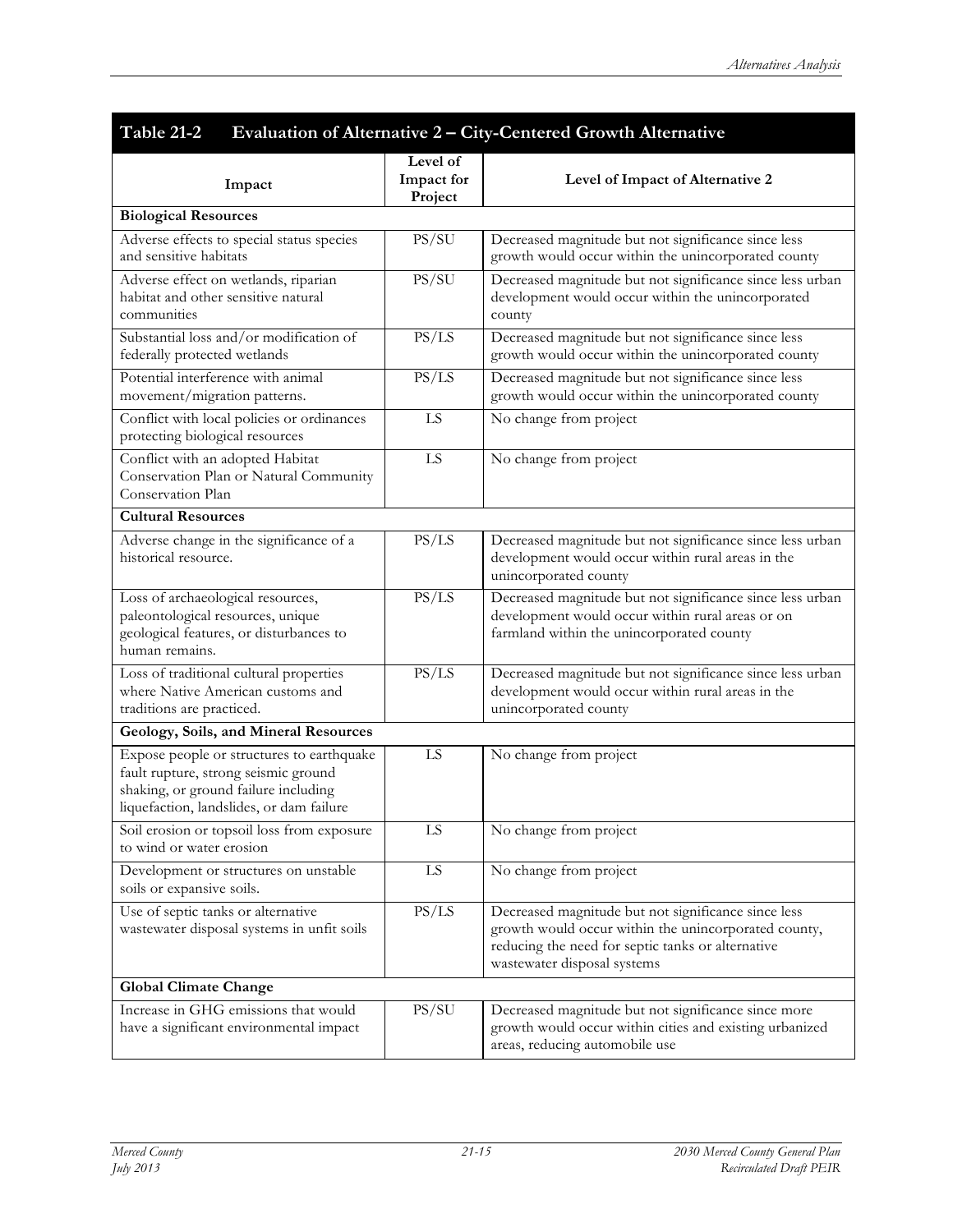| Table 21-2<br>Evaluation of Alternative 2 - City-Centered Growth Alternative                                                                            |                                   |                                                                                                                                                                                                                                       |
|---------------------------------------------------------------------------------------------------------------------------------------------------------|-----------------------------------|---------------------------------------------------------------------------------------------------------------------------------------------------------------------------------------------------------------------------------------|
| Impact                                                                                                                                                  | Level of<br>Impact for<br>Project | Level of Impact of Alternative 2                                                                                                                                                                                                      |
| Increase in GHG emissions that would<br>conflict with an applicable plan, policy, or<br>regulation adopted for the purpose of<br>reducing GHG emissions | PS/SU                             | Decreased magnitude but not significance since more<br>growth would occur within cities and existing urbanized<br>areas, reducing automobile and energy use and increasing<br>reliance on existing public infrastructure and services |
| <b>Hazards and Hazardous Materials</b>                                                                                                                  |                                   |                                                                                                                                                                                                                                       |
| Hazards due to the routine transport, use,<br>or disposal of hazardous materials or<br>through accident conditions                                      | LS                                | No change from project                                                                                                                                                                                                                |
| Emit hazardous emissions or handles<br>hazardous materials, within one-quarter<br>mile of an existing or proposed school                                | LS                                | No change from project                                                                                                                                                                                                                |
| Located on a hazardous materials site and<br>creates a significant hazard to the public<br>or the environment                                           | PS/LS                             | No change from project                                                                                                                                                                                                                |
| Results in a safety hazard due to a public<br>or private airport                                                                                        | PS/LS                             | Increased magnitude and significance since more growth<br>would occur within public airport influence areas in<br>Merced and Los Banos                                                                                                |
| Exposes people or structures to wildland<br>fires                                                                                                       | LS                                | Decreased magnitude but not significance since less<br>growth would occur within rural areas of the<br>unincorporated county where there is a higher wildfire<br>threat                                                               |
| <b>Hydrology and Water Resources</b>                                                                                                                    |                                   |                                                                                                                                                                                                                                       |
| Violation of water quality standards or<br>degradation of water quality                                                                                 | LS                                | Decreased magnitude but not significance since more<br>development would occur within existing urbanized areas<br>where existing storm water infrastructure is in place                                                               |
| Deplete groundwater supplies or interfere<br>with groundwater recharge                                                                                  | PS/SU                             | Decreased magnitude but not significance since less low-<br>density development would occur within the<br>unincorporated county, reducing impervious surfaces and<br>improving groundwater recharge potential                         |
| Alter existing drainage patterns, including<br>alteration of a stream course or river                                                                   | PS/LS                             | Increased magnitude and significance since more high-<br>density development would occur adjacent to streams in<br>Los Banos and Merced                                                                                               |
| Increase the rate or amount of storm<br>water runoff                                                                                                    | LS                                | Decreased magnitude but not significance since more<br>high-density development would occur, decreasing impacts<br>to surface water runoff                                                                                            |
| Allow new development to proceed within<br>a 100-year flood hazard area                                                                                 | ${\rm LS}$                        | No change from project                                                                                                                                                                                                                |
| Diverge from current state flood<br>legislation or allow new development to<br>proceed within a 200-year flood hazard                                   | ${\rm LS}$                        | No change from project                                                                                                                                                                                                                |
| Expose people or structures to flooding as<br>a result of the failure of a levee or dam                                                                 | LS                                | No change from project                                                                                                                                                                                                                |
| <b>Land Use Compatibility</b>                                                                                                                           |                                   |                                                                                                                                                                                                                                       |
| Physical division of an established<br>community                                                                                                        | PS/LS                             | No change from project                                                                                                                                                                                                                |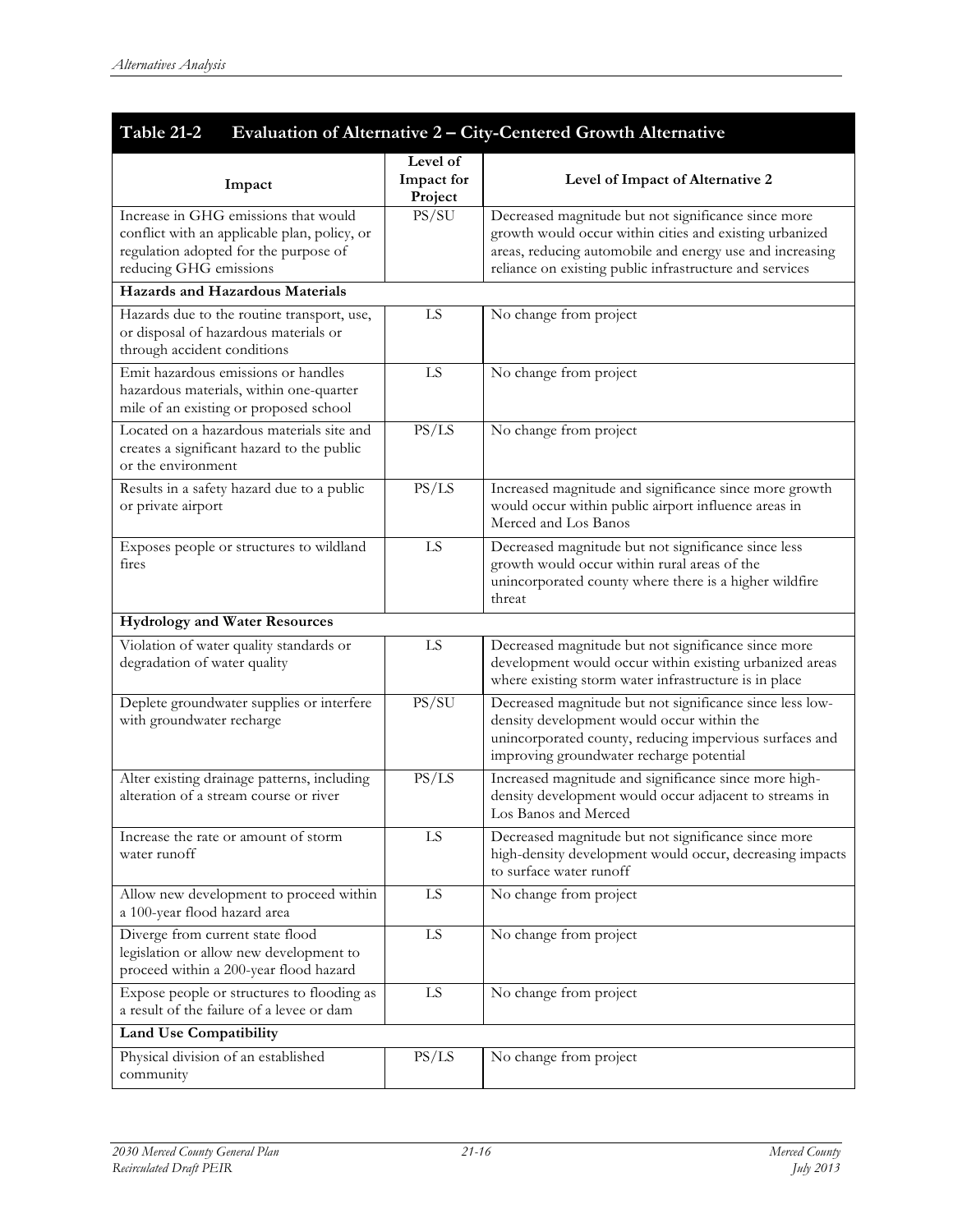| Table 21-2<br>Evaluation of Alternative 2 - City-Centered Growth Alternative                                                                                   |                                   |                                                                                                                                                            |
|----------------------------------------------------------------------------------------------------------------------------------------------------------------|-----------------------------------|------------------------------------------------------------------------------------------------------------------------------------------------------------|
| Impact                                                                                                                                                         | Level of<br>Impact for<br>Project | Level of Impact of Alternative 2                                                                                                                           |
| Conflict with applicable plan, policy, or<br>regulation                                                                                                        | LS                                | No change from project                                                                                                                                     |
| <b>Noise</b>                                                                                                                                                   |                                   |                                                                                                                                                            |
| Changes to existing 2000 General Plan<br>noise policies                                                                                                        | LS                                | No change from project                                                                                                                                     |
| Development of new noise sensitive land<br>uses                                                                                                                | LS                                | No change from project                                                                                                                                     |
| Development of noise-producing uses<br>near existing sensitive land uses                                                                                       | LS                                | No change from project                                                                                                                                     |
| Traffic noise level increases from urban<br>development                                                                                                        | PS/SU                             | No change from project                                                                                                                                     |
| Exposure to excessive groundborne<br>vibration or groundborne noise levels                                                                                     | PS/LS                             | No change from project                                                                                                                                     |
| <b>Population and Housing</b>                                                                                                                                  |                                   |                                                                                                                                                            |
| Inducement of population growth for<br>which inadequate planning has occurred                                                                                  | PS/LS                             | No change from project                                                                                                                                     |
| Displacement of substantial amounts of<br>population and housing units                                                                                         | LS                                | No change from project                                                                                                                                     |
| <b>Public Services</b>                                                                                                                                         |                                   |                                                                                                                                                            |
| Demand for additional fire protection and<br>emergency response services                                                                                       | LS                                | No change from project                                                                                                                                     |
| Demand for additional police protection<br>and law enforcement facilities                                                                                      | LS                                | No change from project                                                                                                                                     |
| Demand for additional school facilities<br>and libraries                                                                                                       | LS                                | No change from project                                                                                                                                     |
| Recreation                                                                                                                                                     |                                   |                                                                                                                                                            |
| Increase the use of existing parks or<br>recreational facilities                                                                                               | LS                                | No change from project                                                                                                                                     |
| Require recreational facilities that have an<br>adverse physical effect on the<br>environment                                                                  | LS                                | No change from project                                                                                                                                     |
| Transportation                                                                                                                                                 |                                   |                                                                                                                                                            |
| Conflict with a plan, ordinance, or policy<br>establishing measures of effectiveness on<br>Merced County roads.                                                | PS/SU                             | Decreased magnitude but not significance since high-<br>density development would reduce vehicle trips but would<br>result in increased traffic congestion |
| Conflict with a plan, ordinance, or policy<br>establishing measures of effectiveness of<br>State Highways.                                                     | PS/SU                             | No change from project                                                                                                                                     |
| Conflict with an applicable plan,<br>ordinance, or policy establishing measures<br>of effectiveness of streets within<br>incorporated cities in Merced County. | PS/SU                             | Increased magnitude but not significance since more<br>growth would occur within incorporated cities, increasing<br>traffic congestion on city roadways    |
| Conflict with an applicable congestion<br>management program.                                                                                                  | LS                                | No change from project                                                                                                                                     |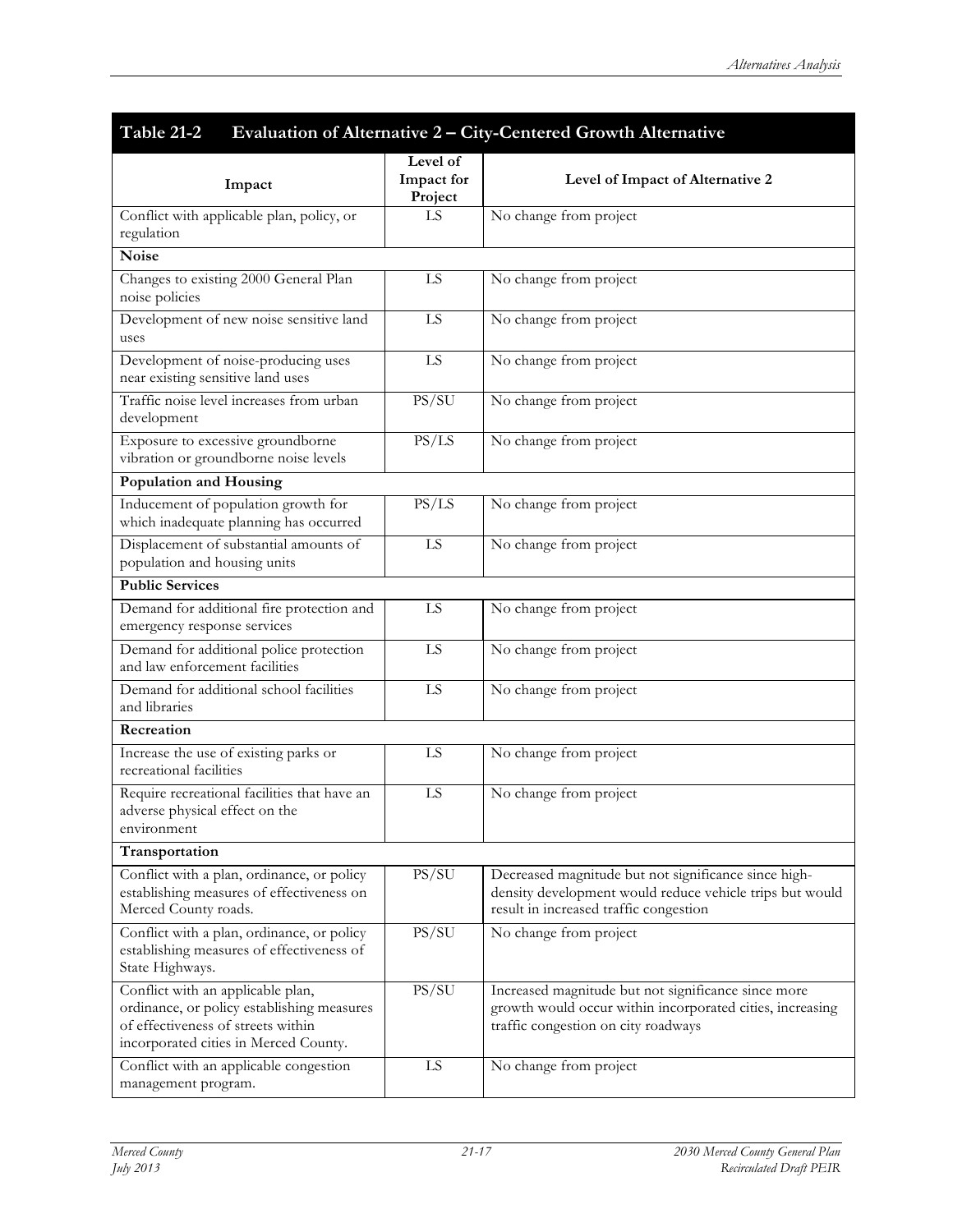| Impact                                                                                                              | Level of<br>Impact for<br>Project | Level of Impact of Alternative 2                                                                                                                         |
|---------------------------------------------------------------------------------------------------------------------|-----------------------------------|----------------------------------------------------------------------------------------------------------------------------------------------------------|
| Result in change to air traffic patterns                                                                            | LS                                | No change from project                                                                                                                                   |
| Substantially increase hazards due to a<br>design feature                                                           | PS/LS                             | No change from project                                                                                                                                   |
| Result in inadequate emergency access.                                                                              | PS/LS                             | Increased magnitude but not significance since more<br>growth would occur within incorporated cities, increasing<br>traffic congestion                   |
| Conflict with adopted polices, plans or<br>programs regarding, public transit, bicycle,<br>or pedestrian facilities | PS/LS                             | Decreased magnitude but not significance since alternative<br>transportation modes would be better supported within<br>higher-density urbanized areas    |
| <b>Utilities &amp; Service Systems</b>                                                                              |                                   |                                                                                                                                                          |
| Lack of sufficient water supplies and<br>entitlements to accommodate<br>development                                 | PS/SU                             | No change from project                                                                                                                                   |
| Require new construction or expansion of<br>existing water treatment facilities                                     | LS                                | No change from project                                                                                                                                   |
| Lack of adequate wastewater treatment<br>capacity to serve the projected demand                                     | LS                                | No change from project                                                                                                                                   |
| Require new or substantial alteration of<br>existing solid waste disposal facilities                                | LS                                | No change from project                                                                                                                                   |
| <b>Cumulative Impacts</b>                                                                                           |                                   |                                                                                                                                                          |
| Aesthetics                                                                                                          | LS                                | Decreased magnitude but not significance since less<br>growth would occur within the rural landscapes of the<br>unincorporated county                    |
| Agricultural Resources                                                                                              | SU                                | Decreased magnitude but not significance since growth<br>would be at increased densities, thereby reducing the<br>amount of land converted to urban uses |
| Air Quality                                                                                                         | SU                                | No change from project                                                                                                                                   |
| <b>Biological Resources</b>                                                                                         | SU                                | Decreased magnitude but not significance since growth<br>would be at increased densities, thereby reducing the<br>amount of land converted to urban uses |
| Cultural Resources                                                                                                  | ${\rm LS}$                        | Decreased magnitude but not significance since growth<br>would be at increased densities, thereby reducing the<br>amount of land converted to urban uses |
| Geology, Soils, and Mineral Resources                                                                               | LS                                | No change from project                                                                                                                                   |
| Global Climate Change                                                                                               | SU                                | No change from project                                                                                                                                   |
| Hazards and Hazardous Materials                                                                                     | LS                                | No change from project                                                                                                                                   |
| Hydrology and Water Resources                                                                                       | ${\rm SU}$                        | Decreased magnitude but not significance since growth<br>would be at increased densities, thereby reducing the<br>amount of water used per residence     |
| Land Use Compatibility                                                                                              | LS                                | No change from project                                                                                                                                   |
| Noise                                                                                                               | $\mathrm{SU}$                     | No change from project                                                                                                                                   |
| Population and Housing                                                                                              | LS                                | No change from project                                                                                                                                   |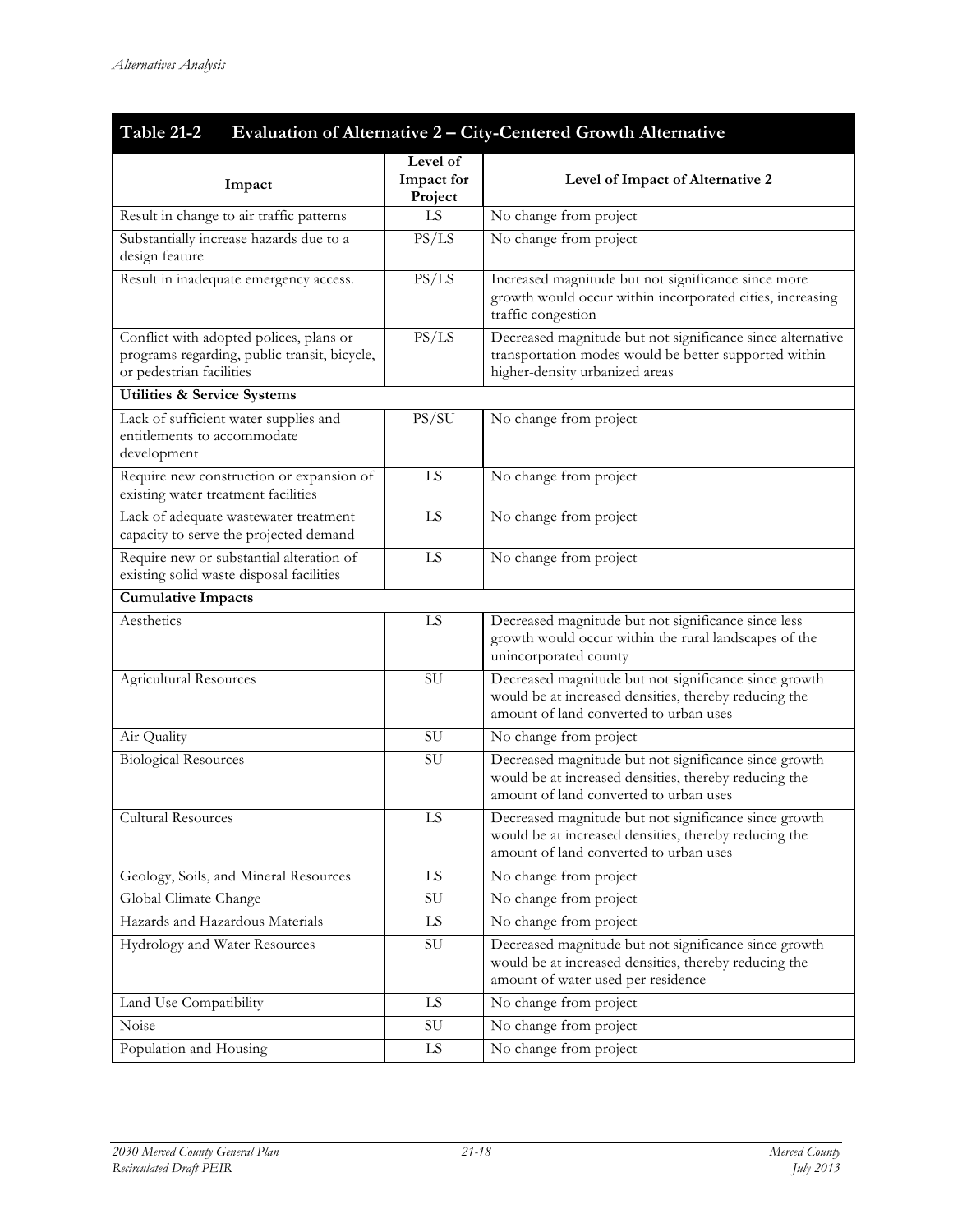| Table 21-2<br>Evaluation of Alternative 2 - City-Centered Growth Alternative |                                   |                                                                                                                                                                                                      |
|------------------------------------------------------------------------------|-----------------------------------|------------------------------------------------------------------------------------------------------------------------------------------------------------------------------------------------------|
| Impact                                                                       | Level of<br>Impact for<br>Project | Level of Impact of Alternative 2                                                                                                                                                                     |
| <b>Public Services</b>                                                       | LS                                | Decreased magnitude but not significance since growth<br>would be at increased densities, thereby permitting the<br>more efficient delivery of services                                              |
| Recreation                                                                   | LS                                | Decreased magnitude but not significance since growth<br>would be at increased densities, thereby permitting the<br>more efficient delivery of services                                              |
| Transportation                                                               | <b>SU</b>                         | Decreased magnitude but not significance since growth<br>would be at increased densities, thereby permitting the<br>more efficient delivery of public transportation services                        |
| Utilities and Service Systems                                                | <b>SU</b>                         | Decreased magnitude but not significance since growth<br>would be at increased densities, thereby permitting the<br>more efficient delivery of services                                              |
| Growth Inducement & Secondary Effects                                        | LS.                               | No change from project                                                                                                                                                                               |
| <b>Energy Use</b>                                                            | LS                                | Decreased magnitude but not significance since growth<br>would be at increased densities, thereby permitting more<br>efficient energy use                                                            |
| Irreversible Commitment of Resources                                         | LS                                | Decreased magnitude but not significance; although<br>growth would be at increased densities, major<br>commitments of resources would still occur                                                    |
| Irreversible Environmental Changes                                           | <b>SU</b>                         | Decreased magnitude but not significance; although<br>growth would be at increased densities, major<br>environmental changes would still occur                                                       |
| Potential Environmental Damage from<br>Accidents                             | LS                                | Decreased magnitude but not significance since growth<br>would be at increased densities, thereby permitting the<br>more efficient delivery of services, including those related<br>to public safety |

Notes:

LS = Less than significant impact PS = Potentially significant impact SU = Significant and unavoidable impact PS/LS – Less than significant impact after mitigation PS/SU – Significant and unavoidable impact after mitigation *Source: Planning Partners, 2012.*

Implementation of the City-Centered Growth Alternative would not fully meet the following objectives of the proposed 2030 General Plan project.

• Promote a development strategy for city- and unincorporated community-centered growth that locates urban growth in the incorporated cities and unincorporated communities with existing urban services, and allows for consideration for new towns.

# **ALTERNATIVE 3 – NO NEW URBAN COMMUNITIES**

Under the No New Urban Communities Alternative, no New Urban Communities would be permitted within the unincorporated county, nor would the County accept applications for the establishment of New Urban Communities. This alternative would remove goals and policies that permit New Urban Communities. Goal LU-5.F, and supporting Policies LU-5.F.1 through LU-5.F.5 would be removed from the Land Use Element. Instead, this alternative would include a revised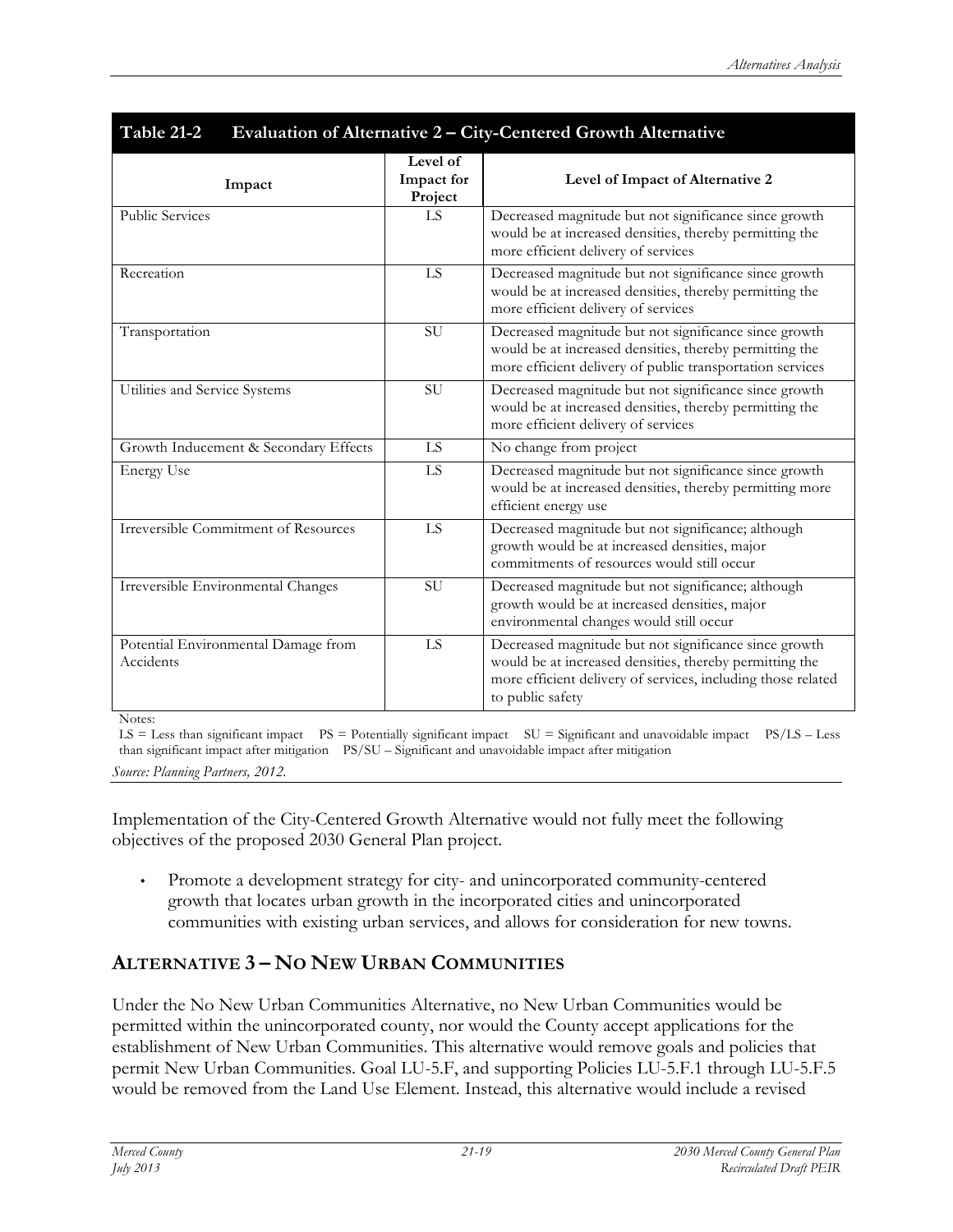policy that would prohibit new development, such as large-scale master-planned communities in unincorporated rural areas outside designated unincorporated urban area boundaries. Similar to the City-Centered Growth Alternative, new development under this alternative would be limited to incorporated areas within the six cities in the county, and to existing designated unincorporated urban area boundaries. Also, new development would be consistent with current growth trends. While the objective supporting consideration of New Urban Communities, and all goals and policies that allow consideration of New Urban Communities would be removed from the 2030 General Plan with the adoption of this alternative, all other proposed 2030 General Plan goals, objectives, and policies would remain.

Similar to the City-Centered Growth Alternative, the No New Urban Communities Alternative would decrease the magnitude of many anticipated environmental impacts associated with the proposed project because new development outside cities and designated unincorporated urban areas would not be permitted. Because development would not occur outside cities or the boundaries of designated unincorporated urban areas, there would be fewer impacts on environmental resources. As a result, like the City-Centered Growth Alternative, the No New Urban Communities Alternative would convert less open space and important farmlands than the 2030 General Plan to developed uses, preserve scenic resources, reduce vehicle miles traveled and related automobile emissions, convert less sensitive plant and wildlife habitat, better protect undiscovered cultural resources, and decrease the creation of impervious surfaces and surface water runoff associated with urbanization. The main reason for these reduced impacts is that the New Communities would be growth inducing and are assumed to result in growth over and above the buildout from the General Plan without adding urban communities. Based on the foregoing, the No New Urban Communities Alternative would result in fewer environmental effects than the proposed 2030 General Plan project.

Table 21-3 includes an evaluation of the relative impacts of implementing Alternative 3 – No New Urban Communities Alternative.

| 1 AVIL 21 J<br>aluation of Antennative 5<br>TWING CIDAN COMMITTEE Internative       |                                   |                                                                                                                                                       |  |
|-------------------------------------------------------------------------------------|-----------------------------------|-------------------------------------------------------------------------------------------------------------------------------------------------------|--|
| Impact                                                                              | Level of<br>Impact for<br>Project | Level of Impact of Alternative 3                                                                                                                      |  |
| Aesthetics                                                                          |                                   |                                                                                                                                                       |  |
| Damage to scenic resources within a state<br>scenic highway                         | LS                                | Decreased magnitude but not significance since no New<br>Urban Communities would occur adjacent to Interstate 5,<br>a state designated scenic highway |  |
| Degradation of the existing visual<br>character or quality of scenic resources      | LS                                | Decreased magnitude but not significance since no New<br>Urban Communities would occur within the<br>unincorporated County                            |  |
| Create a new source of light or glare<br>adversely affecting day or nighttime views | PS/LS                             | Decreased magnitude but not significance since no New<br>Urban Communities would occur within the<br>unincorporated County                            |  |
| <b>Agricultural Resources</b>                                                       |                                   |                                                                                                                                                       |  |
| Conversion of important farmland to non-<br>agricultural use                        | PS/SU                             | Decreased magnitude but not significance since no New<br>Urban Communities would occur within the<br>unincorporated county                            |  |

**Table 21-3 Evaluation of Alternative 3 – No New Urban Communities Alternative**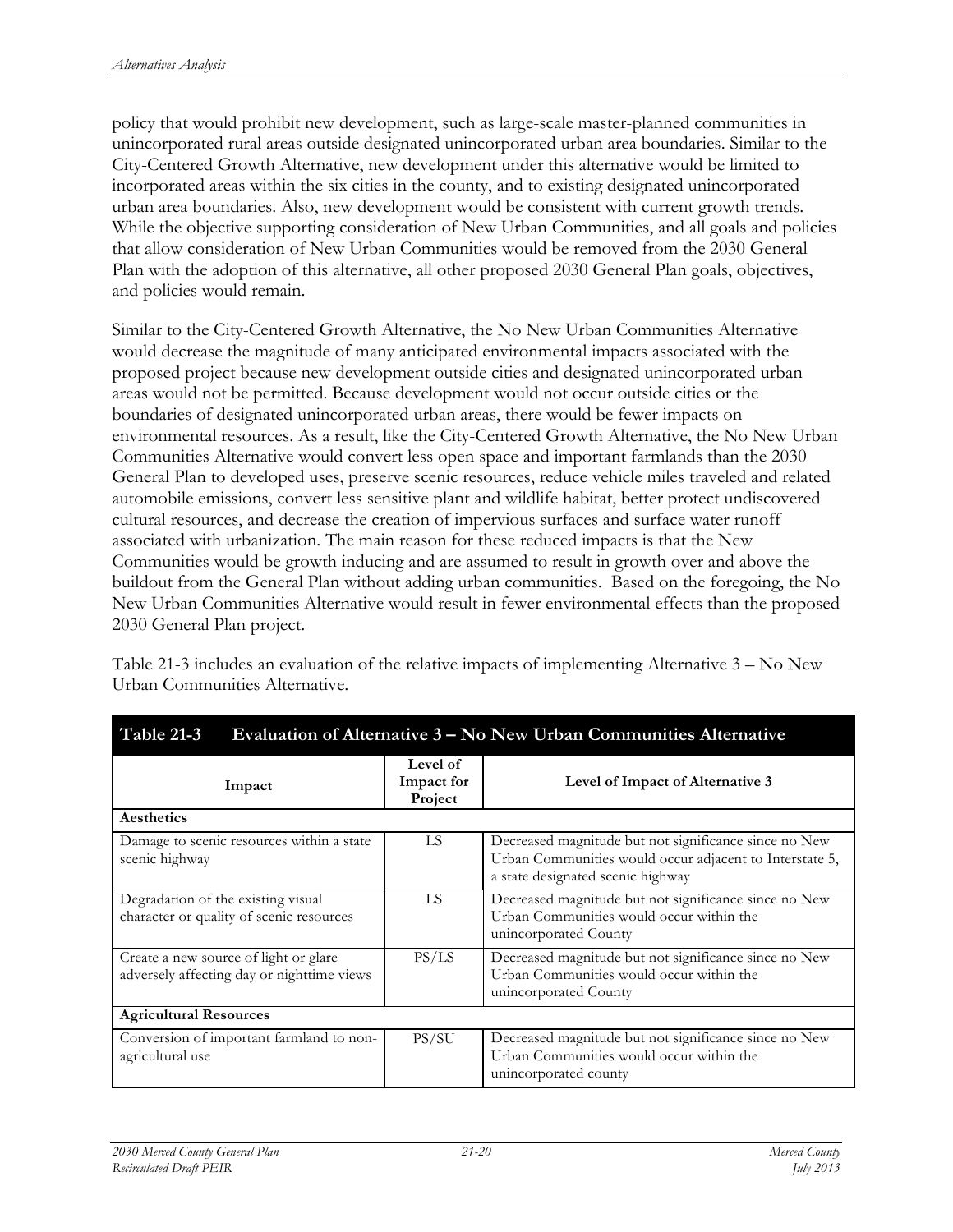| Table 21-3<br>Evaluation of Alternative 3 – No New Urban Communities Alternative                                                                                      |                                   |                                                                                                                            |  |
|-----------------------------------------------------------------------------------------------------------------------------------------------------------------------|-----------------------------------|----------------------------------------------------------------------------------------------------------------------------|--|
| Impact                                                                                                                                                                | Level of<br>Impact for<br>Project | Level of Impact of Alternative 3                                                                                           |  |
| Conflict with zoning for agricultural use<br>or Williamson Act contracts                                                                                              | PS/LS                             | Decreased magnitude but not significance since no New<br>Urban Communities would occur within the<br>unincorporated county |  |
| Land use changes that result in conversion<br>of farmland to non-agricultural uses from<br>urban development                                                          | PS/SU                             | Decreased magnitude but not significance since no New<br>Urban Communities would occur within the<br>unincorporated county |  |
| Loss of forest land or changes that could<br>convert forest land to non-forest uses                                                                                   | LS                                | No change from project                                                                                                     |  |
| Land use changes that result in conversion<br>of farmland to non-agricultural uses due<br>to Minor Subdivision of Rural Parcels                                       | PS/SU                             | No change from project                                                                                                     |  |
| Land use changes that result in conversion<br>of farmland to non-agricultural uses due<br>to Minor Subdivision of Rural Parcels and<br>resultant changes in water use | LS                                | No change from project                                                                                                     |  |
| Land use changes that result in conversion<br>of farmland to non-agricultural uses due<br>to <i>inadequate</i> reduced parcel sizes                                   | <b>LS PS/SU</b>                   | No change from project                                                                                                     |  |
| Air Quality                                                                                                                                                           |                                   |                                                                                                                            |  |
| Increase in construction emissions                                                                                                                                    | <b>LS</b>                         | No change from project                                                                                                     |  |
| Increase in operational emissions of ROG,<br>$NOx$ , CO, and $SOx$                                                                                                    | LS                                | Decreased magnitude but not significance since no New<br>Urban Communities would occur within the<br>unincorporated county |  |
| Increase in operational emissions of PM10<br>and $PM2.5$                                                                                                              | PS/SU                             | Decreased magnitude but not significance since no New<br>Urban Communities would occur within the<br>unincorporated county |  |
| Increase in carbon monoxide<br>concentrations at congested intersections                                                                                              | LS                                | No change from project                                                                                                     |  |
| Health risks associated with locating<br>sensitive receptors near high volume roads                                                                                   | PS/LS                             | Decreased magnitude but not significance since no New<br>Urban Communities would occur within the<br>unincorporated county |  |
| Health risks associated with locating<br>sensitive receptors near odors and/or<br>toxic air contaminants                                                              | $\overline{LS}$                   | No change from project                                                                                                     |  |
| <b>Biological Resources</b>                                                                                                                                           |                                   |                                                                                                                            |  |
| Adverse effects to special status species<br>and sensitive habitats                                                                                                   | PS/SU                             | Decreased magnitude but not significance since no New<br>Urban Communities would occur within the<br>unincorporated county |  |
| Adverse effect on wetlands, riparian<br>habitat and other sensitive natural<br>communities                                                                            | PS/SU                             | Decreased magnitude but not significance since no New<br>Urban Communities would occur within the<br>unincorporated county |  |
| Substantial loss and/or modification of<br>federally protected wetlands                                                                                               | PS/LS                             | Decreased magnitude but not significance since no New<br>Urban Communities would occur within the<br>unincorporated county |  |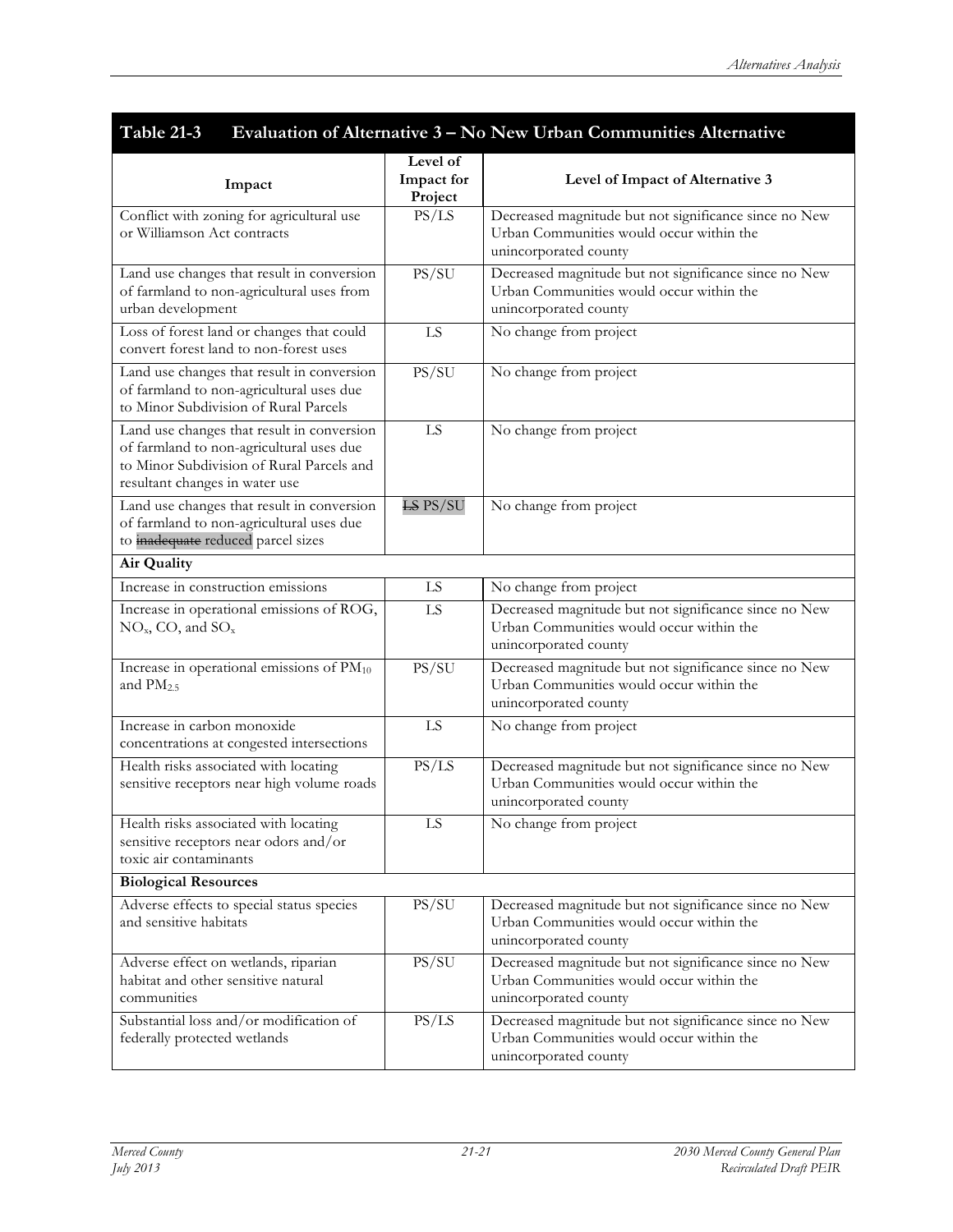| Table 21-3<br>Evaluation of Alternative 3 - No New Urban Communities Alternative                                                                                      |                                   |                                                                                                                            |
|-----------------------------------------------------------------------------------------------------------------------------------------------------------------------|-----------------------------------|----------------------------------------------------------------------------------------------------------------------------|
| Impact                                                                                                                                                                | Level of<br>Impact for<br>Project | Level of Impact of Alternative 3                                                                                           |
| Potential interference with animal<br>movement/migration patterns.                                                                                                    | PS/LS                             | Decreased magnitude but not significance since no New<br>Urban Communities would occur within the<br>unincorporated county |
| Conflict with local policies or ordinances<br>protecting biological resources                                                                                         | LS                                | No change from project                                                                                                     |
| Conflict with an adopted Habitat<br>Conservation Plan or Natural Community<br>Conservation Plan                                                                       | LS.                               | No change from project                                                                                                     |
| <b>Cultural Resources</b>                                                                                                                                             |                                   |                                                                                                                            |
| Adverse change in the significance of a<br>historical resource.                                                                                                       | PS/LS                             | Decreased magnitude but not significance since no New<br>Urban Communities would occur within the<br>unincorporated county |
| Loss of archaeological resources,<br>paleontological resources, unique<br>geological features, or disturbances to<br>human remains.                                   | PS/LS                             | Decreased magnitude but not significance since no New<br>Urban Communities would occur within the<br>unincorporated county |
| Loss of traditional cultural properties<br>where Native American customs and<br>traditions are practiced.                                                             | PS/LS                             | Decreased magnitude but not significance since no New<br>Urban Communities would occur within the<br>unincorporated county |
| Geology, Soils, and Mineral Resources                                                                                                                                 |                                   |                                                                                                                            |
| Expose people or structures to earthquake<br>fault rupture, strong seismic ground<br>shaking, or ground failure including<br>liquefaction, landslides, or dam failure | LS                                | No change from project                                                                                                     |
| Soil erosion or topsoil loss from exposure<br>to wind or water erosion                                                                                                | LS                                | No change from project                                                                                                     |
| Development or structures on unstable<br>soils or expansive soils.                                                                                                    | LS                                | No change from project                                                                                                     |
| Use of septic tanks or alternative<br>wastewater disposal systems in unfit soils                                                                                      | PS/LS                             | Decreased magnitude but not significance since no New<br>Urban Communities would occur within the<br>unincorporated county |
| <b>Global Climate Change</b>                                                                                                                                          |                                   |                                                                                                                            |
| Increase in GHG emissions that would<br>have a significant environmental impact                                                                                       | PS/SU                             | Decreased magnitude but not significance since no New<br>Urban Communities would occur within the<br>unincorporated county |
| Increase in GHG emissions that would<br>conflict with an applicable plan, policy, or<br>regulation adopted for the purpose of<br>reducing GHG emissions               | PS/SU                             | Decreased magnitude but not significance since no New<br>Urban Communities would occur within the<br>unincorporated county |
| <b>Hazards and Hazardous Materials</b>                                                                                                                                |                                   |                                                                                                                            |
| Hazards due to the routine transport, use,<br>or disposal of hazardous materials or<br>through accident conditions                                                    | LS                                | No change from project                                                                                                     |
| Emit hazardous emissions or handles<br>hazardous materials, within one-quarter<br>mile of an existing or proposed school                                              | LS                                | No change from project                                                                                                     |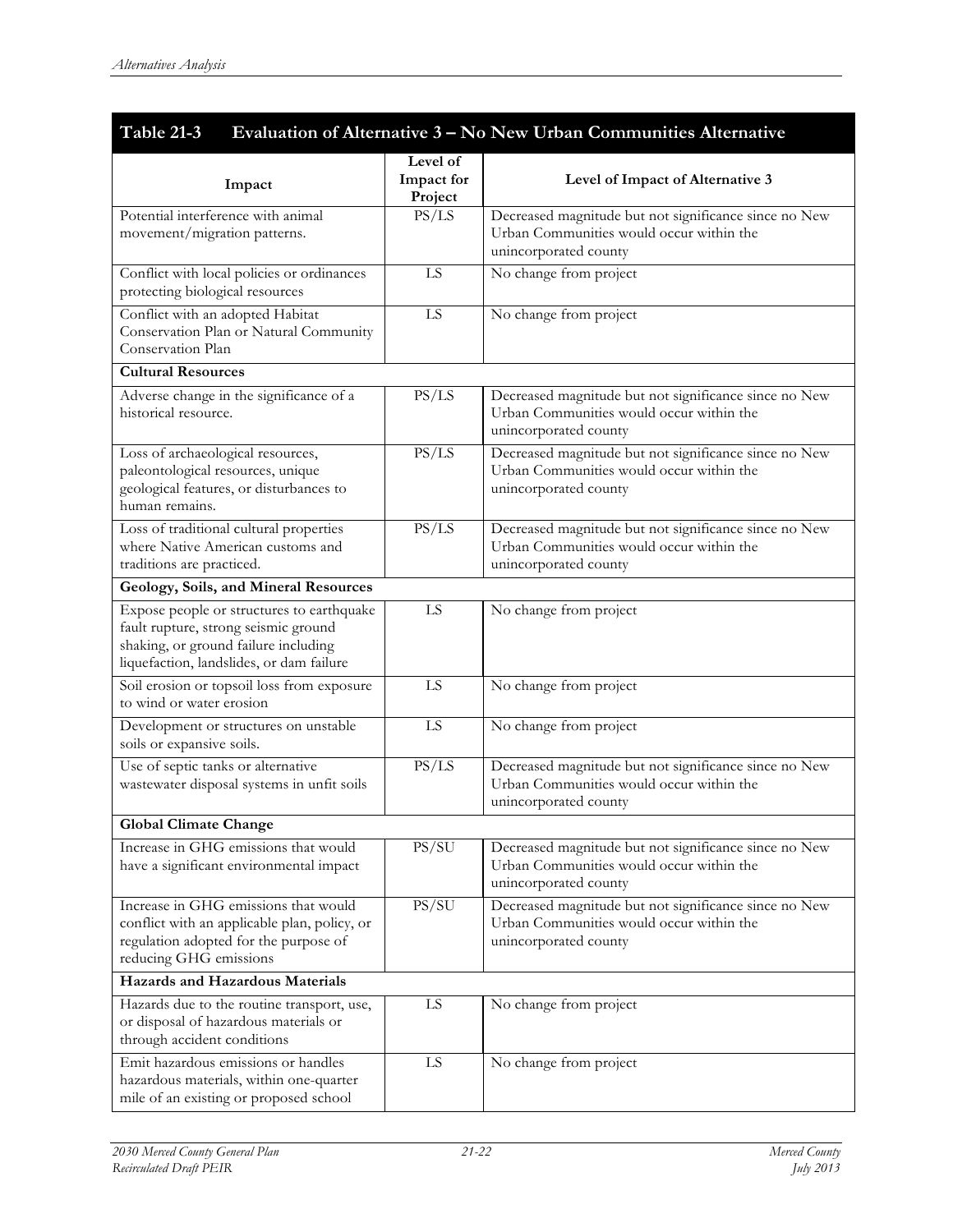| <b>Table 21-3</b><br>Evaluation of Alternative 3 - No New Urban Communities Alternative                               |                                   |                                                                                                                                                                                      |  |
|-----------------------------------------------------------------------------------------------------------------------|-----------------------------------|--------------------------------------------------------------------------------------------------------------------------------------------------------------------------------------|--|
| Impact                                                                                                                | Level of<br>Impact for<br>Project | Level of Impact of Alternative 3                                                                                                                                                     |  |
| Located on a hazardous materials site and<br>creates a significant hazard to the public<br>or the environment         | PS/LS                             | No change from project                                                                                                                                                               |  |
| Results in a safety hazard due to a public<br>or private airport                                                      | PS/LS                             | No change from project                                                                                                                                                               |  |
| Exposes people or structures to wildland<br>fires                                                                     | LS                                | Decreased magnitude but not significance since no New<br>Urban Communities would occur within the<br>unincorporated county, reducing the need to provide fire<br>protection services |  |
| <b>Hydrology and Water Resources</b>                                                                                  |                                   |                                                                                                                                                                                      |  |
| Violation of water quality standards or<br>degradation of water quality                                               | LS                                | Decreased magnitude but not significance since no New<br>Urban Communities would occur within the<br>unincorporated county                                                           |  |
| Deplete groundwater supplies or interfere<br>with groundwater recharge                                                | PS/SU                             | Decreased magnitude but not significance since no New<br>Urban Communities would occur within the<br>unincorporated county                                                           |  |
| Alter existing drainage patterns, including<br>alteration of a stream course or river                                 | PS/LS                             | Decreased magnitude but not significance since no New<br>Urban Communities would occur within the<br>unincorporated county                                                           |  |
| Increase the rate or amount of storm<br>water runoff                                                                  | LS                                | Decreased magnitude but not significance since no New<br>Urban Communities would occur within the<br>unincorporated county                                                           |  |
| Allow new development to proceed within<br>a 100-year flood hazard area                                               | LS                                | No change from project                                                                                                                                                               |  |
| Diverge from current state flood<br>legislation or allow new development to<br>proceed within a 200-year flood hazard | LS                                | No change from project                                                                                                                                                               |  |
| Expose people or structures to flooding as<br>a result of the failure of a levee or dam                               | LS                                | No change from project                                                                                                                                                               |  |
| <b>Land Use Compatibility</b>                                                                                         |                                   |                                                                                                                                                                                      |  |
| Physical division an established<br>community                                                                         | PS/LS                             | No change from project                                                                                                                                                               |  |
| Conflict with applicable plan, policy, or<br>regulation                                                               | LS                                | No change from project                                                                                                                                                               |  |
| <b>Noise</b>                                                                                                          |                                   |                                                                                                                                                                                      |  |
| Changes to existing 2000 General Plan<br>noise policies                                                               | LS                                | Decreased magnitude but not significance since no New<br>Urban Communities would occur within the<br>unincorporated county                                                           |  |
| Development of new noise sensitive land<br>uses                                                                       | LS                                | Decreased magnitude but not significance since no New<br>Urban Communities would occur within the<br>unincorporated county                                                           |  |
| Development of noise-producing uses<br>near existing sensitive land uses                                              | LS                                | Decreased magnitude but not significance since no New<br>Urban Communities would occur within the<br>unincorporated county                                                           |  |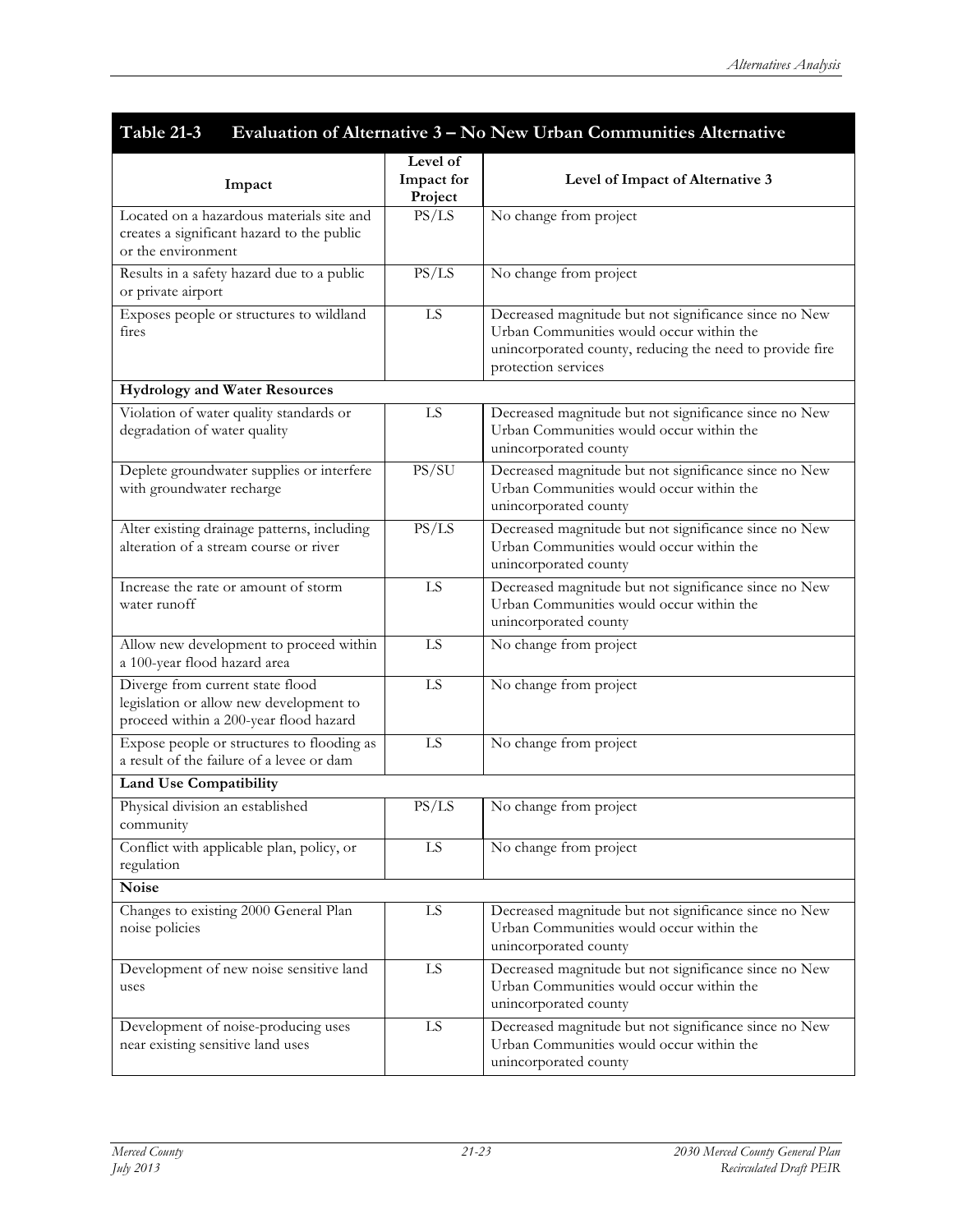| <b>Table 21-3</b><br>Evaluation of Alternative 3 - No New Urban Communities Alternative                                                                        |                                   |                                                                                                                            |  |
|----------------------------------------------------------------------------------------------------------------------------------------------------------------|-----------------------------------|----------------------------------------------------------------------------------------------------------------------------|--|
| Impact                                                                                                                                                         | Level of<br>Impact for<br>Project | Level of Impact of Alternative 3                                                                                           |  |
| Traffic noise level increases from urban<br>development                                                                                                        | PS/SU                             | Decreased magnitude but not significance since no New<br>Urban Communities would occur within the<br>unincorporated county |  |
| Exposure to excessive groundborne<br>vibration or ground- borne noise levels                                                                                   | PS/LS                             | Decreased magnitude but not significance since no New<br>Urban Communities would occur within the<br>unincorporated county |  |
| Population and Housing                                                                                                                                         |                                   |                                                                                                                            |  |
| Inducement of population growth for<br>which inadequate planning has occurred                                                                                  | PS/LS                             | Decreased magnitude but not significance since no New<br>Urban Communities would occur within the<br>unincorporated county |  |
| Displacement of substantial amounts of<br>population and housing units                                                                                         | LS                                | No change from project                                                                                                     |  |
| <b>Public Services</b>                                                                                                                                         |                                   |                                                                                                                            |  |
| Demand for additional fire protection and<br>emergency response services                                                                                       | LS                                | Decreased magnitude but not significance since no New<br>Urban Communities would occur within the<br>unincorporated county |  |
| Demand for additional police protection<br>and law enforcement facilities                                                                                      | LS                                | Decreased magnitude but not significance since no New<br>Urban Communities would occur within the<br>unincorporated county |  |
| Demand for additional school facilities<br>and libraries                                                                                                       | LS                                | Decreased magnitude but not significance since no New<br>Urban Communities would occur within the<br>unincorporated county |  |
| Recreation                                                                                                                                                     |                                   |                                                                                                                            |  |
| Increase the use of existing parks or<br>recreational facilities                                                                                               | LS                                | Decreased magnitude but not significance since no New<br>Urban Communities would occur within the<br>unincorporated county |  |
| Require recreational facilities that have an<br>adverse physical effect on the<br>environment                                                                  | LS                                | Decreased magnitude but not significance since no New<br>Urban Communities would occur within the<br>unincorporated county |  |
| Transportation                                                                                                                                                 |                                   |                                                                                                                            |  |
| Conflict with a plan, ordinance, or policy<br>establishing measures of effectiveness on<br>Merced County roads.                                                | PS/SU                             | Decreased magnitude but not significance since no New<br>Urban Communities would occur within the<br>unincorporated county |  |
| Conflict with a plan, ordinance, or policy<br>establishing measures of effectiveness of<br>State Highways.                                                     | PS/SU                             | Decreased magnitude but not significance since no New<br>Urban Communities would occur within the<br>unincorporated county |  |
| Conflict with an applicable plan,<br>ordinance, or policy establishing measures<br>of effectiveness of streets within<br>incorporated cities in Merced County. | PS/SU                             | Decreased magnitude but not significance since no New<br>Urban Communities would occur within the<br>unincorporated county |  |
| Conflict with an applicable congestion<br>management program.                                                                                                  | LS                                | No change from project                                                                                                     |  |
| Result in change to air traffic patterns                                                                                                                       | LS                                | No change from project                                                                                                     |  |
| Substantially increase hazards due to a<br>design feature                                                                                                      | PS/LS                             | Decreased magnitude but not significance since no New<br>Urban Communities would occur within the<br>unincorporated county |  |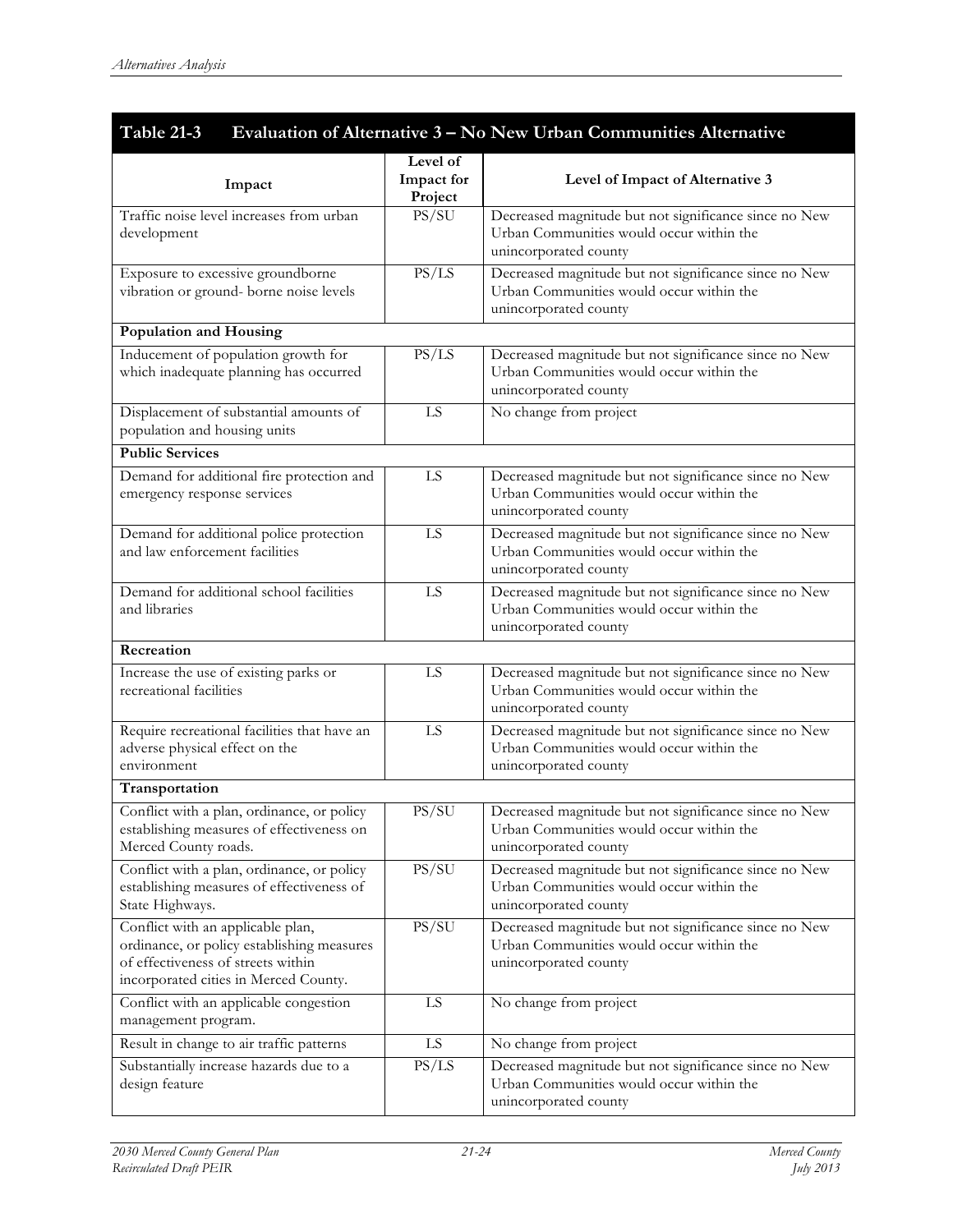| Table 21-3<br>Evaluation of Alternative 3 - No New Urban Communities Alternative                                    |                                   |                                                                                                                            |  |
|---------------------------------------------------------------------------------------------------------------------|-----------------------------------|----------------------------------------------------------------------------------------------------------------------------|--|
| Impact                                                                                                              | Level of<br>Impact for<br>Project | Level of Impact of Alternative 3                                                                                           |  |
| Result in inadequate emergency access.                                                                              | PS/LS                             | Decreased magnitude but not significance since no New<br>Urban Communities would occur within the<br>unincorporated county |  |
| Conflict with adopted polices, plans or<br>programs regarding, public transit, bicycle,<br>or pedestrian facilities | PS/LS                             | No change from project                                                                                                     |  |
| <b>Utilities &amp; Service Systems</b>                                                                              |                                   |                                                                                                                            |  |
| Lack of sufficient water supplies and<br>entitlements to accommodate<br>development                                 | PS/SU                             | Decreased magnitude but not significance since no New<br>Urban Communities would occur within the<br>unincorporated county |  |
| Require new construction or expansion of<br>existing water treatment facilities                                     | LS                                | Decreased magnitude but not significance since no New<br>Urban Communities would occur within the<br>unincorporated county |  |
| Lack of adequate wastewater treatment<br>capacity to serve the projected demand                                     | LS                                | Decreased magnitude but not significance since no New<br>Urban Communities would occur within the<br>unincorporated county |  |
| Require new or substantial alteration of<br>existing solid waste disposal facilities                                | LS                                | Decreased magnitude but not significance since no New<br>Urban Communities would occur within the<br>unincorporated county |  |
| <b>Cumulative Impacts</b>                                                                                           |                                   |                                                                                                                            |  |
| Aesthetics                                                                                                          | LS                                | Decreased magnitude but not significance since no New<br>Urban Communities would occur within the<br>unincorporated county |  |
| Agricultural Resources                                                                                              | SU                                | Decreased magnitude but not significance since no New<br>Urban Communities would occur within the<br>unincorporated county |  |
| Air Quality                                                                                                         | <b>SU</b>                         | No change from project                                                                                                     |  |
| <b>Biological Resources</b>                                                                                         | SU                                | Decreased magnitude but not significance since no New<br>Urban Communities would occur within the<br>unincorporated county |  |
| <b>Cultural Resources</b>                                                                                           | LS                                | Decreased magnitude but not significance since no New<br>Urban Communities would occur within the<br>unincorporated county |  |
| Geology, Soils, and Mineral Resources                                                                               | $\overline{LS}$                   | No change from project                                                                                                     |  |
| Global Climate Change                                                                                               | SU                                | No change from project                                                                                                     |  |
| Hazards and Hazardous Materials                                                                                     | LS                                | No change from project                                                                                                     |  |
| Hydrology and Water Resources                                                                                       | SU                                | Decreased magnitude but not significance since no New<br>Urban Communities would occur within the<br>unincorporated county |  |
| Land Use Compatibility                                                                                              | $\mathop{\rm LS}\nolimits$        | No change from project                                                                                                     |  |
| Noise                                                                                                               | $\overline{\rm SU}$               | No change from project                                                                                                     |  |
| Population and Housing                                                                                              | LS                                | No change from project                                                                                                     |  |
| <b>Public Services</b>                                                                                              | LS                                | Decreased magnitude but not significance since no New<br>Urban Communities would occur within the<br>unincorporated county |  |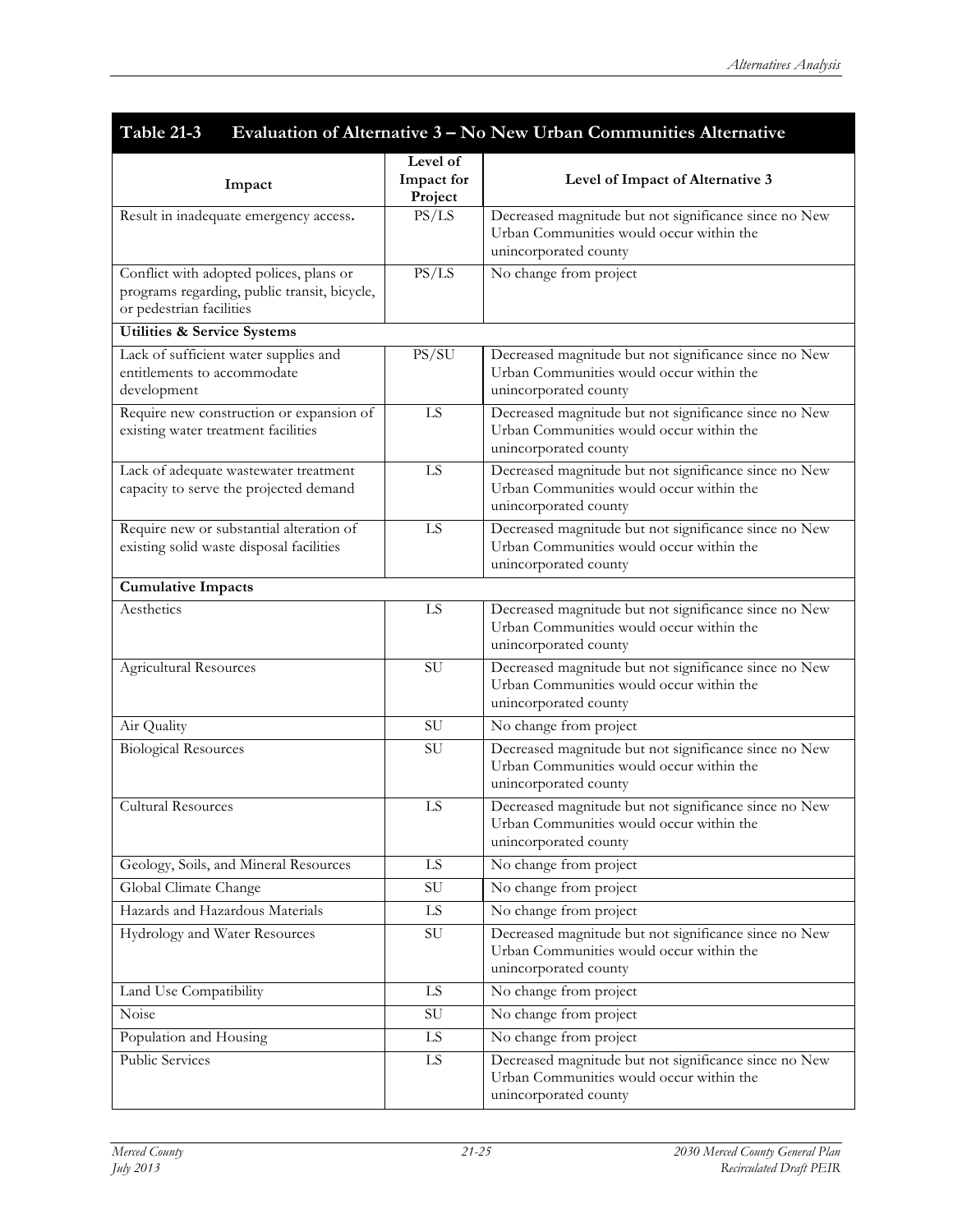| Table 21-3<br>Evaluation of Alternative 3 – No New Urban Communities Alternative |                                   |                                                                                                                            |
|----------------------------------------------------------------------------------|-----------------------------------|----------------------------------------------------------------------------------------------------------------------------|
| Impact                                                                           | Level of<br>Impact for<br>Project | Level of Impact of Alternative 3                                                                                           |
| Recreation                                                                       | LS                                | Decreased magnitude but not significance since no New<br>Urban Communities would occur within the<br>unincorporated county |
| Transportation                                                                   | <b>SU</b>                         | Decreased magnitude but not significance since no New<br>Urban Communities would occur within the<br>unincorporated county |
| Utilities and Service Systems                                                    | SU                                | No change from project                                                                                                     |
| Growth Inducement & Secondary Effects                                            | LS                                | Decreased magnitude but not significance since no New<br>Urban Communities would occur within the<br>unincorporated county |
| <b>Energy Use</b>                                                                | LS                                | Decreased magnitude but not significance since no New<br>Urban Communities would occur within the<br>unincorporated county |
| <b>Irreversible Commitment of Resources</b>                                      | LS                                | Decreased magnitude but not significance since no New<br>Urban Communities would occur within the<br>unincorporated county |
| Irreversible Environmental Changes                                               | <b>SU</b>                         | Decreased magnitude but not significance since no New<br>Urban Communities would occur within the<br>unincorporated county |
| Potential Environmental Damage from<br>Accidents                                 | LS                                | Decreased magnitude but not significance since no New<br>Urban Communities would occur within the<br>unincorporated county |
| Notes:                                                                           |                                   |                                                                                                                            |

LS = Less than significant impact PS = Potentially significant impact SU = Significant and unavoidable impact PS/LS – Less than significant impact after mitigation PS/SU – Significant and unavoidable impact after mitigation *Source: Planning Partners, 2012.*

Implementation of the No New Urban Communities Alternative would not fully meet the following objective of the proposed 2030 General Plan project.

• Promote a development strategy for city- and unincorporated community-centered growth that locates urban growth in the incorporated cities and unincorporated communities with existing urban services, and allows for consideration for new towns.

# **ALTERNATIVE 4– DAIRY DIGESTER REQUIREMENT ALTERNATIVE**

Under the Dairy Digester Requirement Alternative, all existing and new dairies in the county would be required to install a manure digester system sized to sufficiently capture methane gas, reduce greenhouse gas (GHG) emissions, and to generate an alternative source of energy. California GHG emissions contributing to global climate change are attributable in large part to human activities associated with the industrial, transportation, residential, commercial, institutional, and agricultural sectors. In Merced County, the greatest contributor to the county's total GHG emissions is agriculture. To reduce GHG emissions associated with agricultural operations, specifically diary operations, this alternative involves collaboration between the County and confined livestock operators to identify potential funding assistance for the implementation of methane biogas control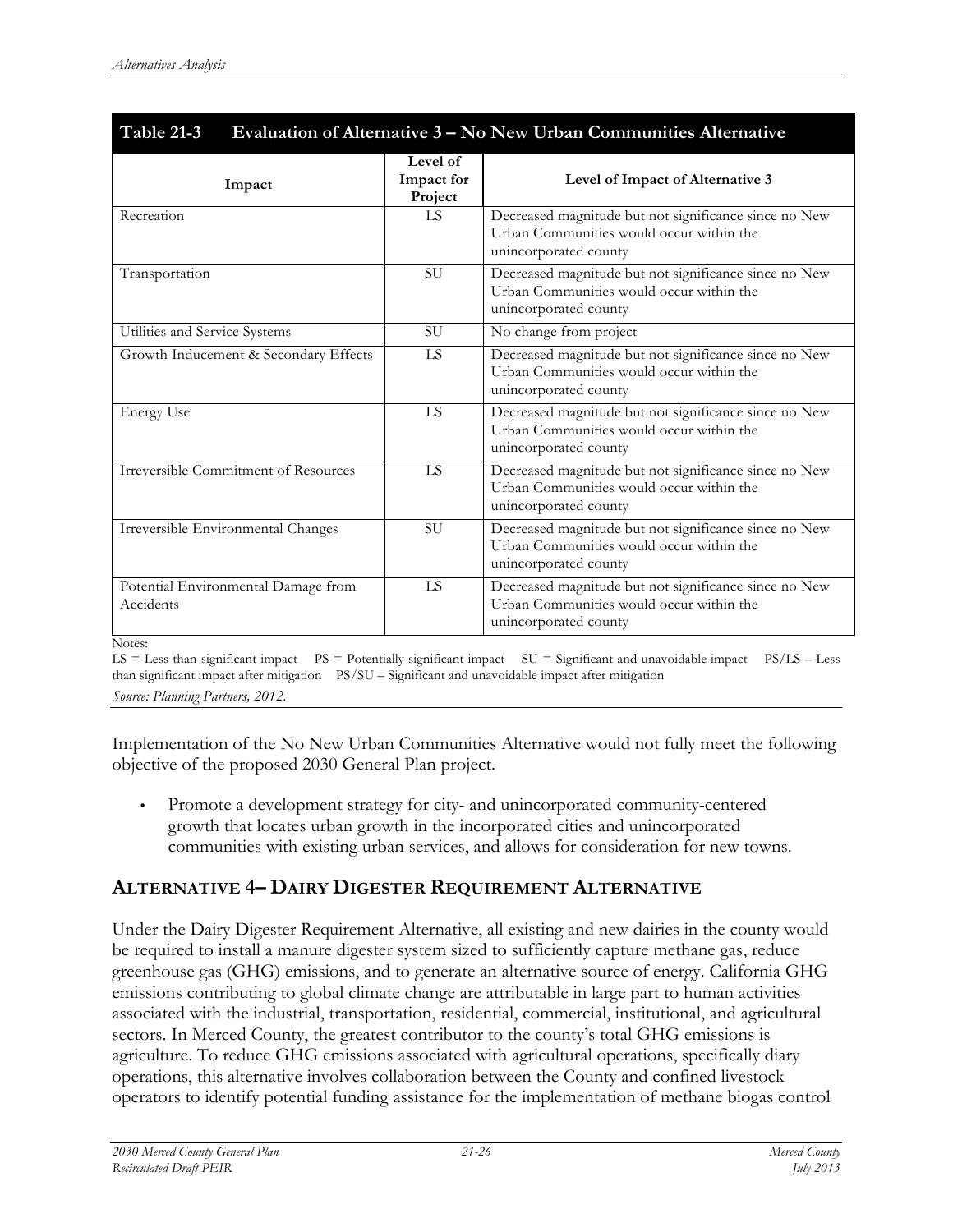systems and related renewable energy generation systems. New development under this alternative would be consistent with current growth trends. Under this alternative, all proposed 2030 General Plan goals and policies would apply.

The Dairy Digester Requirement Alternative would decrease the magnitude of increased GHG emissions impacts because this alternative would substantially reduce methane and nitrous oxide emission from dairy cattle. It would reduce conflicts with applicable plans, policies, and regulations adopted for the purpose of reducing GHG emissions. Under this alternative, the mitigated emission estimates assume that by 2020, 90 percent of the methane and nitrous oxide emissions from dairy cattle mature would be captured (Yolo County 2010). The 90 percent reduction would not apply to non-dairy GHG emissions generated by beef cattle, steers, poultry, goats, hogs, sheep, or lambs, nor would it apply to enteric fermentation emissions from dairy cattle.

Table 21-4 compares the emissions associated with the Diary Digester Requirement Alternative in 2020 and 2030 to the 2020 and 2030 Business as Usual (BAU) emissions. In 2020, the Diary Digester Requirement Alternative would reduce emissions by 32.3 percent compared to BAU. In 2030, the Diary Digester Requirement Alternative would reduce emissions by 35.3 percent. This alternative would reduce GHG emission impacts to a less-than-significant level because the emission reduction in 2020 would exceed the California Air Resources Board's (CARB) Scoping Plan 29 percent reduction threshold.

| Alternative (2020 and 2030)       |                 |                                                   |                 |                                                   |  |
|-----------------------------------|-----------------|---------------------------------------------------|-----------------|---------------------------------------------------|--|
| <b>Emission Source Category</b>   | <b>2020 BAU</b> | 2020 Diary Digester<br>Requirement<br>Alternative | <b>2030 BAU</b> | 2030 Diary Digester<br>Requirement<br>Alternative |  |
| Transportation                    | 1,891,148       | 1,465,102                                         | 2,356,991       | 1,633,445                                         |  |
| Area Source                       | 76,396          | 17,892                                            | 105,270         | 24,658                                            |  |
| Electricity                       | 174,234         | 92,957                                            | 256,869         | 131,092                                           |  |
| Natural Gas                       | 152,317         | 136,780                                           | 214,322         | 184,102                                           |  |
| Water & Wastewater                | 36,359          | 21,601                                            | 50,059          | 29,741                                            |  |
| Solid Waste                       | 56,754          | 56,754                                            | 86,721          | 86,721                                            |  |
| $Ag-Livestock$                    | 2,697,604       | 1,489,941                                         | 2,979,833       | 1,645,822                                         |  |
| Ag-Equipment                      | 145,651         | 145,651                                           | 142,148         | 142,148                                           |  |
| Ag - Fertilizers                  | 414,532         | 393,805                                           | 413,873         | 393,179                                           |  |
| Ag - Water Pumping                | 65,466          | 42,814                                            | 65,362          | 42,745                                            |  |
| Total                             | 5,710,459       | 3,863,298                                         | 6,671,448       | 4,313,655                                         |  |
| <b>Percent Reduction from BAU</b> |                 | 32.3%                                             |                 | 35.3%                                             |  |
| Source: URS Corporation, 2012.    |                 |                                                   |                 |                                                   |  |

| Table 21-4 Comparison of Business as Usual (2020 and 2030) to Agricultural |
|----------------------------------------------------------------------------|
| Alternative (2020 and 2030)                                                |

Implementation of the Diary Digester Requirement Alternative would also reduce conflicts with applicable plans, policies, and regulations adopted for the purpose of reducing GHG emissions. The CARB Climate Change Scoping Plan represents the primary plan to reduce GHG emissions throughout California. This Plan is designed to reduce California's statewide 2020 GHG emissions by 29 percent as compared to the 2020 BAU scenario (CARB, 2008). Under the proposed 2030 General Plan, Merced County's 2020 and 2030 mitigated emissions will exceed the 29 percent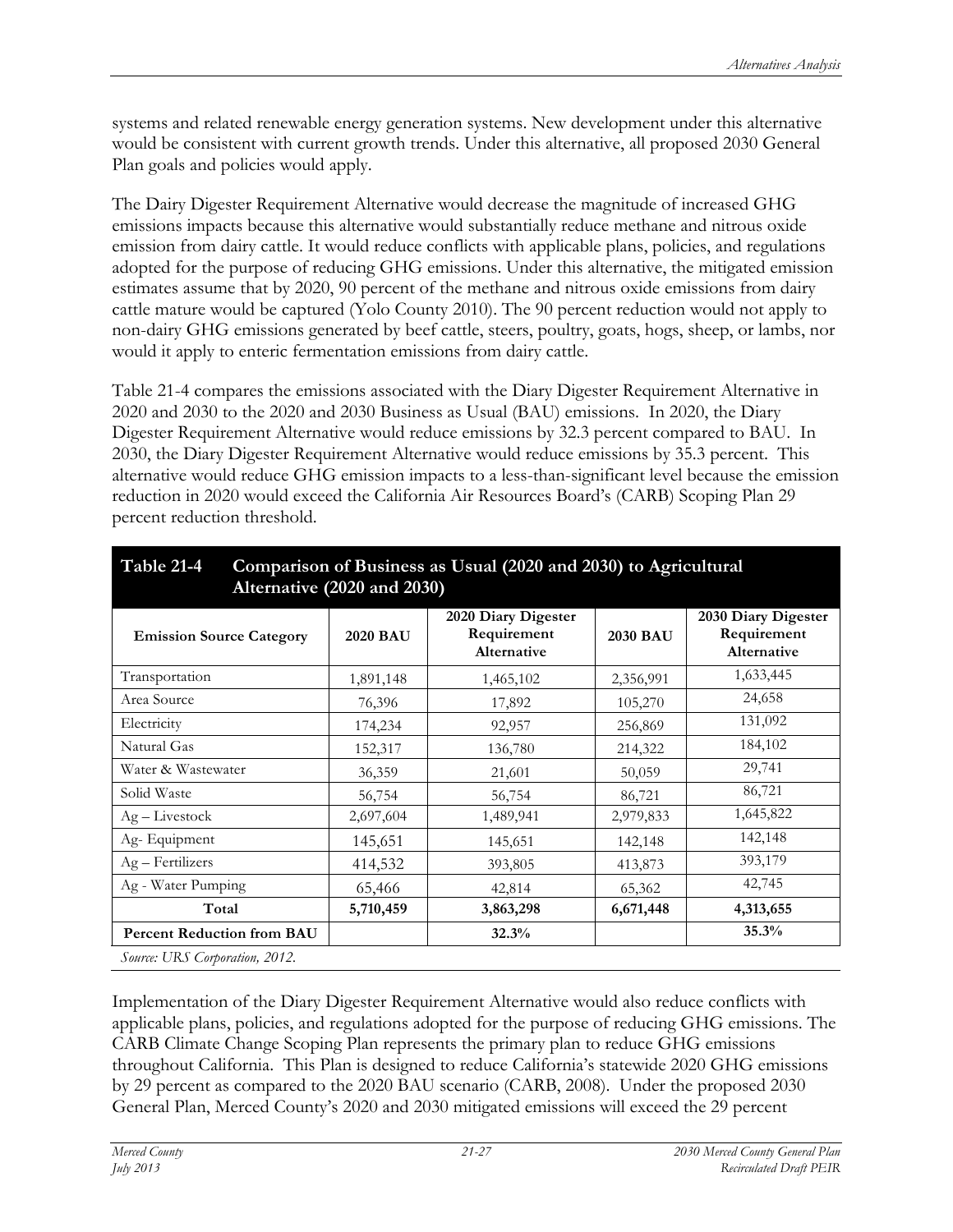reduction threshold in 2020 and 2030 (as compared to BAU emissions). Since emission reductions proposed under the Diary Digester Requirement Alternative would exceed the 29 percent emission reduction goal within unincorporated Merced County, this alternative would be consistent with California's Climate Change Scoping Plan, and it would reduce the potential conflict with applicable plans, policies, or regulations designed to reduce GHG emission to a less-than-significant level. With the exception of a reduction in GHG emissions (shown in Table 21-4) and water quality impacts, and increased air quality and potential human health impacts, all remaining environmental impacts would be the same as the proposed project.

Table 21-5 includes an evaluation of the relative impacts of implementing Alternative 4 – Dairy Digester Requirement Alternative.

| Table 21-5<br>Evaluation of Alternative 4 - Dairy Digester Requirement Alternative                                                                                    |                                   |                                                                                                             |
|-----------------------------------------------------------------------------------------------------------------------------------------------------------------------|-----------------------------------|-------------------------------------------------------------------------------------------------------------|
| Impact                                                                                                                                                                | Level of<br>Impact for<br>Project | Level of Impact of Alternative 4                                                                            |
| Aesthetics                                                                                                                                                            |                                   |                                                                                                             |
| Damage to scenic resources within a state<br>scenic highway                                                                                                           | LS                                | No change from project                                                                                      |
| Degradation of the existing visual character<br>or quality of scenic resources                                                                                        | LS                                | No change from project                                                                                      |
| Create a new source of light or glare<br>adversely affecting day or nighttime views                                                                                   | PS/LS                             | No change from project                                                                                      |
| <b>Agricultural Resources</b>                                                                                                                                         |                                   |                                                                                                             |
| Conversion of important farmland to non-<br>agricultural use                                                                                                          | PS/SU                             | No change from project                                                                                      |
| Conflict with zoning for agricultural use or<br>Williamson Act contracts                                                                                              | PS/LS                             | No change from project                                                                                      |
| Land use changes that result in conversion<br>of farmland to non-agricultural uses from<br>urban development                                                          | PS/SU                             | No change from project                                                                                      |
| Loss of forest land or changes that could<br>convert forest land to non-forest uses                                                                                   | LS                                | No change from project                                                                                      |
| Land use changes that result in conversion<br>of farmland to non-agricultural uses due to<br>Minor Subdivision of Rural Parcels                                       | PS/SU                             | No change from project                                                                                      |
| Land use changes that result in conversion<br>of farmland to non-agricultural uses due to<br>Minor Subdivision of Rural Parcels and<br>resultant changes in water use | LS                                | No change from project                                                                                      |
| Land use changes that result in conversion<br>of farmland to non-agricultural uses due to<br>inadequate reduced parcel sizes                                          | $ES$ PS/SU                        | No change from project                                                                                      |
| Air Quality                                                                                                                                                           |                                   |                                                                                                             |
| Increase in construction emissions                                                                                                                                    | LS                                | No change from project                                                                                      |
| Increase in operational emissions of ROG,<br>NOx, CO, and SOx                                                                                                         | LS                                | Increased magnitude but not significance since dairy<br>digesters may increase criteria pollutant emissions |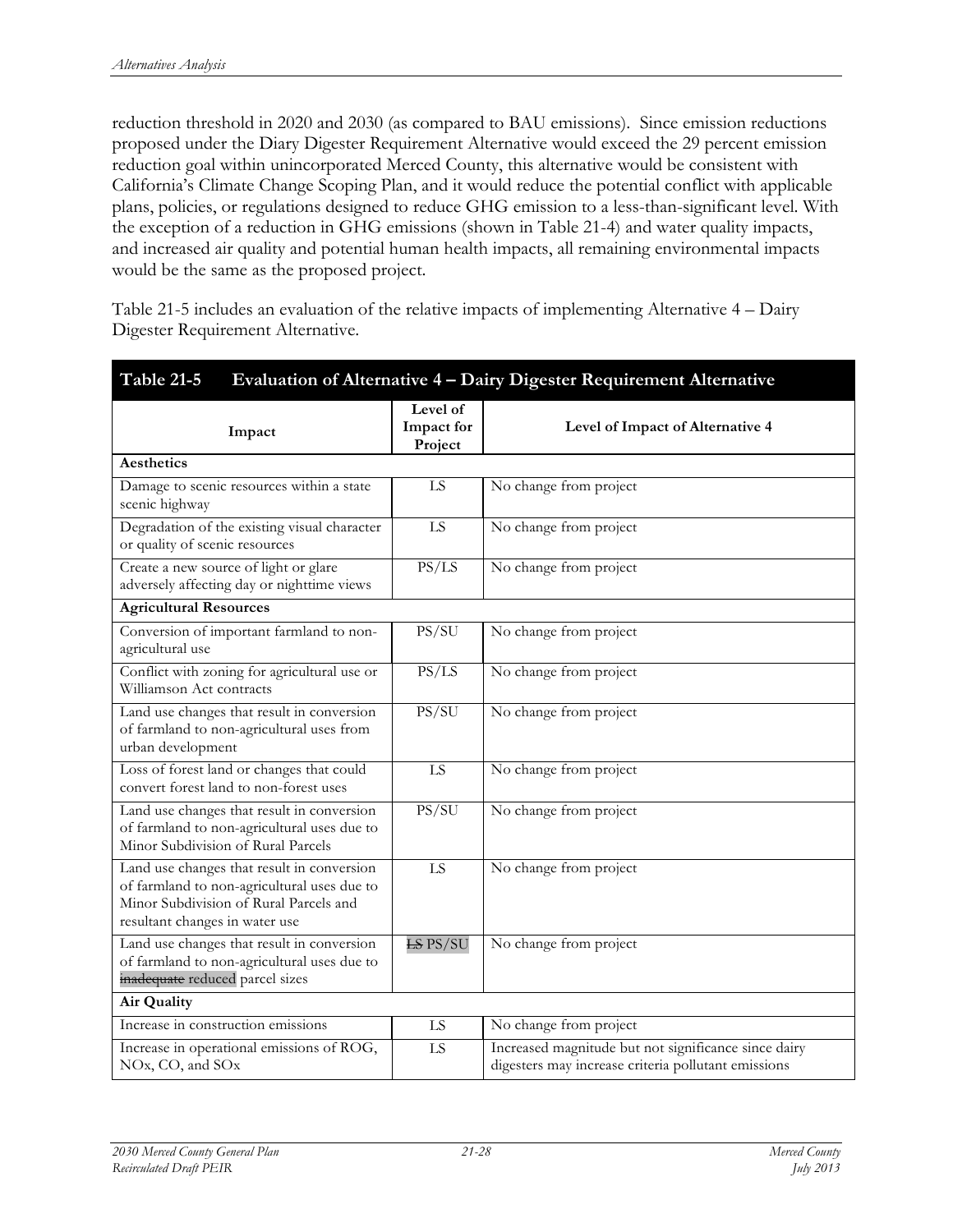| Table 21-5<br>Evaluation of Alternative 4 - Dairy Digester Requirement Alternative                                                                                    |                                   |                                                                                                             |  |
|-----------------------------------------------------------------------------------------------------------------------------------------------------------------------|-----------------------------------|-------------------------------------------------------------------------------------------------------------|--|
| Impact                                                                                                                                                                | Level of<br>Impact for<br>Project | Level of Impact of Alternative 4                                                                            |  |
| Increase in operational emissions of PM <sub>10</sub><br>and $PM2.5$                                                                                                  | PS/SU                             | Increased magnitude but not significance since dairy<br>digesters may increase criteria pollutant emissions |  |
| Increase in carbon monoxide<br>concentrations at congested intersections                                                                                              | ${\rm LS}$                        | No change from project                                                                                      |  |
| Health risks associated with locating<br>sensitive receptors near high volume roads                                                                                   | PS/LS                             | No change from project                                                                                      |  |
| Health risks associated with locating<br>sensitive receptors near odors and/or toxic<br>air contaminants                                                              | LS                                | Increased magnitude but not significance since diary<br>digesters may increase criteria pollutant emissions |  |
| <b>Biological Resources</b>                                                                                                                                           |                                   |                                                                                                             |  |
| Adverse effects to special status species and<br>sensitive habitats                                                                                                   | PS/SU                             | No change from project                                                                                      |  |
| Adverse effect on wetlands, riparian habitat<br>and other sensitive natural communities                                                                               | PS/SU                             | No change from project                                                                                      |  |
| Substantial loss and/or modification of<br>federally protected wetlands                                                                                               | PS/LS                             | No change from project                                                                                      |  |
| Potential interference with animal<br>movement/migration patterns.                                                                                                    | PS/LS                             | No change from project                                                                                      |  |
| Conflict with local policies or ordinances<br>protecting biological resources                                                                                         | LS                                | No change from project                                                                                      |  |
| Conflict with an adopted Habitat<br>Conservation Plan or Natural Community<br>Conservation Plan                                                                       | LS                                | No change from project                                                                                      |  |
| <b>Cultural Resources</b>                                                                                                                                             |                                   |                                                                                                             |  |
| Adverse change in the significance of a<br>historical resource.                                                                                                       | PS/LS                             | No change from project                                                                                      |  |
| Loss of archaeological resources,<br>paleontological resources, unique geological<br>features, or disturbances to human remains.                                      | PS/LS                             | No change from project                                                                                      |  |
| Loss of traditional cultural properties where<br>Native American customs and traditions<br>are practiced.                                                             | PS/LS                             | No change from project                                                                                      |  |
| Geology, Soils, and Mineral Resources                                                                                                                                 |                                   |                                                                                                             |  |
| Expose people or structures to earthquake<br>fault rupture, strong seismic ground<br>shaking, or ground failure including<br>liquefaction, landslides, or dam failure | LS                                | No change from project                                                                                      |  |
| Soil erosion or topsoil loss from exposure<br>to wind or water erosion                                                                                                | ${\rm LS}$                        | No change from project                                                                                      |  |
| Development or structures on unstable<br>soils or expansive soils.                                                                                                    | ${\rm LS}$                        | No change from project                                                                                      |  |
| Use of septic tanks or alternative<br>wastewater disposal systems in unfit soils                                                                                      | PS/LS                             | No change from project                                                                                      |  |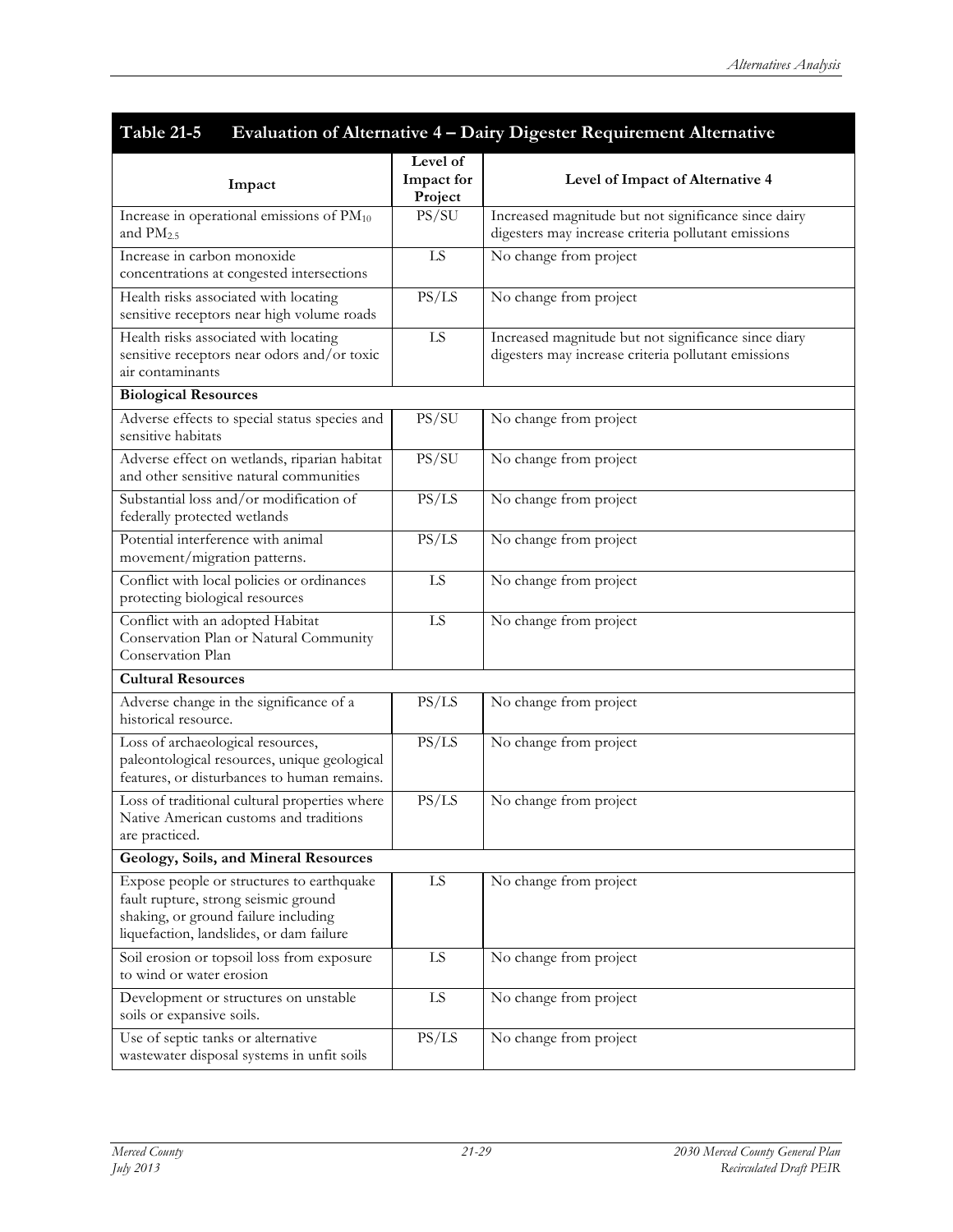| <b>Table 21-5</b><br>Evaluation of Alternative 4 - Dairy Digester Requirement Alternative                                                               |                                   |                                                                                                                    |  |
|---------------------------------------------------------------------------------------------------------------------------------------------------------|-----------------------------------|--------------------------------------------------------------------------------------------------------------------|--|
| Impact                                                                                                                                                  | Level of<br>Impact for<br>Project | Level of Impact of Alternative 4                                                                                   |  |
| <b>Global Climate Change</b>                                                                                                                            |                                   |                                                                                                                    |  |
| Increase in GHG emissions that would<br>have a significant environmental impact                                                                         | PS/SU                             | Decreased magnitude and significance since the dairy<br>digester requirement would reduce overall GHG emissions    |  |
| Increase in GHG emissions that would<br>conflict with an applicable plan, policy, or<br>regulation adopted for the purpose of<br>reducing GHG emissions | PS/SU                             | Decreased magnitude and significance since the dairy<br>digester requirement would reduce overall GHG emissions    |  |
| Hazards and Hazardous Materials                                                                                                                         |                                   |                                                                                                                    |  |
| Hazards due to the routine transport, use,<br>or disposal of hazardous materials or<br>through accident conditions                                      | LS                                | No change from project                                                                                             |  |
| Emit hazardous emissions or handles<br>hazardous materials, within one-quarter<br>mile of an existing or proposed school                                | LS                                | No change from project                                                                                             |  |
| Located on a hazardous materials site and<br>creates a significant hazard to the public or<br>the environment                                           | PS/LS                             | No change from project                                                                                             |  |
| Results in a safety hazard due to a public or<br>private airport                                                                                        | PS/LS                             | No change from project                                                                                             |  |
| Exposes people or structures to wildland<br>fires                                                                                                       | LS                                | No change from project                                                                                             |  |
| <b>Hydrology</b> and Water Resources                                                                                                                    |                                   |                                                                                                                    |  |
| Violation of water quality standards or<br>degradation of water quality                                                                                 | ${\rm LS}$                        | Decreased magnitude but not significance since the dairy<br>digesters would reduce potential water quality impacts |  |
| Deplete groundwater supplies or interfere<br>with groundwater recharge                                                                                  | PS/SU                             | No change from project                                                                                             |  |
| Alter existing drainage patterns, including<br>alteration of a stream course or river                                                                   | PS/LS                             | No change from project                                                                                             |  |
| Increase the rate or amount of storm water<br>runoff                                                                                                    | LS                                | No change from project                                                                                             |  |
| Allow new development to proceed within<br>a 100-year flood hazard area                                                                                 | LS                                | No change from project                                                                                             |  |
| Diverge from current state flood legislation<br>or allow new development to proceed<br>within a 200-year flood hazard                                   | LS                                | No change from project                                                                                             |  |
| Expose people or structures to flooding as<br>a result of the failure of a levee or dam                                                                 | LS                                | No change from project                                                                                             |  |
| <b>Land Use Compatibility</b>                                                                                                                           |                                   |                                                                                                                    |  |
| Physical division an established community                                                                                                              | PS/LS                             | No change from project                                                                                             |  |
| Conflict with applicable plan, policy, or<br>regulation                                                                                                 | LS                                | No change from project                                                                                             |  |
| <b>Noise</b>                                                                                                                                            |                                   |                                                                                                                    |  |
| Changes to existing 2000 General Plan<br>noise policies                                                                                                 | LS                                | No change from project                                                                                             |  |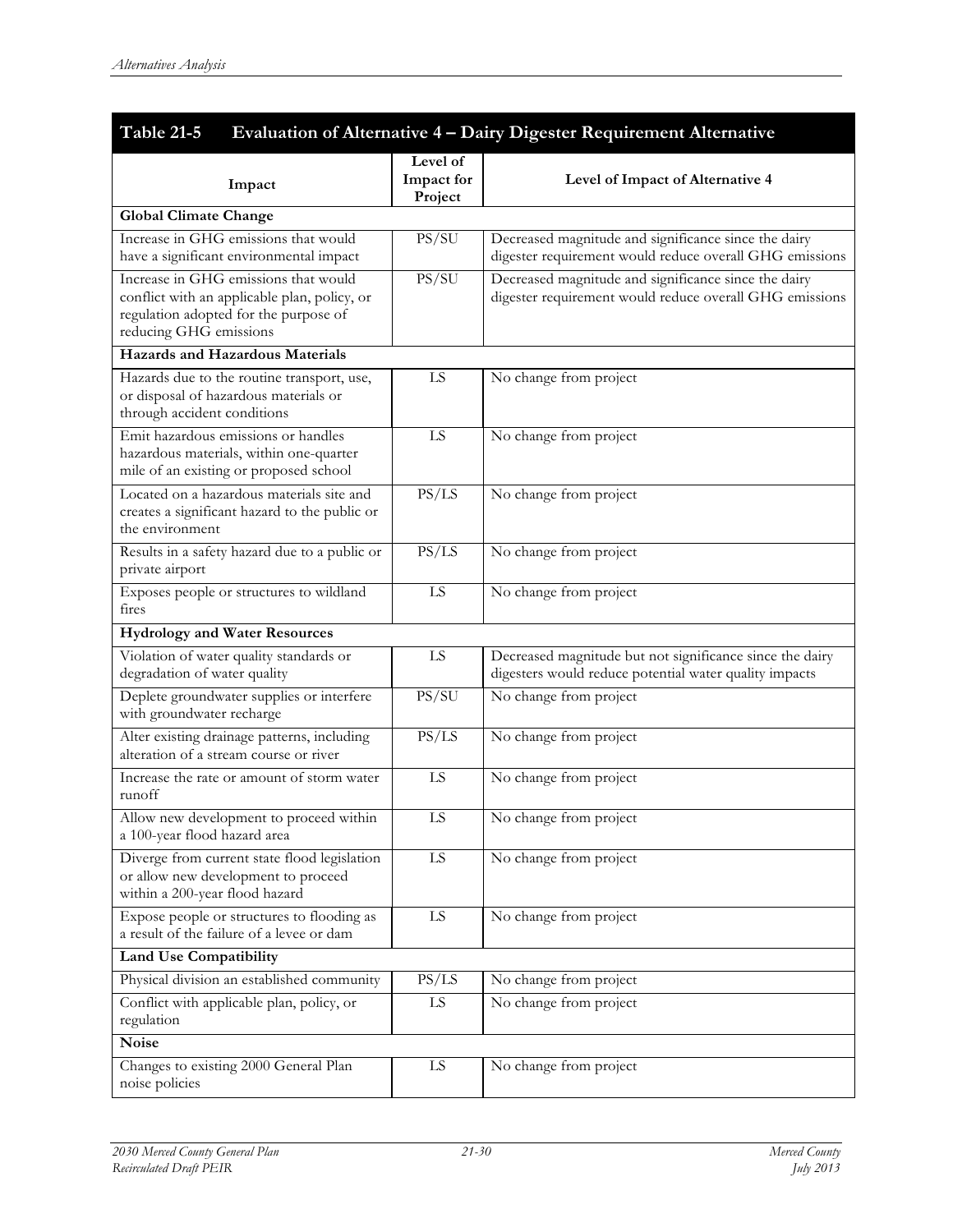| Table 21-5                                                                                                                                                     |                                   | Evaluation of Alternative 4 - Dairy Digester Requirement Alternative |
|----------------------------------------------------------------------------------------------------------------------------------------------------------------|-----------------------------------|----------------------------------------------------------------------|
| Impact                                                                                                                                                         | Level of<br>Impact for<br>Project | Level of Impact of Alternative 4                                     |
| Development of new noise sensitive land uses                                                                                                                   | LS                                | No change from project                                               |
| Development of noise-producing uses near<br>existing sensitive land uses                                                                                       | LS                                | No change from project                                               |
| Traffic noise level increases from urban<br>development                                                                                                        | PS/SU                             | No change from project                                               |
| Exposure to excessive groundborne<br>vibration or ground- borne noise levels                                                                                   | PS/LS                             | No change from project                                               |
| Population and Housing                                                                                                                                         |                                   |                                                                      |
| Inducement of population growth for<br>which inadequate planning has occurred                                                                                  | PS/LS                             | No change from project                                               |
| Displacement of substantial amounts of<br>population and housing units                                                                                         | LS                                | No change from project                                               |
| <b>Public Services</b>                                                                                                                                         |                                   |                                                                      |
| Demand for additional fire protection and<br>emergency response services                                                                                       | LS                                | No change from project                                               |
| Demand for additional police protection<br>and law enforcement facilities                                                                                      | LS                                | No change from project                                               |
| Demand for additional school facilities and<br>libraries                                                                                                       | LS                                | No change from project                                               |
| Recreation                                                                                                                                                     |                                   |                                                                      |
| Increase the use of existing parks or<br>recreational facilities                                                                                               | LS                                | No change from project                                               |
| Require recreational facilities that have an<br>adverse physical effect on the environment                                                                     | $\overline{LS}$                   | No change from project                                               |
| Transportation                                                                                                                                                 |                                   |                                                                      |
| Conflict with an plan, ordinance, or policy<br>establishing measures of effectiveness on<br>Merced County roads.                                               | PS/SU                             | No change from project                                               |
| Conflict with a plan, ordinance, or policy<br>establishing measures of effectiveness of<br>State Highways.                                                     | PS/SU                             | No change from project                                               |
| Conflict with an applicable plan, ordinance,<br>or policy establishing measures of<br>effectiveness of streets within incorporated<br>cities in Merced County. | PS/SU                             | No change from project                                               |
| Conflict with an applicable congestion<br>management program.                                                                                                  | LS                                | No change from project                                               |
| Result in change to air traffic patterns                                                                                                                       | LS                                | No change from project                                               |
| Substantially increase hazards due to a<br>design feature                                                                                                      | PS/LS                             | No change from project                                               |
| Result in inadequate emergency access.                                                                                                                         | PS/LS                             | No change from project                                               |
| Conflict with adopted polices, plans or<br>programs regarding, public transit, bicycle,<br>or pedestrian facilities                                            | PS/LS                             | No change from project                                               |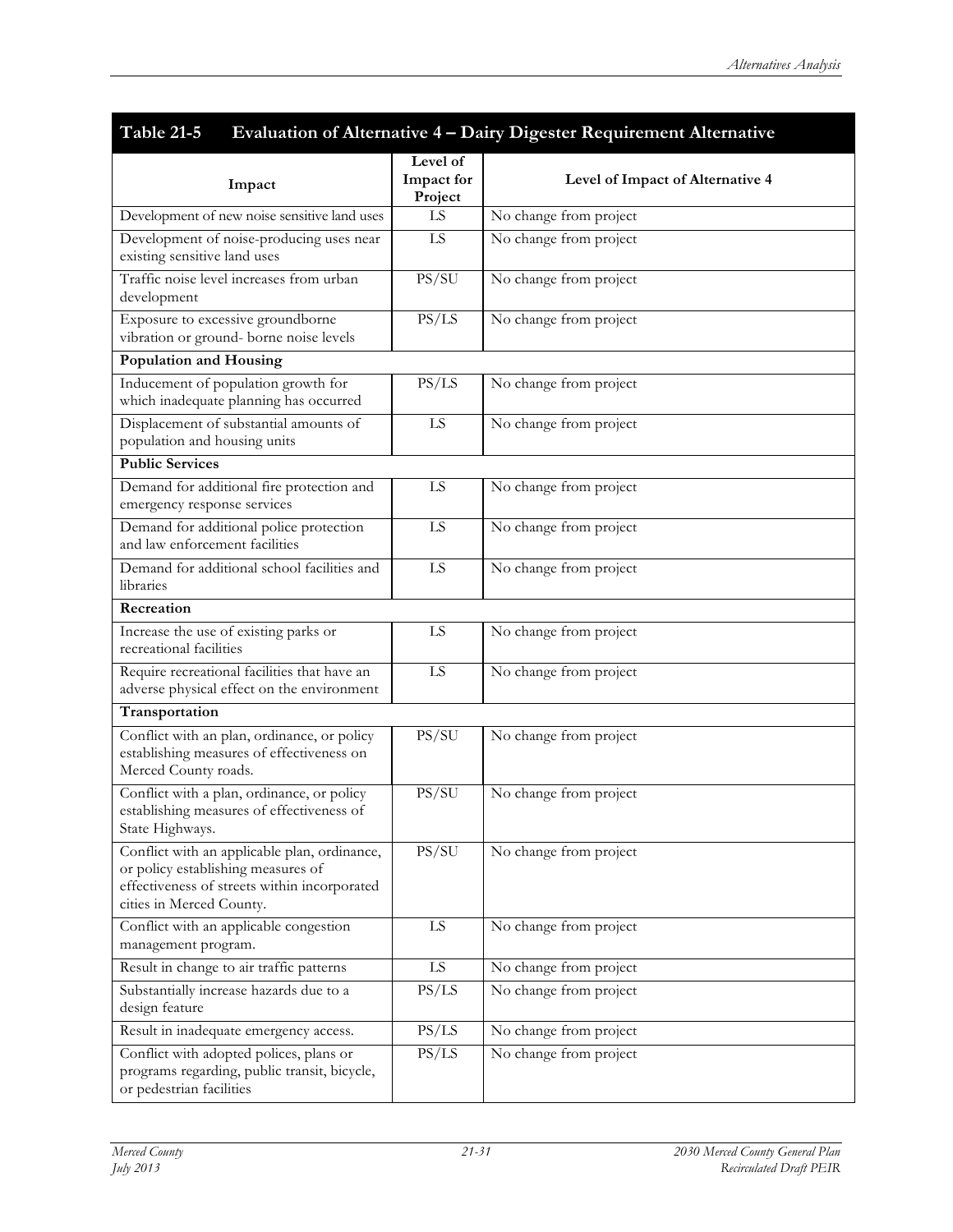| Evaluation of Alternative 4 - Dairy Digester Requirement Alternative<br><b>Table 21-5</b> |                                   |                                                                                                                                                                                                                  |  |  |  |  |
|-------------------------------------------------------------------------------------------|-----------------------------------|------------------------------------------------------------------------------------------------------------------------------------------------------------------------------------------------------------------|--|--|--|--|
| Impact                                                                                    | Level of<br>Impact for<br>Project | Level of Impact of Alternative 4                                                                                                                                                                                 |  |  |  |  |
| <b>Utilities &amp; Service Systems</b>                                                    |                                   |                                                                                                                                                                                                                  |  |  |  |  |
| Lack of sufficient water supplies and<br>entitlements to accommodate development          | PS/SU                             | No change from project                                                                                                                                                                                           |  |  |  |  |
| Require new construction or expansion of<br>existing water treatment facilities           | LS                                | No change from project                                                                                                                                                                                           |  |  |  |  |
| Lack of adequate wastewater treatment<br>capacity to serve the projected demand           | LS                                | No change from project                                                                                                                                                                                           |  |  |  |  |
| Require new or substantial alteration of<br>existing solid waste disposal facilities      | LS                                | No change from project                                                                                                                                                                                           |  |  |  |  |
| <b>Cumulative Impacts</b>                                                                 |                                   |                                                                                                                                                                                                                  |  |  |  |  |
| Aesthetics                                                                                | LS                                | No change from project                                                                                                                                                                                           |  |  |  |  |
| <b>Agricultural Resources</b>                                                             | SU                                | No change from project                                                                                                                                                                                           |  |  |  |  |
| Air Quality                                                                               | SU                                | Increased magnitude but not significance since diary<br>digesters may increase criteria pollutant emissions                                                                                                      |  |  |  |  |
| <b>Biological Resources</b>                                                               | SU                                | No change from project                                                                                                                                                                                           |  |  |  |  |
| <b>Cultural Resources</b>                                                                 | LS                                | No change from project                                                                                                                                                                                           |  |  |  |  |
| Geology, Soils, and Mineral Resources                                                     | LS                                | No change from project                                                                                                                                                                                           |  |  |  |  |
| Global Climate Change                                                                     | SU                                | Decreased magnitude and significance since the dairy<br>digester requirement would reduce overall GHG emissions<br>so that Merced County would make no cumulatively<br>considerable contribution to this effect. |  |  |  |  |
| Hazards and Hazardous Materials                                                           | LS                                | No change from project                                                                                                                                                                                           |  |  |  |  |
| Hydrology and Water Resources                                                             | SU                                | Decreased magnitude but not significance since the dairy<br>digesters would reduce potential water quality impacts                                                                                               |  |  |  |  |
| Land Use Compatibility                                                                    | LS                                | No change from project                                                                                                                                                                                           |  |  |  |  |
| Noise                                                                                     | SU                                | No change from project                                                                                                                                                                                           |  |  |  |  |
| Population and Housing                                                                    | LS                                | No change from project                                                                                                                                                                                           |  |  |  |  |
| <b>Public Services</b>                                                                    | LS                                | No change from project                                                                                                                                                                                           |  |  |  |  |
| Recreation                                                                                | LS                                | No change from project                                                                                                                                                                                           |  |  |  |  |
| Transportation                                                                            | ${\rm SU}$                        | No change from project                                                                                                                                                                                           |  |  |  |  |
| Utilities and Service Systems                                                             | $\mbox{SU}$                       | No change from project                                                                                                                                                                                           |  |  |  |  |
| Growth Inducement & Secondary Effects                                                     | $\overline{LS}$                   | No change from project                                                                                                                                                                                           |  |  |  |  |
| <b>Energy Use</b>                                                                         | LS                                | Decreased magnitude but not significance since digestion<br>would provide an alternative sources of energy                                                                                                       |  |  |  |  |
| Irreversible Commitment of Resources                                                      | LS                                | No change from project                                                                                                                                                                                           |  |  |  |  |
| Irreversible Environmental Changes                                                        | SU                                | No change from project                                                                                                                                                                                           |  |  |  |  |
| Potential Environmental Damage from<br>Accidents                                          | LS                                | No change from project                                                                                                                                                                                           |  |  |  |  |

Notes:

 $LS = Less than significant impact$   $PS = Potentially significant impact$   $SU = Significant and unavoidable impact$   $PS/LS - Less$ than significant impact after mitigation PS/SU – Significant and unavoidable impact after mitigation *Source: Planning Partners, 2012.*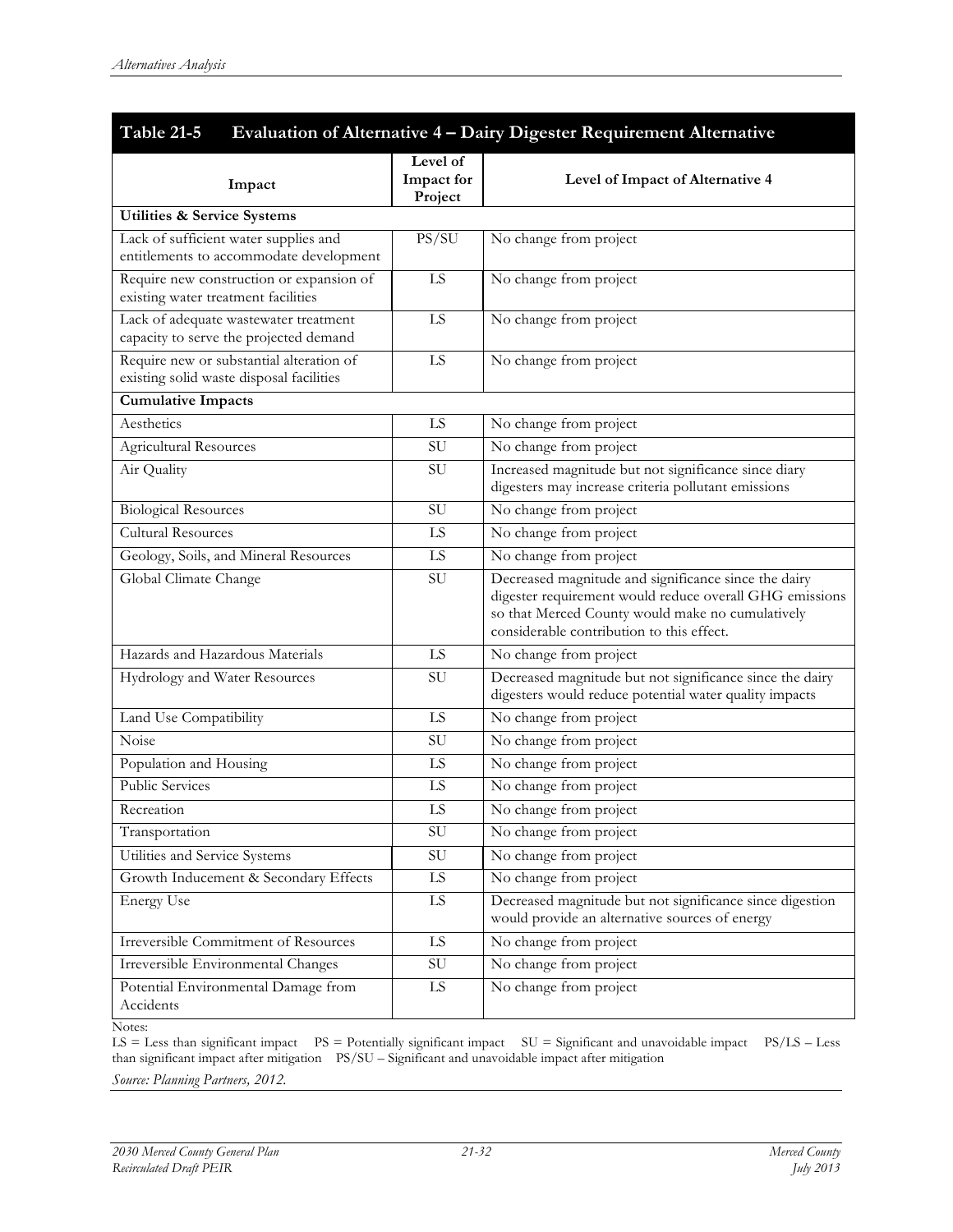Implementation of the Dairy Digester Requirement Alternative would fully meet all the objectives of the proposed 2030 General Plan project.

#### **21.3 COMPARISON OF THE ENVIRONMENTAL MERITS OF EACH ALTERNATIVE**

In Table 21-6, the symbol "-5" means that an alternative has a lower magnitude of impact and level of significance than that for the project (e.g., the adverse environmental condition is less than for the project, so that the impact is less than significant rather than significant). The symbol "-1" means that an alternative has a lower magnitude of impact than that for the project (e.g., the adverse environmental condition is somewhat less than for the project, but the significance of the impact is unchanged). The symbol "0" means that the alternative has an environmental effect that is equal in significance and magnitude to the proposed project. The symbol "+1" means that an alternative has a higher magnitude of impact than that for the project (e.g., adverse environmental condition is more than for the project, but the significance of the impact is unchanged). Finally, the symbol "+5" means that an alternative has a more significant impact than the proposed project (i.e., a significant impact rather than less than significant). These numerical values have been assigned to these categories in order to assess each alternative across a large number of impact areas.

| <b>Definition</b>                                                           | Numerical Value (as shown in<br><b>Table 21-6)</b> |
|-----------------------------------------------------------------------------|----------------------------------------------------|
| Decreased magnitude and significance of impact compared to proposed project |                                                    |
| Decreased magnitude of impact, but no change in level of significance       |                                                    |
| Same magnitude and significance of impact as proposed project               |                                                    |
| Increased magnitude of impact, but no change in level of significance       |                                                    |
| Increased magnitude and significance of impact compared to proposed project |                                                    |

Because the emphasis of the alternatives analysis is on minimizing or avoiding impacts, those categories associated with avoiding or causing impacts not attributable to the project are assigned a value of -5 or 5 respectively. If an alternative lessens or increases the magnitude of an impact without changing its significance, the category is assigned a value of -1 or 1. The number at the bottom of Table 21-6 indicates, for each alternative, the net number of identified impacts of the project that were avoided or reduced by the alternative.

CEQA requires the selection of an environmentally superior alternative; however, if the environmentally superior alternative is the "No Project" alternative, the EIR shall also identify an environmentally superior alternative among the other alternatives (CEQA Guidelines Section  $15126.6(e)(2)$ ). In the case of this PEIR, the No Project Alternative is the least effective of the evaluated alternatives in reducing or avoiding the environmental effects of the 2030 General Plan. Rather, the No Project Alternative would result in substantially greater numbers of adverse effects and an increase in the severity of impacts compared to the proposed 2030 General Plan. Based on a comparative evaluation of all the alternatives, Alternative 3 (No New Urban Communities Alternative) would reduce the magnitude of the most impacts as an action alternative. Alternative 3 would be the environmentally superior alternative.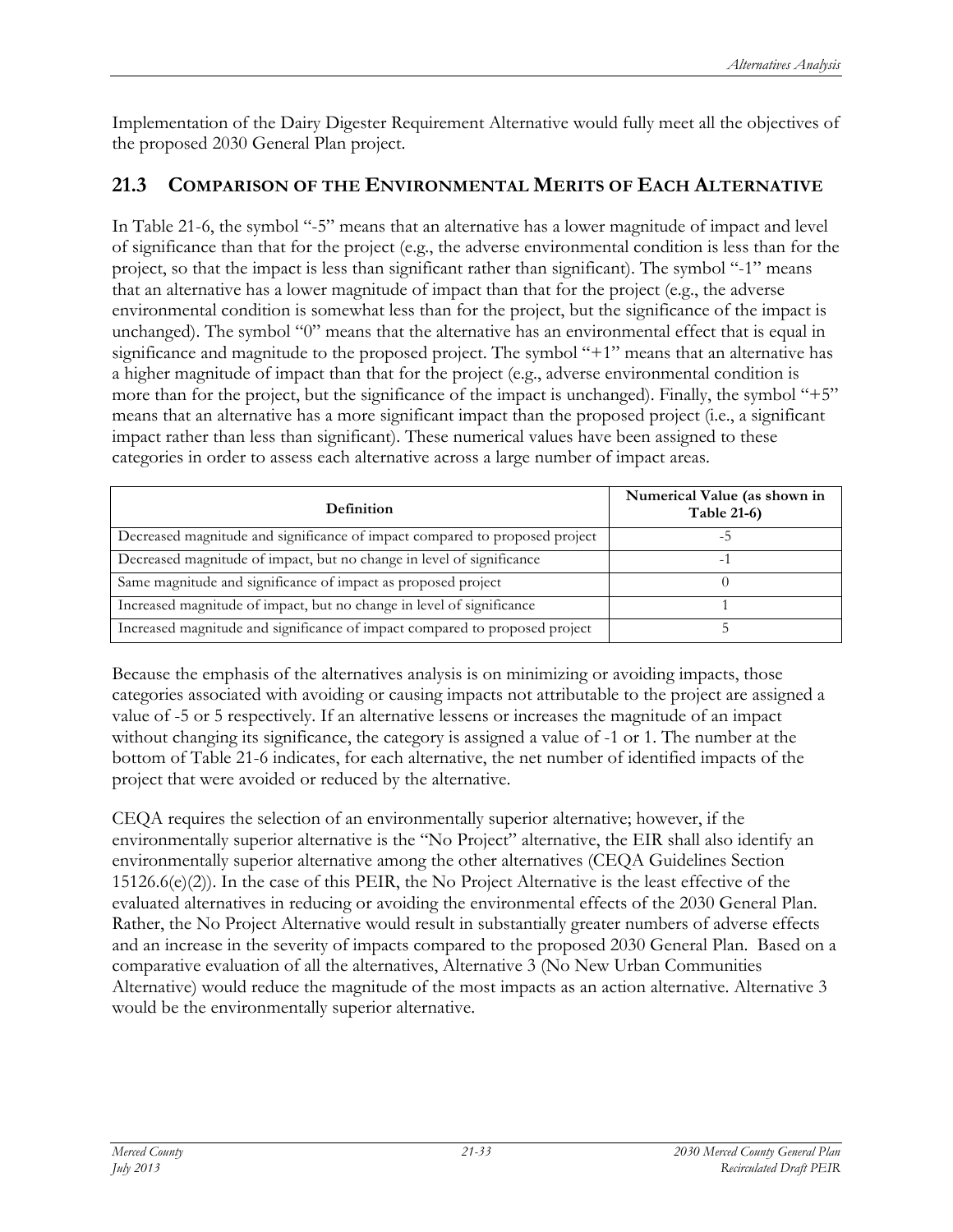Merced County will consider the selection of a preferred project upon review of this Draft PEIR and other information in the public record. Identification of an environmentally superior alternative does not require that Merced County choose that alternative. In choosing a preferred project, Merced County is required to make written findings regarding its choice of a project to implement, including the reasons why it chose not to implement an environmentally superior alternative or alternatives, if the selected project is not the environmentally superior alternative. In the findings, Merced County must set forth its reasoning for proceeding with the 2030 General Plan project. Such reasoning could include the social, economic, or other benefits provided by the 2030 General Plan project. This process allows a lead agency to balance any environmental harm with other factors appropriate in judging the merits of a project.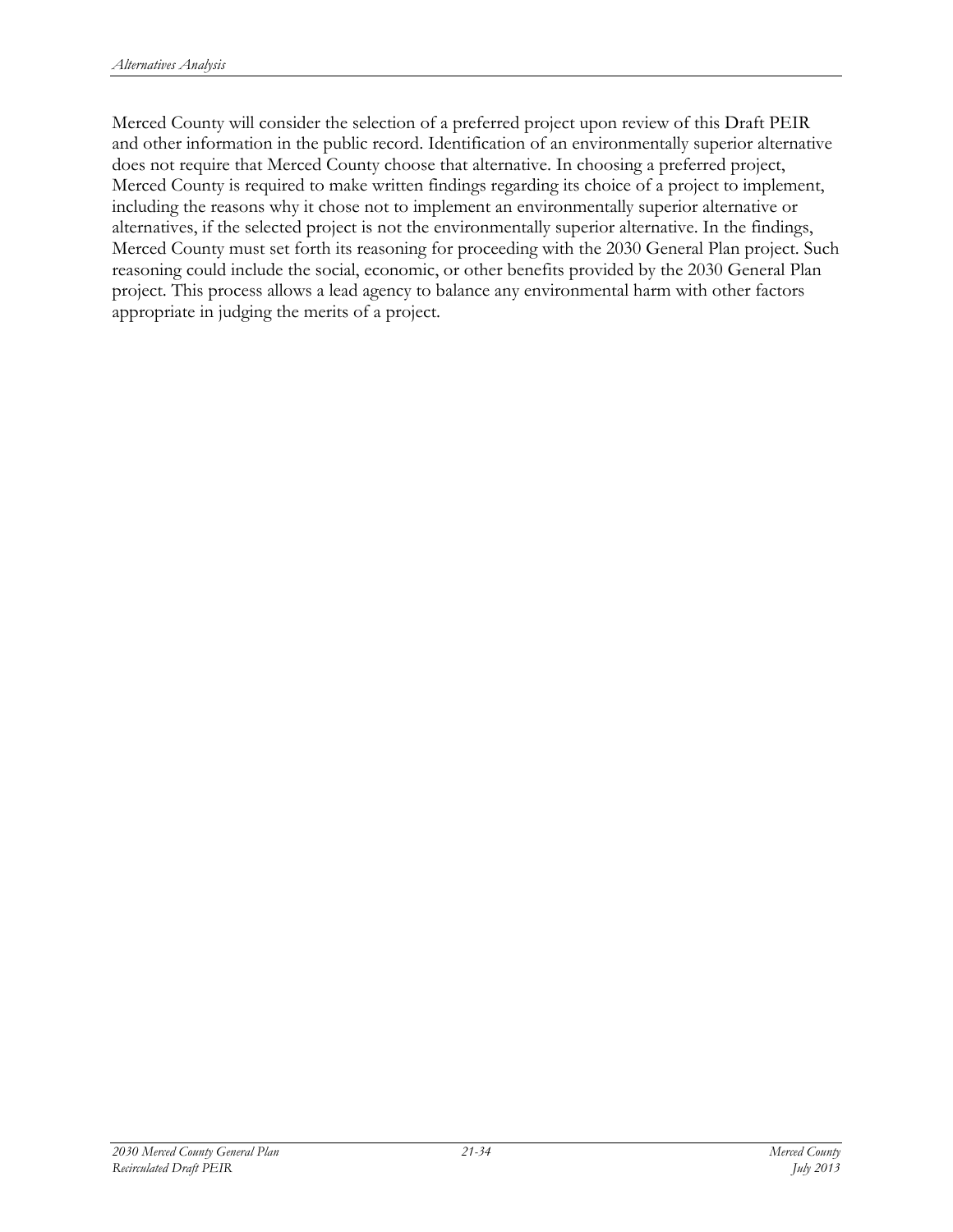| Impact                                                                                                                                                                | Level of Impact<br>for Project | <b>Alternative 1</b><br>No Project | <b>Alternative 2</b><br>City-Centered<br>Growth | <b>Alternative 3</b><br>No New Urban<br>Communities | <b>Alternative 4</b><br>Dairy Digester<br>Requirement |
|-----------------------------------------------------------------------------------------------------------------------------------------------------------------------|--------------------------------|------------------------------------|-------------------------------------------------|-----------------------------------------------------|-------------------------------------------------------|
| <b>Aesthetics</b>                                                                                                                                                     |                                |                                    |                                                 |                                                     |                                                       |
| Damage to scenic resources within a state<br>scenic highway                                                                                                           | ${\rm LS}$                     | 5                                  | $\theta$                                        | $-1$                                                | $\Omega$                                              |
| Degradation of the existing visual character<br>or quality of scenic resources                                                                                        | LS                             | 5                                  | $-1$                                            | $-1$                                                | $\Omega$                                              |
| Create a new source of light or glare<br>adversely affecting day or nighttime views                                                                                   | PS/LS                          | 5                                  | $-1$                                            | $-1$                                                | $\Omega$                                              |
| <b>Agricultural Resources</b>                                                                                                                                         |                                |                                    |                                                 |                                                     |                                                       |
| Conversion of important farmland to non-<br>agricultural use                                                                                                          | PS/SU                          | $\mathbf{1}$                       | $-1$                                            | $-1$                                                | $\theta$                                              |
| Conflict with zoning for agricultural use or<br>Williamson Act contracts                                                                                              | PS/LS                          | 5                                  | $-1$                                            | $-1$                                                | $\Omega$                                              |
| Land use changes that result in conversion<br>of farmland to non-agricultural uses from<br>urban development                                                          | PS/SU                          | 1                                  | $-1$                                            | $-1$                                                | $\theta$                                              |
| Loss of forest land or changes that could<br>convert forest land to non-forest uses                                                                                   | LS                             | $\Omega$                           | $\theta$                                        | $\theta$                                            | $\Omega$                                              |
| Land use changes that result in conversion<br>of farmland to non-agricultural uses due to<br>Minor Subdivision of Rural Parcels                                       | PS/SU                          |                                    | $\theta$                                        | $\overline{0}$                                      | $\Omega$                                              |
| Land use changes that result in conversion<br>of farmland to non-agricultural uses due to<br>Minor Subdivision of Rural Parcels and<br>resultant changes in water use | ${\rm LS}$                     |                                    | $\Omega$                                        | $\overline{0}$                                      | $\Omega$                                              |
| Land use changes that result in conversion<br>of farmland to non-agricultural uses due to<br>inadequate reduced parcel sizes                                          | $ES$ PS/SU                     | 50                                 | $\Omega$                                        | $\theta$                                            | $\Omega$                                              |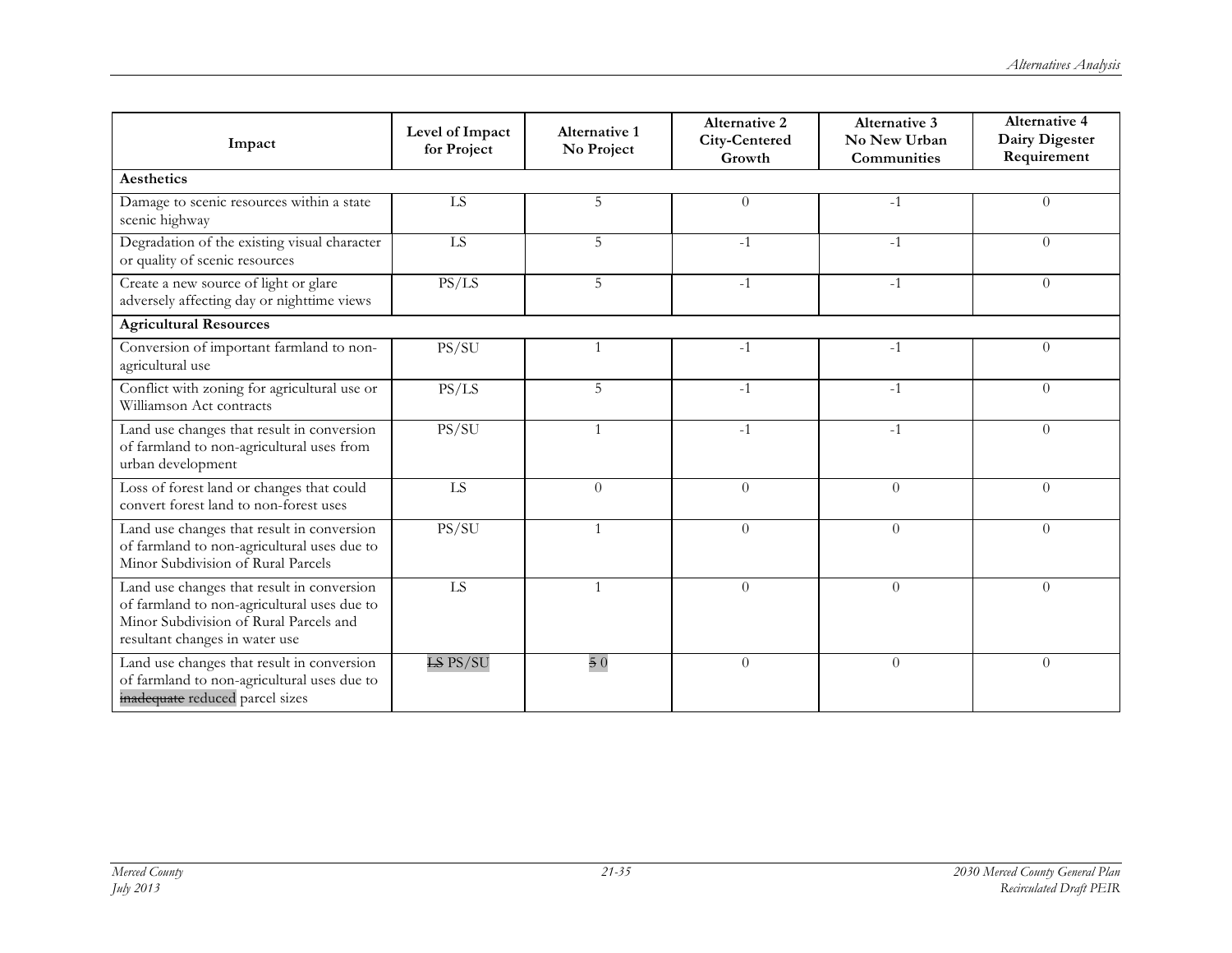| <b>Table 21-6</b><br><b>Relative Comparison of Alternatives</b>                                          |                                |                             |                                                 |                                                     |                                                       |  |
|----------------------------------------------------------------------------------------------------------|--------------------------------|-----------------------------|-------------------------------------------------|-----------------------------------------------------|-------------------------------------------------------|--|
| Impact                                                                                                   | Level of Impact<br>for Project | Alternative 1<br>No Project | <b>Alternative 2</b><br>City-Centered<br>Growth | <b>Alternative 3</b><br>No New Urban<br>Communities | <b>Alternative 4</b><br>Dairy Digester<br>Requirement |  |
| Air Quality                                                                                              |                                |                             |                                                 |                                                     |                                                       |  |
| Increase in construction emissions                                                                       | LS                             | 1                           | $-1$                                            | $\overline{0}$                                      | $\theta$                                              |  |
| Increase in operational emissions of ROG,<br>NOx, CO, and SOx                                            | LS                             |                             | $-1$                                            | $-1$                                                | $\mathbf{1}$                                          |  |
| Increase in operational emissions of PM <sub>10</sub><br>and $PM2.5$                                     | PS/SU                          | 1                           | $-1$                                            | $\theta$                                            | 1                                                     |  |
| Increase in carbon monoxide<br>concentrations at congested intersections                                 | LS                             | 1                           |                                                 | $\Omega$                                            | $\Omega$                                              |  |
| Health risks associated with locating<br>sensitive receptors near high volume roads                      | PS/LS                          | 5                           | $-1$                                            | $-1$                                                | $\Omega$                                              |  |
| Health risks associated with locating<br>sensitive receptors near odors and/or toxic<br>air contaminants | ${\rm LS}$                     | 5                           | $\mathbf{1}$                                    | $\overline{0}$                                      | $\mathbf{1}$                                          |  |
| <b>Biological Resources</b>                                                                              |                                |                             |                                                 |                                                     |                                                       |  |
| Adverse effects to special status species and<br>sensitive habitats                                      | PS/SU                          | 1                           | $-1$                                            | $-1$                                                | $\boldsymbol{0}$                                      |  |
| Adverse effect on wetlands, riparian habitat<br>and other sensitive natural communities                  | PS/SU                          | 1                           | $-1$                                            | $-1$                                                | $\theta$                                              |  |
| Substantial loss and/or modification of<br>federally protected wetlands                                  | PS/LS                          |                             | $-1$                                            | $-1$                                                | $\Omega$                                              |  |
| Potential interference with animal<br>movement/migration patterns.                                       | PS/LS                          | 5                           | $-1$                                            | $-1$                                                | $\theta$                                              |  |
| Conflict with local policies or ordinances<br>protecting biological resources                            | LS                             | $\Omega$                    | $\Omega$                                        | $\theta$                                            | $\Omega$                                              |  |
| Conflict with an adopted Habitat<br>Conservation Plan or Natural Community<br>Conservation Plan          | ${\rm LS}$                     | $\overline{0}$              | $\theta$                                        | $\theta$                                            | $\theta$                                              |  |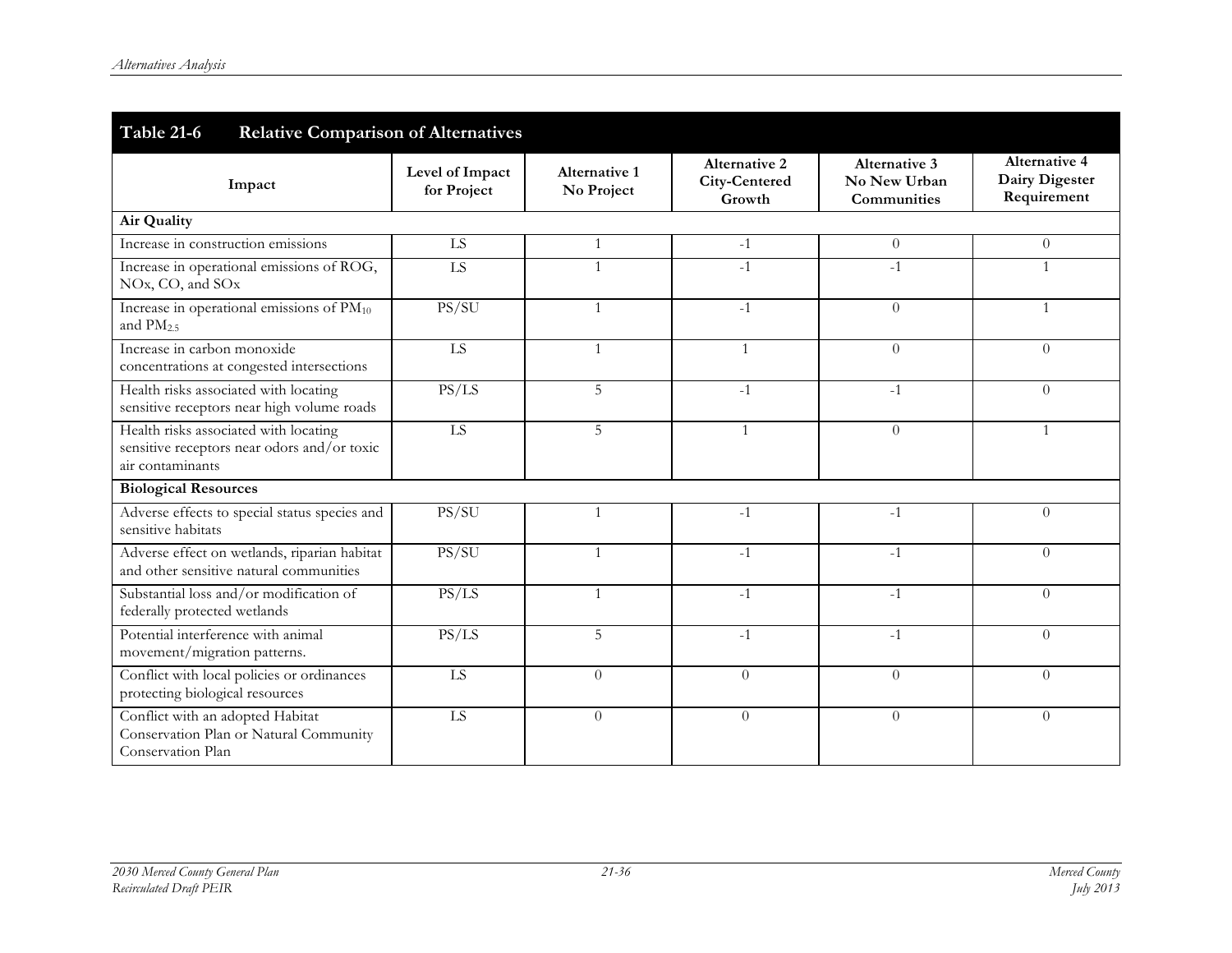| <b>Table 21-6</b><br><b>Relative Comparison of Alternatives</b>                                                                                                       |                                |                                    |                                          |                                                     |                                                              |  |
|-----------------------------------------------------------------------------------------------------------------------------------------------------------------------|--------------------------------|------------------------------------|------------------------------------------|-----------------------------------------------------|--------------------------------------------------------------|--|
| Impact                                                                                                                                                                | Level of Impact<br>for Project | <b>Alternative 1</b><br>No Project | Alternative 2<br>City-Centered<br>Growth | <b>Alternative 3</b><br>No New Urban<br>Communities | <b>Alternative 4</b><br><b>Dairy Digester</b><br>Requirement |  |
| <b>Cultural Resources</b>                                                                                                                                             |                                |                                    |                                          |                                                     |                                                              |  |
| Adverse change in the significance of a<br>historical resource.                                                                                                       | PS/LS                          | 5                                  | $-1$                                     | $-1$                                                | $\theta$                                                     |  |
| Loss of archaeological resources,<br>paleontological resources, unique geological<br>features, or disturbances to human remains.                                      | PS/LS                          | 5                                  | $-1$                                     | $-1$                                                | $\theta$                                                     |  |
| Loss of traditional cultural properties where<br>Native American customs and traditions<br>are practiced.                                                             | PS/LS                          | 5                                  | $-1$                                     | $-1$                                                | $\theta$                                                     |  |
| Geology, Soils, and Mineral Resources                                                                                                                                 |                                |                                    |                                          |                                                     |                                                              |  |
| Expose people or structures to earthquake<br>fault rupture, strong seismic ground<br>shaking, or ground failure including<br>liquefaction, landslides, or dam failure | LS                             | $\overline{0}$                     | $\theta$                                 | $\overline{0}$                                      | $\theta$                                                     |  |
| Soil erosion or topsoil loss from exposure<br>to wind or water erosion                                                                                                | $\overline{LS}$                | $\theta$                           | $\theta$                                 | $\overline{0}$                                      | $\theta$                                                     |  |
| Development or structures on unstable<br>soils or expansive soils.                                                                                                    | LS                             | $\overline{0}$                     | $\Omega$                                 | $\overline{0}$                                      | $\theta$                                                     |  |
| Use of septic tanks or alternative<br>wastewater disposal systems in unfit soils                                                                                      | PS/LS                          | 5                                  | $-1$                                     | $-1$                                                | $\theta$                                                     |  |
| <b>Global Climate Change</b>                                                                                                                                          |                                |                                    |                                          |                                                     |                                                              |  |
| Increase in GHG emissions that would<br>have a significant environmental impact                                                                                       | PS/SU                          | $\mathbf{1}$                       | $-1$                                     | $-1$                                                | $-5$                                                         |  |
| Increase in GHG emissions that would<br>conflict with an applicable plan, policy, or<br>regulation adopted for the purpose of<br>reducing GHG emissions               | PS/SU                          |                                    | $-1$                                     | $-1$                                                | $-5$                                                         |  |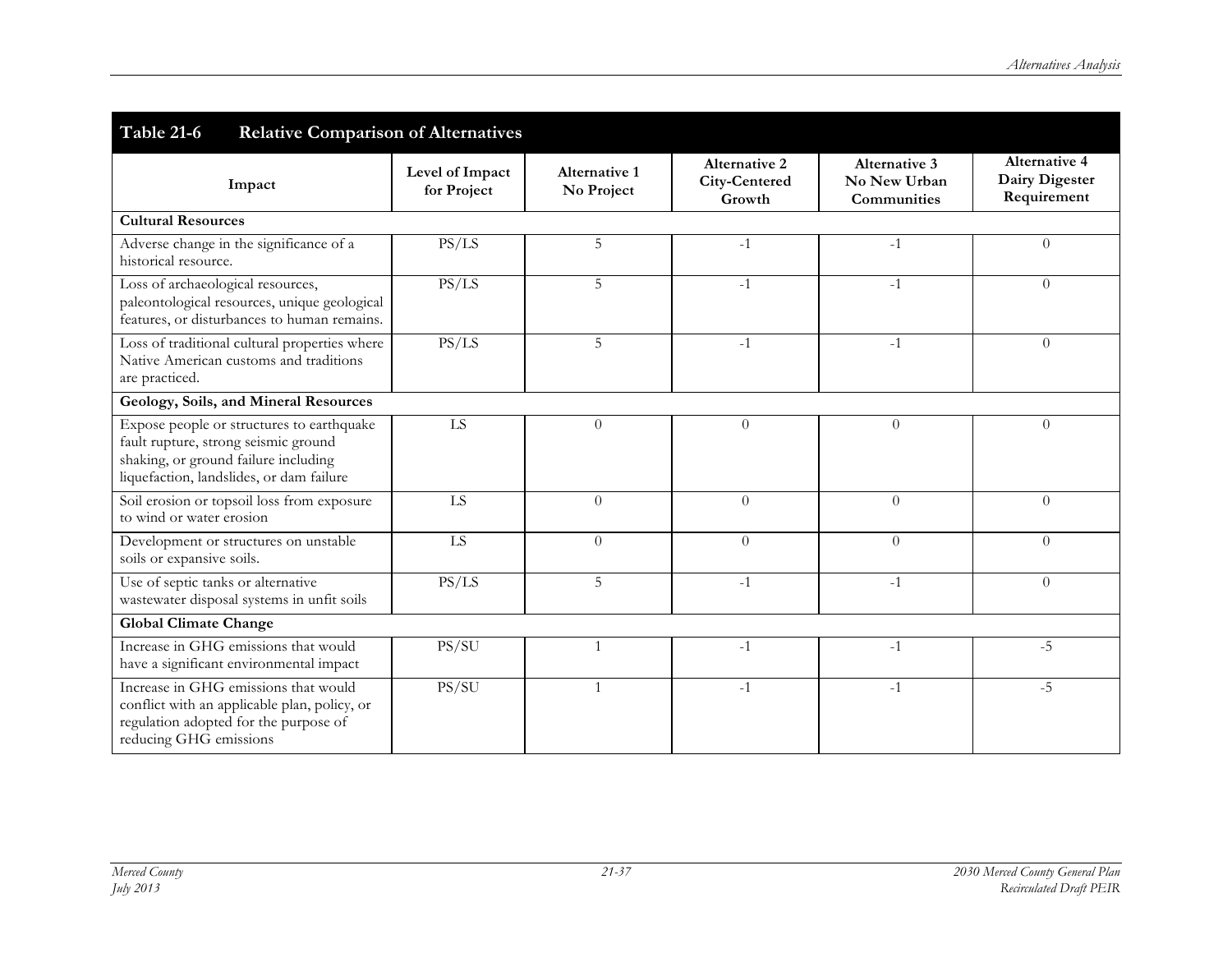| <b>Table 21-6</b><br><b>Relative Comparison of Alternatives</b>                                                          |                                |                             |                                                 |                                                            |                                                       |
|--------------------------------------------------------------------------------------------------------------------------|--------------------------------|-----------------------------|-------------------------------------------------|------------------------------------------------------------|-------------------------------------------------------|
| Impact                                                                                                                   | Level of Impact<br>for Project | Alternative 1<br>No Project | <b>Alternative 2</b><br>City-Centered<br>Growth | <b>Alternative 3</b><br>No New Urban<br><b>Communities</b> | <b>Alternative 4</b><br>Dairy Digester<br>Requirement |
| Hazards and Hazardous Materials                                                                                          |                                |                             |                                                 |                                                            |                                                       |
| Hazards due to the routine transport, use,<br>or disposal of hazardous materials or<br>through accident conditions       | LS                             | $\mathbf{1}$                | $\Omega$                                        | $\Omega$                                                   | $\Omega$                                              |
| Emit hazardous emissions or handles<br>hazardous materials, within one-quarter<br>mile of an existing or proposed school | LS                             | $\mathbf{1}$                | $\Omega$                                        | $\overline{0}$                                             | $\theta$                                              |
| Located on a hazardous materials site and<br>creates a significant hazard to the public or<br>the environment            | PS/LS                          | 5                           | $\Omega$                                        | $\theta$                                                   | $\Omega$                                              |
| Results in a safety hazard due to a public or<br>private airport                                                         | PS/LS                          | 5                           | 5                                               | $\theta$                                                   | $\theta$                                              |
| Exposes people or structures to wildland<br>fires                                                                        | LS                             | 5                           | $-1$                                            | $-1$                                                       | $\Omega$                                              |
| <b>Hydrology and Water Resources</b>                                                                                     |                                |                             |                                                 |                                                            |                                                       |
| Violation of water quality standards or<br>degradation of water quality                                                  | LS                             | $\mathbf{1}$                | $-1$                                            | $-1$                                                       | $-1$                                                  |
| Deplete groundwater supplies or interfere<br>with groundwater recharge                                                   | PS/SU                          | $\mathbf{1}$                | $-1$                                            | $-1$                                                       | $\overline{0}$                                        |
| Alter existing drainage patterns, including<br>alteration of a stream course or river                                    | PS/LS                          | 5                           | 5                                               | $-1$                                                       | $\overline{0}$                                        |
| Increase the rate or amount of storm water<br>runoff                                                                     | LS                             | $\mathbf{1}$                | $-1$                                            | $-1$                                                       | $\Omega$                                              |
| Allow new development to proceed within<br>a 100-year flood hazard area                                                  | LS                             | 5                           | $\Omega$                                        | $\Omega$                                                   | $\Omega$                                              |
| Diverge from current state flood legislation<br>or allow new development to proceed<br>within a 200-year flood hazard    | LS                             | 5                           | $\theta$                                        | $\Omega$                                                   | $\Omega$                                              |
| Expose people or structures to flooding as<br>a result of the failure of a levee or dam                                  | LS                             | $\theta$                    | $\theta$                                        | $\boldsymbol{0}$                                           | $\theta$                                              |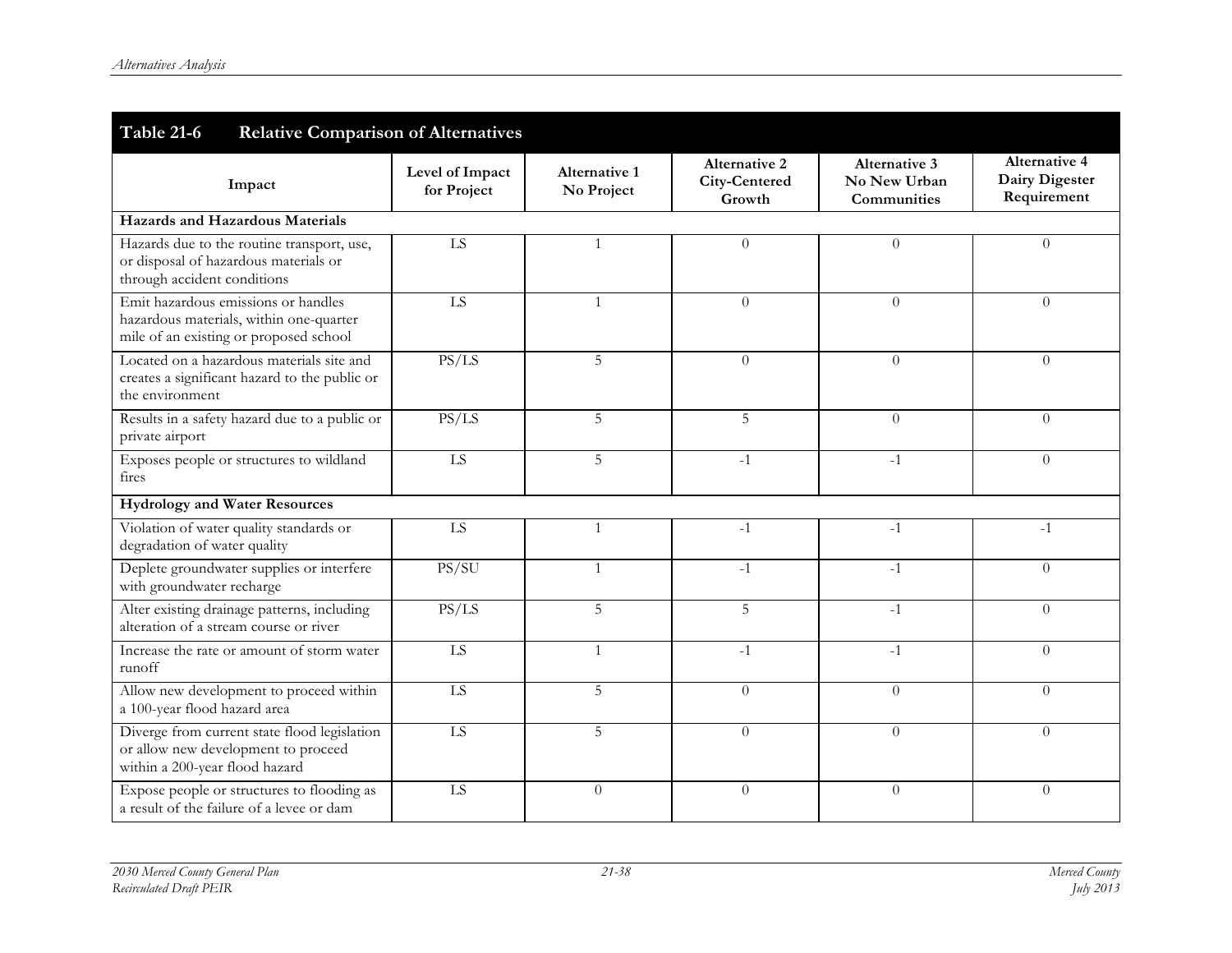| <b>Table 21-6</b><br><b>Relative Comparison of Alternatives</b>               |                                |                                    |                                          |                                                            |                                                              |
|-------------------------------------------------------------------------------|--------------------------------|------------------------------------|------------------------------------------|------------------------------------------------------------|--------------------------------------------------------------|
| Impact                                                                        | Level of Impact<br>for Project | <b>Alternative 1</b><br>No Project | Alternative 2<br>City-Centered<br>Growth | <b>Alternative 3</b><br>No New Urban<br><b>Communities</b> | <b>Alternative 4</b><br><b>Dairy Digester</b><br>Requirement |
| <b>Land Use Compatibility</b>                                                 |                                |                                    |                                          |                                                            |                                                              |
| Physical division an established community                                    | PS/LS                          | $\mathbf 5$                        | $\theta$                                 | $\overline{0}$                                             | $\theta$                                                     |
| Conflict with applicable plan, policy, or<br>regulation                       | LS                             | $\overline{5}$                     | $\Omega$                                 | $\theta$                                                   | $\Omega$                                                     |
| Noise                                                                         |                                |                                    |                                          |                                                            |                                                              |
| Changes to existing 2000 General Plan<br>noise policies                       | LS                             | 5                                  | $\theta$                                 | $-1$                                                       | $\theta$                                                     |
| Development of new noise sensitive land uses                                  | LS                             | $\mathbf 5$                        | $\theta$                                 | $-1$                                                       | $\theta$                                                     |
| Development of noise-producing uses near<br>existing sensitive land uses      | LS                             | $\overline{5}$                     | $\Omega$                                 | $-1$                                                       | $\theta$                                                     |
| Traffic noise level increases from urban<br>development                       | PS/SU                          | $\mathbf{1}$                       | $\theta$                                 | $-1$                                                       | $\theta$                                                     |
| Exposure to excessive groundborne<br>vibration or ground- borne noise levels  | PS/LS                          | 5                                  | $\theta$                                 | $-1$                                                       | $\theta$                                                     |
| Population and Housing                                                        |                                |                                    |                                          |                                                            |                                                              |
| Inducement of population growth for<br>which inadequate planning has occurred | PS/LS                          | 5                                  | $\theta$                                 | $-1$                                                       | $\theta$                                                     |
| Displacement of substantial amounts of<br>population and housing units        | LS                             | $\mathbf{1}$                       | $\theta$                                 | $\Omega$                                                   | $\theta$                                                     |
| <b>Public Services</b>                                                        |                                |                                    |                                          |                                                            |                                                              |
| Demand for additional fire protection and<br>emergency response services      | LS                             | 5                                  | $\theta$                                 | $-1$                                                       | $\Omega$                                                     |
| Demand for additional police protection<br>and law enforcement facilities     | LS                             | 5                                  | $\Omega$                                 | $-1$                                                       | $\Omega$                                                     |
| Demand for additional school facilities and<br>libraries                      | LS                             | $\mathbf{1}$                       | $\Omega$                                 | $-1$                                                       | $\theta$                                                     |
| Recreation                                                                    |                                |                                    |                                          |                                                            |                                                              |
| Increase the use of existing parks or<br>recreational facilities              | LS                             | 5                                  | $\theta$                                 | $-1$                                                       | $\theta$                                                     |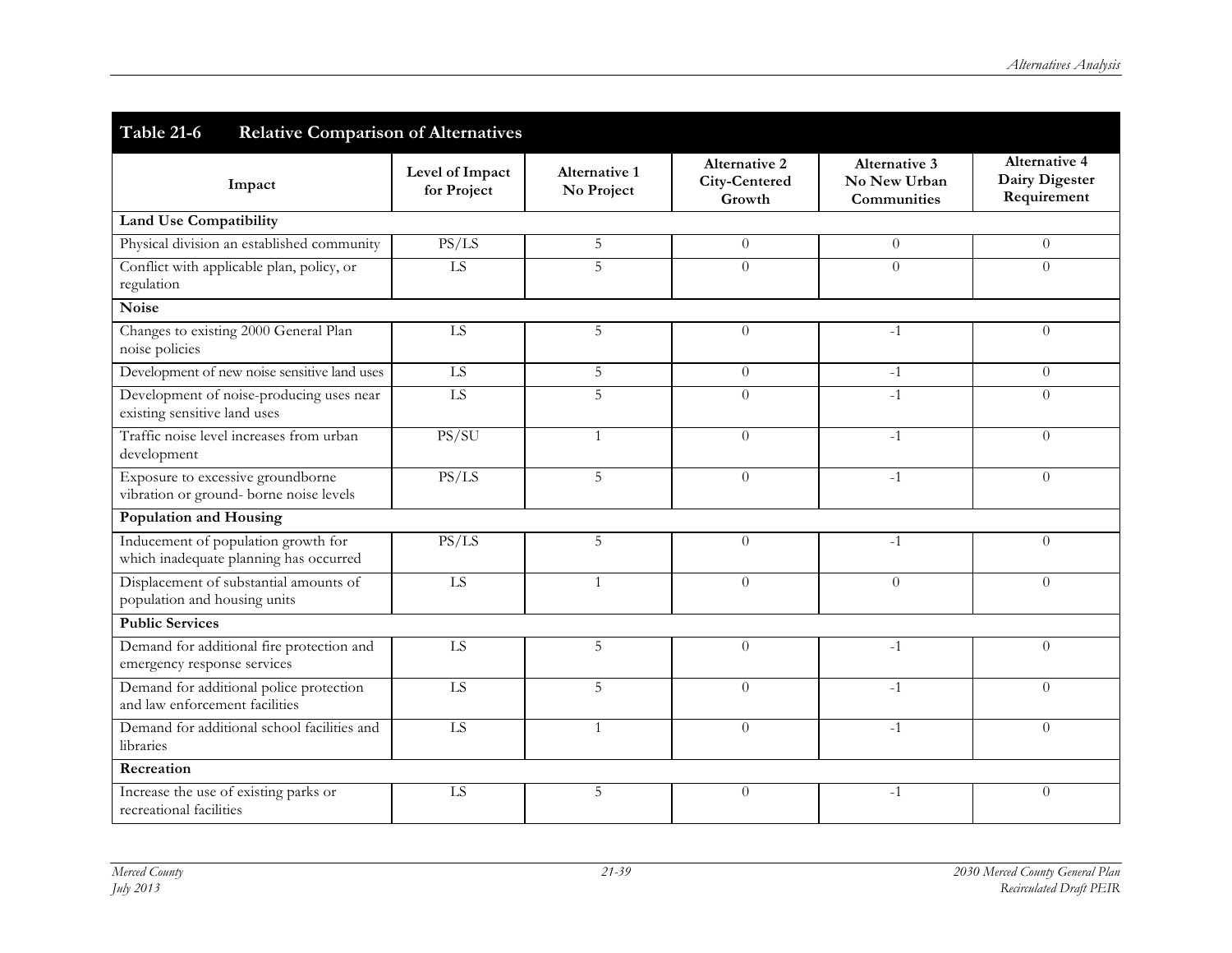| Table 21-6<br><b>Relative Comparison of Alternatives</b>                                                                                                       |                                |                             |                                                 |                                                            |                                                              |  |
|----------------------------------------------------------------------------------------------------------------------------------------------------------------|--------------------------------|-----------------------------|-------------------------------------------------|------------------------------------------------------------|--------------------------------------------------------------|--|
| Impact                                                                                                                                                         | Level of Impact<br>for Project | Alternative 1<br>No Project | <b>Alternative 2</b><br>City-Centered<br>Growth | <b>Alternative 3</b><br>No New Urban<br><b>Communities</b> | <b>Alternative 4</b><br><b>Dairy Digester</b><br>Requirement |  |
| Require recreational facilities that have an<br>adverse physical effect on the environment                                                                     | LS                             | 1                           | $\Omega$                                        | $-1$                                                       | $\Omega$                                                     |  |
| Transportation                                                                                                                                                 |                                |                             |                                                 |                                                            |                                                              |  |
| Conflict with a plan, ordinance, or policy<br>establishing measures of effectiveness on<br>Merced County roads.                                                | PS/SU                          | $\mathbf{1}$                | $-1$                                            | $-1$                                                       | $\Omega$                                                     |  |
| Conflict with a plan, ordinance, or policy<br>establishing measures of effectiveness of<br>State Highways.                                                     | PS/SU                          | 1                           | $\Omega$                                        | $-1$                                                       | $\Omega$                                                     |  |
| Conflict with an applicable plan, ordinance,<br>or policy establishing measures of<br>effectiveness of streets within incorporated<br>cities in Merced County. | PS/SU                          | $\mathbf{1}$                |                                                 | $-1$                                                       | $\theta$                                                     |  |
| Conflict with an applicable congestion<br>management program.                                                                                                  | LS                             | $\overline{0}$              | $\Omega$                                        | $\Omega$                                                   | $\theta$                                                     |  |
| Result in change to air traffic patterns                                                                                                                       | $\overline{LS}$                | 5                           | $\Omega$                                        | $\Omega$                                                   |                                                              |  |
| Substantially increase hazards due to a<br>design feature                                                                                                      | PS/LS                          | 5                           | $\Omega$                                        | $-1$                                                       | $\Omega$                                                     |  |
| Result in inadequate emergency access.                                                                                                                         | PS/LS                          | 5                           |                                                 | $-1$                                                       | $\Omega$                                                     |  |
| Conflict with adopted polices, plans or<br>programs regarding, public transit, bicycle,<br>or pedestrian facilities                                            | PS/LS                          | 5                           | $-1$                                            | $\Omega$                                                   | $\Omega$                                                     |  |
| <b>Utilities and Service Systems</b>                                                                                                                           |                                |                             |                                                 |                                                            |                                                              |  |
| Lack of sufficient water supplies and<br>entitlements to accommodate development                                                                               | PS/SU                          | $\mathbf{1}$                | $\Omega$                                        | $-1$                                                       | $\Omega$                                                     |  |
| Require new construction or expansion of<br>existing water treatment facilities                                                                                | LS                             | 5                           | $\Omega$                                        | $-1$                                                       | $\Omega$                                                     |  |
| Lack of adequate wastewater treatment<br>capacity to serve the projected demand                                                                                | LS                             | 5                           | $\Omega$                                        | $-1$                                                       | $\theta$                                                     |  |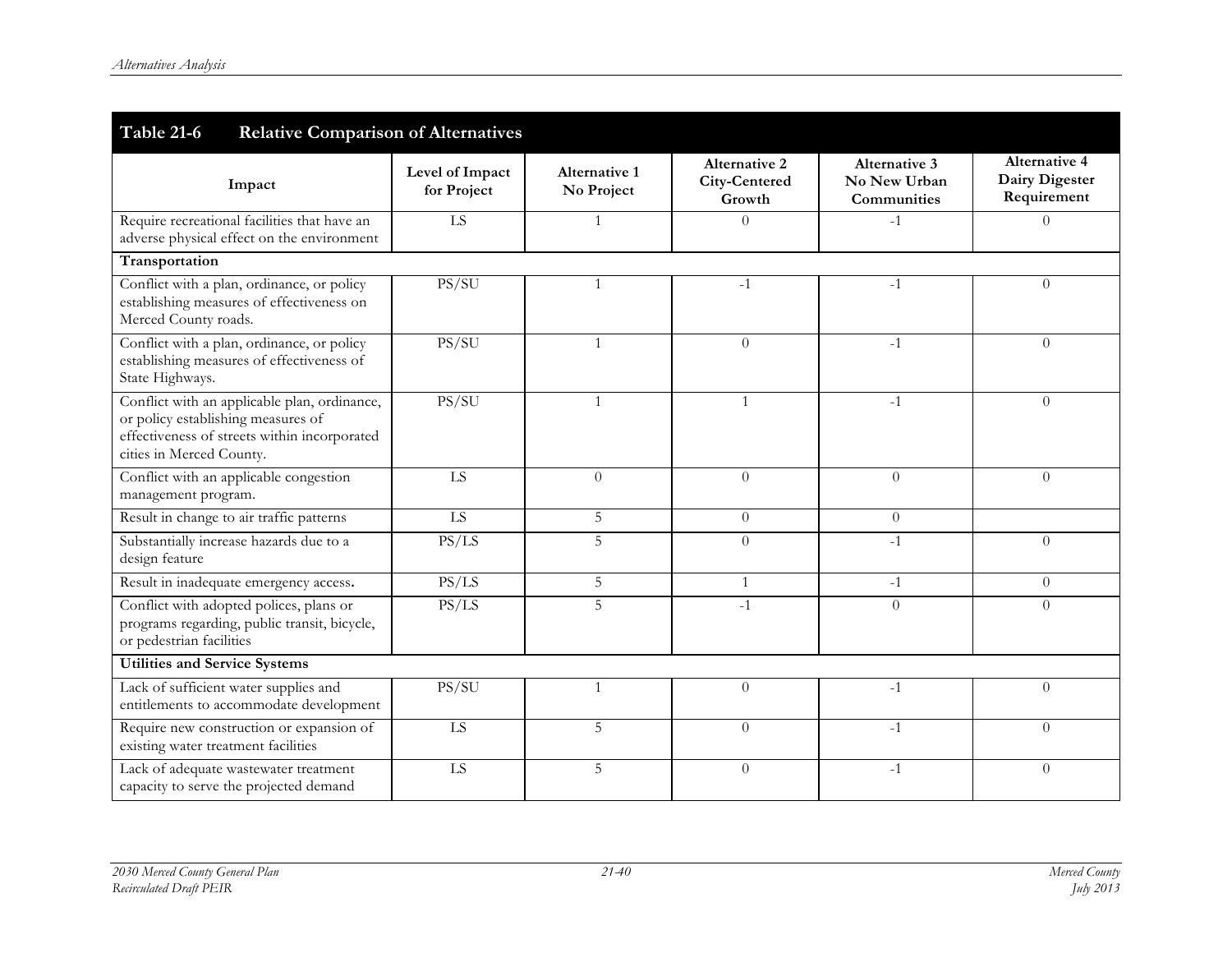| <b>Table 21-6</b><br><b>Relative Comparison of Alternatives</b>                      |                                |                                    |                                                 |                                                     |                                                       |
|--------------------------------------------------------------------------------------|--------------------------------|------------------------------------|-------------------------------------------------|-----------------------------------------------------|-------------------------------------------------------|
| Impact                                                                               | Level of Impact<br>for Project | <b>Alternative 1</b><br>No Project | <b>Alternative 2</b><br>City-Centered<br>Growth | <b>Alternative 3</b><br>No New Urban<br>Communities | <b>Alternative 4</b><br>Dairy Digester<br>Requirement |
| Require new or substantial alteration of<br>existing solid waste disposal facilities | $\overline{LS}$                | $\mathbf{1}$                       | $\overline{0}$                                  | $-1$                                                | $\theta$                                              |
| <b>Cumulative Impacts</b>                                                            |                                |                                    |                                                 |                                                     |                                                       |
| Aesthetics                                                                           | PS/LS                          | $\mathbf{1}$                       | $-1$                                            | $-1$                                                | $\theta$                                              |
| <b>Agricultural Resources</b>                                                        | PS/SU                          | $\mathbf{1}$                       | $-1$                                            | $-1$                                                | $\theta$                                              |
| Air Quality                                                                          | PS/SU                          | $\mathbf{1}$                       | $\Omega$                                        | $\overline{0}$                                      | $\mathbf{1}$                                          |
| <b>Biological Resources</b>                                                          | PS/SU                          | $\mathbf{1}$                       | $-1$                                            | $-1$                                                | $\theta$                                              |
| <b>Cultural Resources</b>                                                            | PS/LS                          | $\mathbf{1}$                       | $-1$                                            | $-1$                                                | $\theta$                                              |
| Geology, Soils, and Mineral Resources                                                | ${\rm LS}$                     | $\overline{0}$                     | $\overline{0}$                                  | $\overline{0}$                                      | $\theta$                                              |
| Global Climate Change                                                                | PS/SU                          | $\mathbf{1}$                       | $\Omega$                                        | $\overline{0}$                                      | $-5$                                                  |
| Hazards and Hazardous Materials                                                      | ${\rm LS}$                     | $\mathbf{1}$                       | $\overline{0}$                                  | $\overline{0}$                                      | $\overline{0}$                                        |
| Hydrology and Water Resources                                                        | PS/SU                          | $\mathbf{1}$                       | $-1$                                            | $-1$                                                | $-1$                                                  |
| Land Use Compatibility                                                               | ${\rm LS}$                     | 5                                  | $\theta$                                        | $\overline{0}$                                      | $\theta$                                              |
| Noise                                                                                | PS/SU                          | $\mathbf{1}$                       | $\Omega$                                        | $\overline{0}$                                      | $\theta$                                              |
| Population and Housing                                                               | LS                             | $\mathbf{1}$                       | $\overline{0}$                                  | $\overline{0}$                                      | $\theta$                                              |
| <b>Public Services</b>                                                               | $\overline{LS}$                | $\mathbf{1}$                       | $-1$                                            | $-1$                                                | $\theta$                                              |
| Recreation                                                                           | LS                             | $\mathbf{1}$                       | $-1$                                            | $-1$                                                | $\theta$                                              |
| Transportation                                                                       | PS/SU                          | $\mathbf{1}$                       | $-1$                                            | $-1$                                                | $\theta$                                              |
| Utilities and Service Systems                                                        | PS/SU                          | $\mathbf{1}$                       | $\theta$                                        | $\overline{0}$                                      | $\overline{0}$                                        |
| Growth Inducement & Secondary Effects                                                | $\overline{LS}$                | $\overline{5}$                     | $\Omega$                                        | $-1$                                                | $\theta$                                              |
| <b>Energy Use</b>                                                                    | ${\rm LS}$                     | 5                                  | $-1$                                            | $-1$                                                | $-1$                                                  |
| <b>Irreversible Commitment of Resources</b>                                          | LS                             | $\mathbf{1}$                       | $-1$                                            | $-1$                                                | $\theta$                                              |
| Irreversible Environmental Changes                                                   | PS/SU                          | $\mathbf{1}$                       | $-1$                                            | $-1$                                                | $\theta$                                              |
| Potential Environmental Damage from<br>Accidents                                     | $\overline{LS}$                | $\mathbf{1}$                       | $-1$                                            | $-1$                                                | $\theta$                                              |
| <b>Impacts Relative to Project</b>                                                   |                                | $+229 + 224$                       | $-23$                                           | $-57$                                               | $-15$                                                 |

*Source: Planning Partners, 2012.*